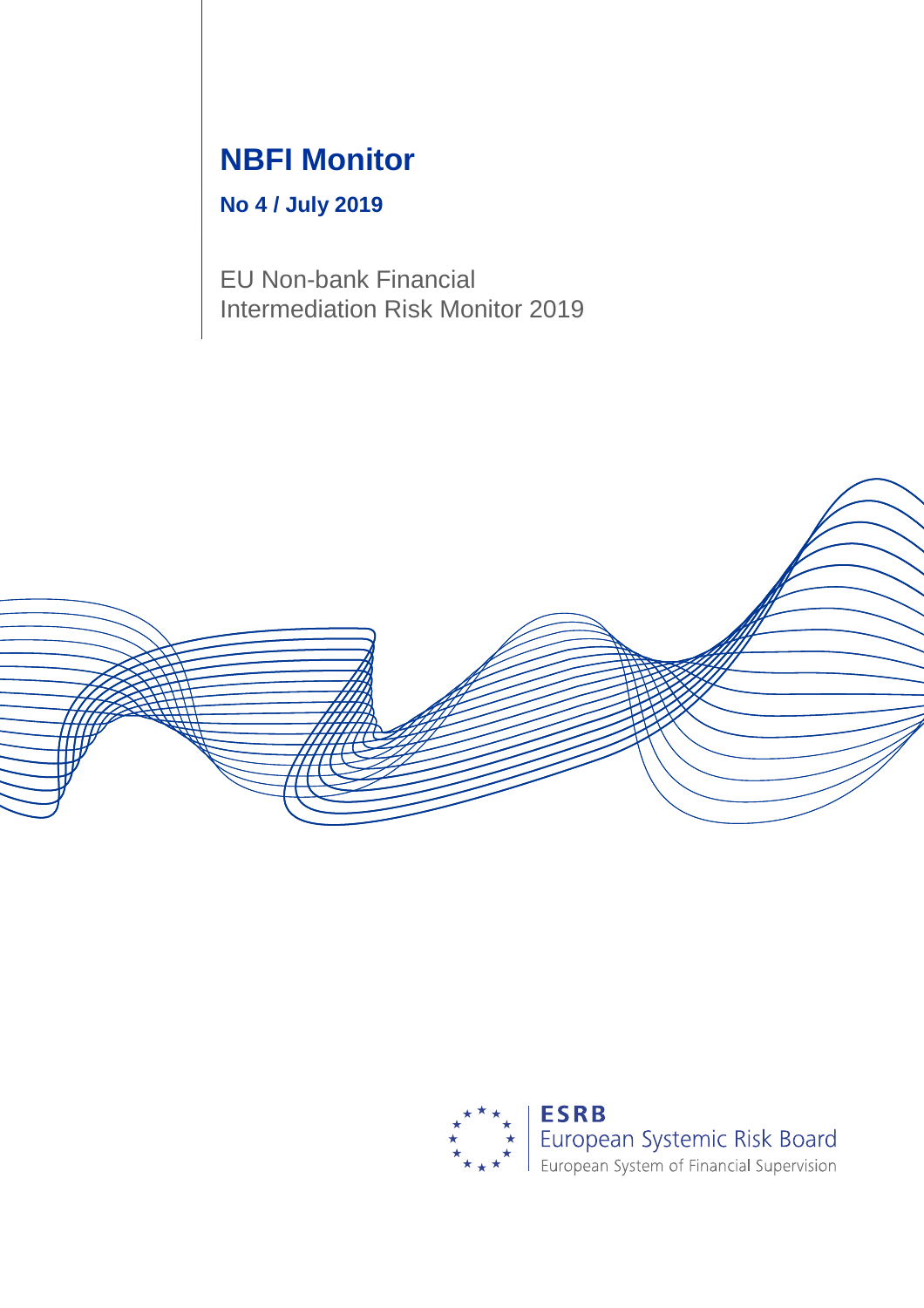# **Contents**

|   |       | <b>Executive summary</b>                                                                                     | 3  |  |  |  |  |  |  |
|---|-------|--------------------------------------------------------------------------------------------------------------|----|--|--|--|--|--|--|
| 1 |       | <b>Overview</b>                                                                                              |    |  |  |  |  |  |  |
|   | 1.1   | Developments in main aggregates                                                                              | 5  |  |  |  |  |  |  |
|   | 1.2   | Overview of risks and vulnerabilities                                                                        | 9  |  |  |  |  |  |  |
|   | 1.3   | Engagement in certain risky activities                                                                       | 13 |  |  |  |  |  |  |
|   | 1.4   | FinTech                                                                                                      | 16 |  |  |  |  |  |  |
| 2 |       | <b>Entity-based monitoring</b>                                                                               | 18 |  |  |  |  |  |  |
|   | 2.1   | Developments in the EU investment fund sector                                                                | 18 |  |  |  |  |  |  |
|   | 2.1.1 | Bond funds                                                                                                   | 19 |  |  |  |  |  |  |
|   | 2.1.2 | Money market funds                                                                                           | 20 |  |  |  |  |  |  |
|   |       | 2.1.3 Real estate funds                                                                                      | 21 |  |  |  |  |  |  |
|   |       | Box 1 The role of investment funds and investment trusts in EU CRE markets                                   | 22 |  |  |  |  |  |  |
|   |       | 2.1.4 Exchange traded funds                                                                                  | 25 |  |  |  |  |  |  |
|   |       | 2.1.5 Hedge funds                                                                                            | 27 |  |  |  |  |  |  |
|   |       | Box 2 Insights from new data reported under the EU Alternative Investment Fund<br>Managers Directive (AIFMD) | 28 |  |  |  |  |  |  |
|   |       | 2.1.6 Private equity funds                                                                                   | 30 |  |  |  |  |  |  |
|   |       | 2.1.7 Private debt funds                                                                                     | 31 |  |  |  |  |  |  |
|   |       | Box 3 Leveraged loans                                                                                        | 32 |  |  |  |  |  |  |
|   | 2.2   | Other financial institutions                                                                                 | 35 |  |  |  |  |  |  |
|   | 2.2.1 | Financial vehicle corporations engaged in securitisation                                                     | 35 |  |  |  |  |  |  |
|   |       | 2.2.2 Special-purpose entities                                                                               | 37 |  |  |  |  |  |  |
|   | 2.2.3 | Security and derivative dealers                                                                              | 38 |  |  |  |  |  |  |
|   | 2.2.4 | Financial corporations engaged in lending                                                                    | 39 |  |  |  |  |  |  |
|   | 2.2.5 | Captives and OFI residual                                                                                    | 39 |  |  |  |  |  |  |

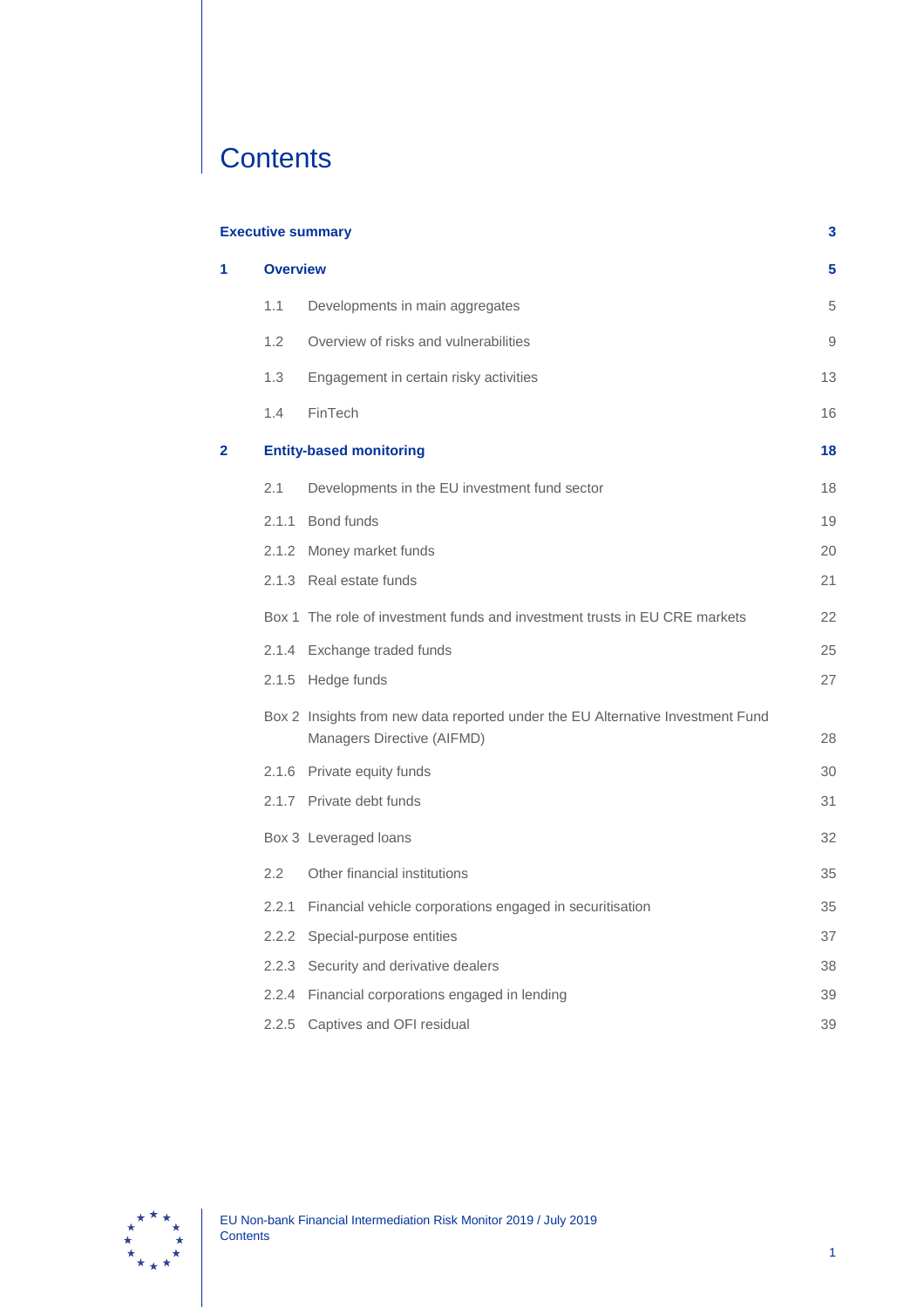| 3                    |                                          | <b>Activity-based monitoring</b>                                          | 42 |  |  |  |  |
|----------------------|------------------------------------------|---------------------------------------------------------------------------|----|--|--|--|--|
|                      | 3.1                                      | Derivatives                                                               | 42 |  |  |  |  |
|                      | 3.2                                      | Securities financing transactions                                         | 43 |  |  |  |  |
|                      |                                          | Box 4 Interdependencies in central clearing in the EU derivatives markets | 46 |  |  |  |  |
| 4                    | <b>Statistical overview</b>              |                                                                           |    |  |  |  |  |
|                      | 4.1                                      | Statistical classification for investment funds and OFIs                  | 50 |  |  |  |  |
|                      | 4.2                                      | Developments in main aggregates                                           | 51 |  |  |  |  |
|                      | 4.3                                      | Entity-based monitoring                                                   | 56 |  |  |  |  |
|                      | $4.4^{\circ}$                            | Activity-based monitoring                                                 | 65 |  |  |  |  |
| <b>Abbreviations</b> |                                          |                                                                           |    |  |  |  |  |
|                      | <b>Imprint and acknowlegements</b><br>73 |                                                                           |    |  |  |  |  |

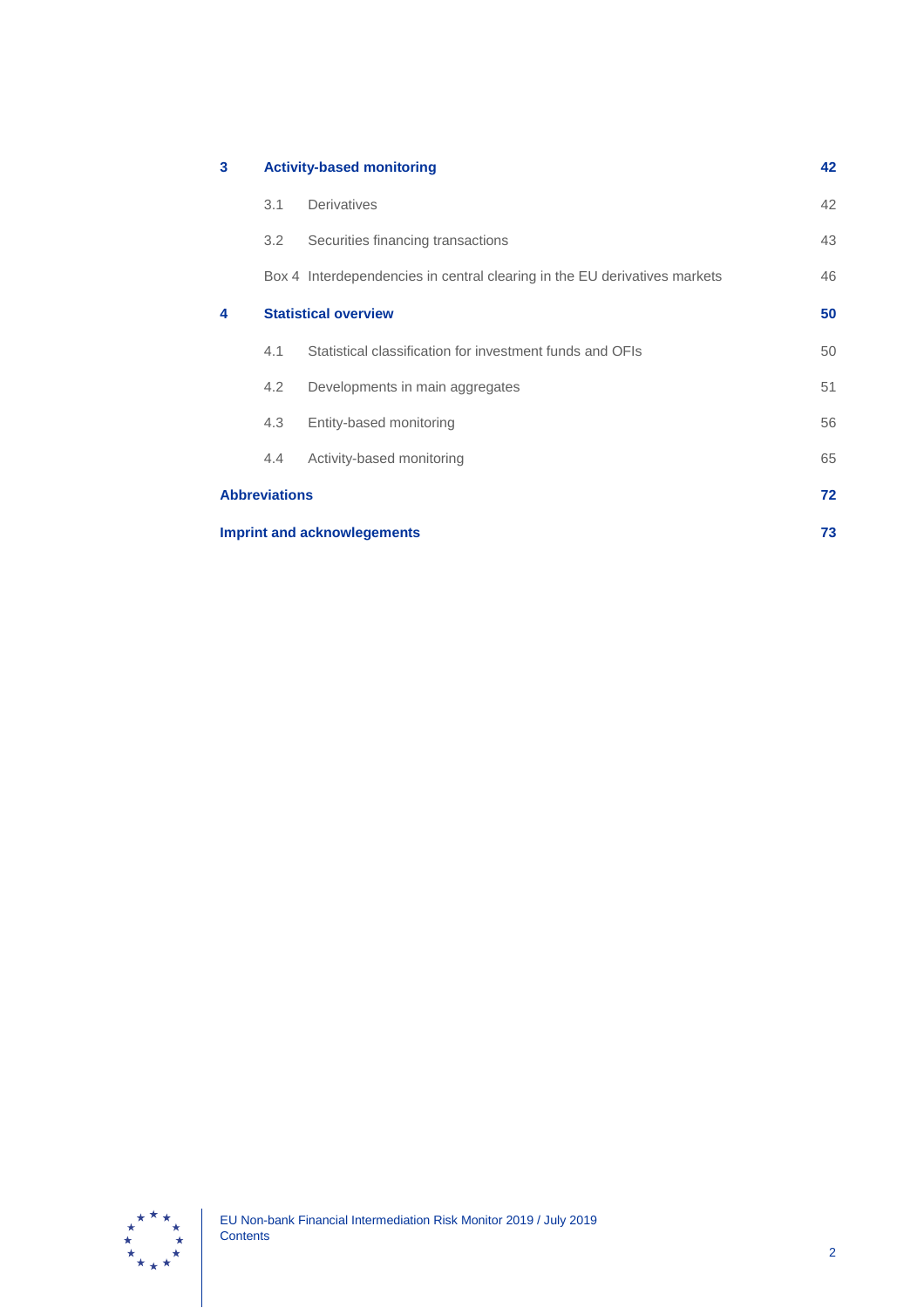# <span id="page-3-0"></span>Executive summary

**Non-bank financial institutions have become an increasingly important source of financing for the real economy over the past decade, bringing many benefits but also carrying risks.**

As the capital markets union (CMU) progresses, the role of non-bank finance is expected to increase further. Although the diversification of funding sources for the real economy is a welcome development, the growing role of non-bank financial entities has been accompanied by signs of increased risk-taking. As the financial system moves towards a greater use of non-bank financial intermediation, authorities require a commensurate set of data to identify risks and vulnerabilities and a comprehensive macroprudential approach to effectively address them.

### **This report considers a range of systemic risks and vulnerabilities related to non-bank financial intermediation, including those related to interconnectedness, liquidity and**

**leverage.** Its monitoring universe includes all investment funds (IFs) and so-called other financial institutions (OFIs). The size of this monitoring universe is measured by total assets under management (AUM) in investment funds and OFIs, and thus excludes the assets of banks, insurance corporations and pension funds, as well as central counterparties (CCPs) with a banking licence. In the European Union (EU), this measure fell by 1.8% to €41.9 trillion in 2018, while for the euro area (EA) it fell by 1.3% to €33.6 trillion. This largely reflects falls in asset valuations towards the end of 2018 which reversed in early 2019. This contraction was partially offset by an increase in banking assets as the overall EU financial system contracted by 0.3%, while the EA financial system grew by 0.5%. While the size of the monitoring universe is important for monitoring purposes and might contribute to the degree of systemic risk, it is not, in itself, a sufficient measure of it. Against this background, this report considers a broad range of risks and vulnerabilities, including those related to interconnectedness, liquidity and leverage.

**Some non-bank financial institutions remain vulnerable to a repricing of risk, with potential spillovers to funding conditions of other financial sectors and the real economy.** Although bond funds have recently shifted their holdings towards higher-rated debt securities, this follows years of reducing the average credit quality of portfolios. However, concerns persist regarding the potential for asset repricing in debt markets to trigger rapid deleveraging and liquidity stress in certain markets. During the first half of 2019, some investment funds invoked provisions in order to manage substantial investor redemptions. While these episodes did not cause any systemic repercussions, they served as a reminder to investors that, under some circumstances, holdings in open-ended investment funds cannot be liquidated immediately. In EU commercial real estate (CRE) markets, transaction volumes and prices are near their previous peak in 2007. Given the increasing role of non-bank financial institutions, new forms of interconnectedness and transmission channels may arise. Cross-border reallocation of CRE funding can result in excessive swings in asset prices and global CRE markets may become more correlated (see Box 1). The growth of leveraged loans also reflects an increase in risk-taking (see Box 3). The low interest rate environment supports strong investor demand for such loan products which offer higher rates of return, but also carry greater risks. In an economic downturn, highly indebted borrowers may then be unable to refinance existing loans, resulting in higher default rates.

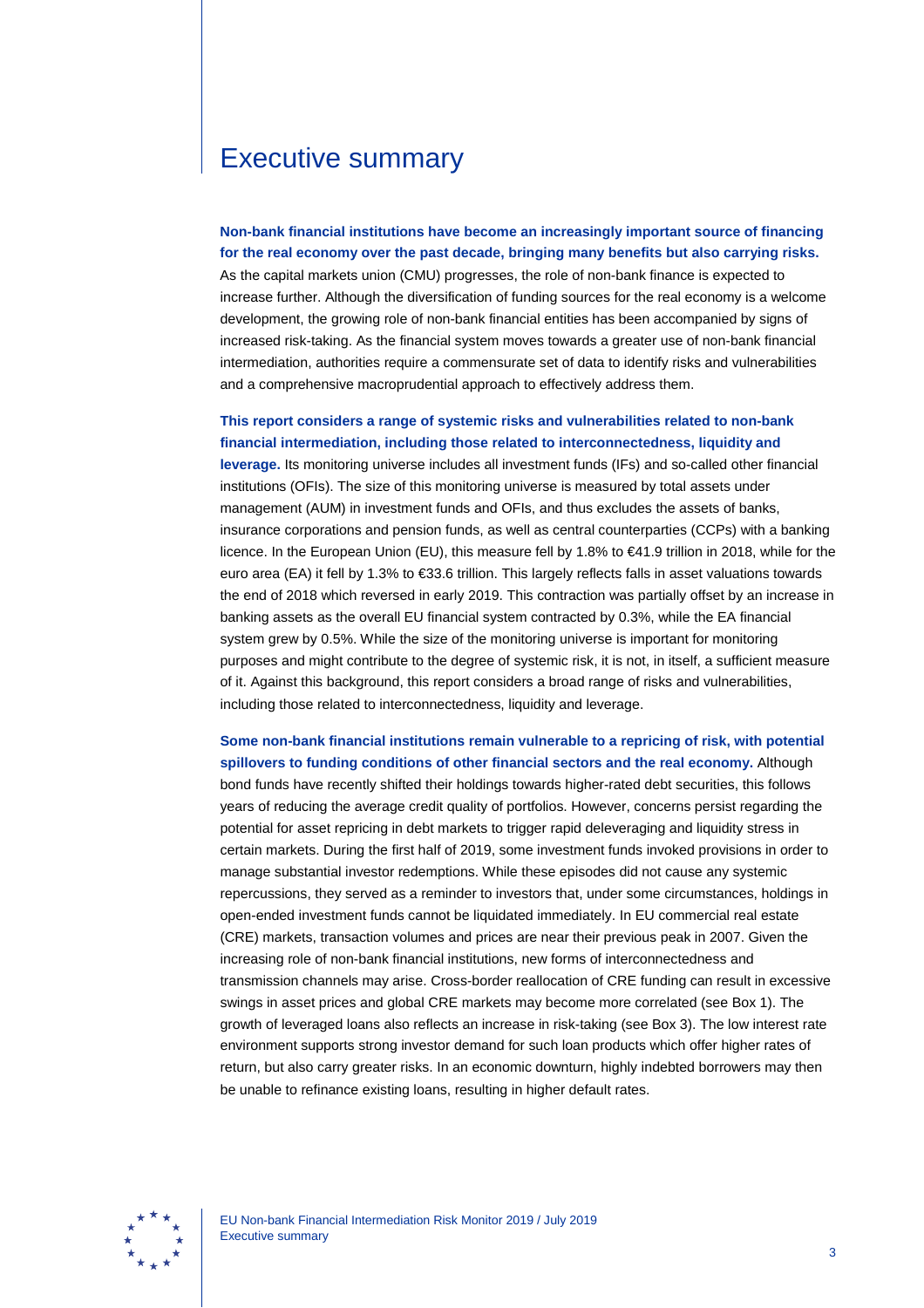**The use and reuse of financial collateral in derivatives and securities financing transactions (SFTs) can create intermediation chains which can spread funding liquidity shocks.** Haircut and margining practices in bilaterally and centrally cleared trades may force market participants to post additional cash or other cash-like collateral. CCPs are important entities in helping to reduce risks between market participants. This also creates close interconnections, linking clearing members, which are mostly banks, and their clients such as insurance companies, pension funds, hedge funds and other investment funds. These clients rely on a small number of dealer banks providing client clearing services (see Box 4). Through the use of repo transactions, interconnectedness between banks and non-banks increased in 2018, with balance sheet data for EA banks showing a 21% increase in liabilities with other entities to €254 billion.

**Further work is needed to address remaining data gaps and to develop appropriate risk metrics to measure liquidity, leverage and interconnectedness.** There have been several initiatives at the national and global levels to help reduce the OFI residual which represents entities in the financial accounts for which primary statistics are not available at the EU level. This demonstrates that a large portion of the OFI residual relates to captive financial institutions. While such entities do not necessarily engage in credit intermediation, they can form complex financial intermediation chains where they may engage in SFTs or make use of leverage. Other data gaps remain in specific market segments, such as the lack of a detailed breakdown of collateralised loan obligation (CLO) end-investors which would allow for more granular risk assessments. There is still also a lack of metrics, for example, to measure leverage in the IF sector both globally and at a system-wide level. Current risk indicators for IFs tend to be based on broad fund categories such as bond or equity funds. Risk assessments based on such broad categories limit the ability to assess pockets of risk in specific business models. Moreover, to gain a more comprehensive view of interlinkages in the financial system, supervisors need to be able to link data covering activities in certain market segments, such as derivatives or SFTs to balance sheet data of the institutions engaging in these markets.

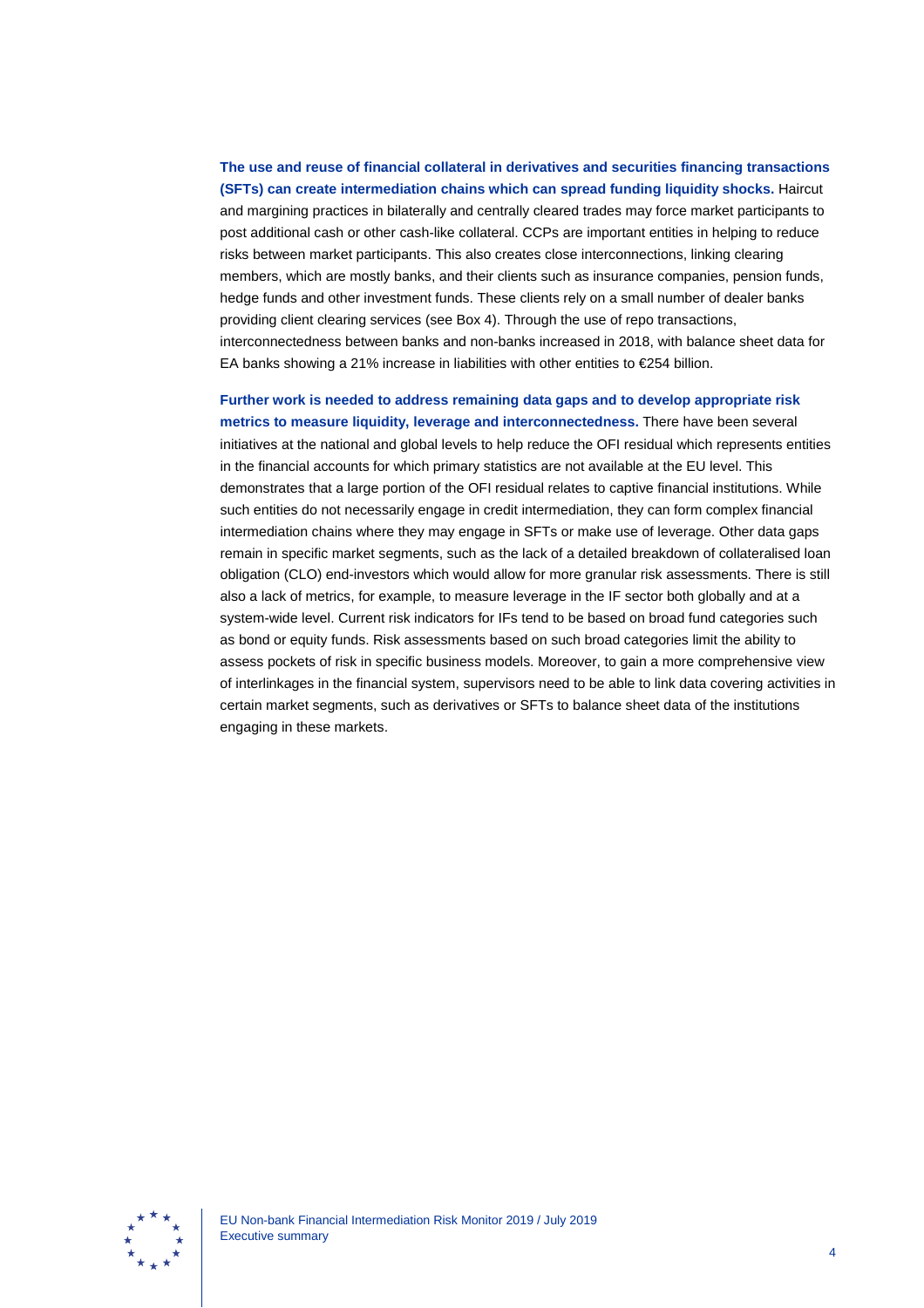# <span id="page-5-0"></span>1 Overview

# <span id="page-5-1"></span>1.1 Developments in main aggregates

**Since the global financial crisis, alternative sources of finance to traditional bank lending have grown in importance.** Net finance raised by non-financial corporations (NFCs) from bank loans fell sharply after 2008, although it has started to increase over the past three years. After the financial crisis, other sources of finance such as debt securities and listed shares helped to fill the funding gap (see Chart 1/Chart A-1.1). Debt securities and listed shares issued by NFCs are mainly held by non-bank financial institutions, with a smaller share held by banks (see Chart A-1.2). For EU households, the non-bank financial sector is particularly important to help allocate assets to insurance and pension products as well as investment fund shares (see Chart A-1.3). In some EU jurisdictions, the non-bank financial sector is also becoming an important source of funding for households. For example, around 35% of new mortgages are provided by pension funds, insurers and mortgage funds in the Netherlands.<sup>[1](#page-5-2)</sup>

#### Chart 1

### **Net finance raised by euro area non-financial corporations**





*Sources: ECB Quarterly Sector Accounts (QSA) and ESRB calculations. Notes: See Section 4.2. Bank loans include loans granted by banks and other monetary financial institutions (MFIs) to NFCs.*

**The diversification of funding sources for the real economy can help distribute risks more evenly across investors and lenders, though the emergence of new vulnerabilities must be monitored.** This report therefore focuses on financial entities which engage in activities that may

<span id="page-5-2"></span>

<sup>1</sup> De Nederlandsche Bank, "**[DNBulletin: Dutch banks see market share in home mortgage lending stabilise](https://www.dnb.nl/en/news/news-and-archive/DNBulletin2019/dnb381826.jsp)**", 31 January 2019.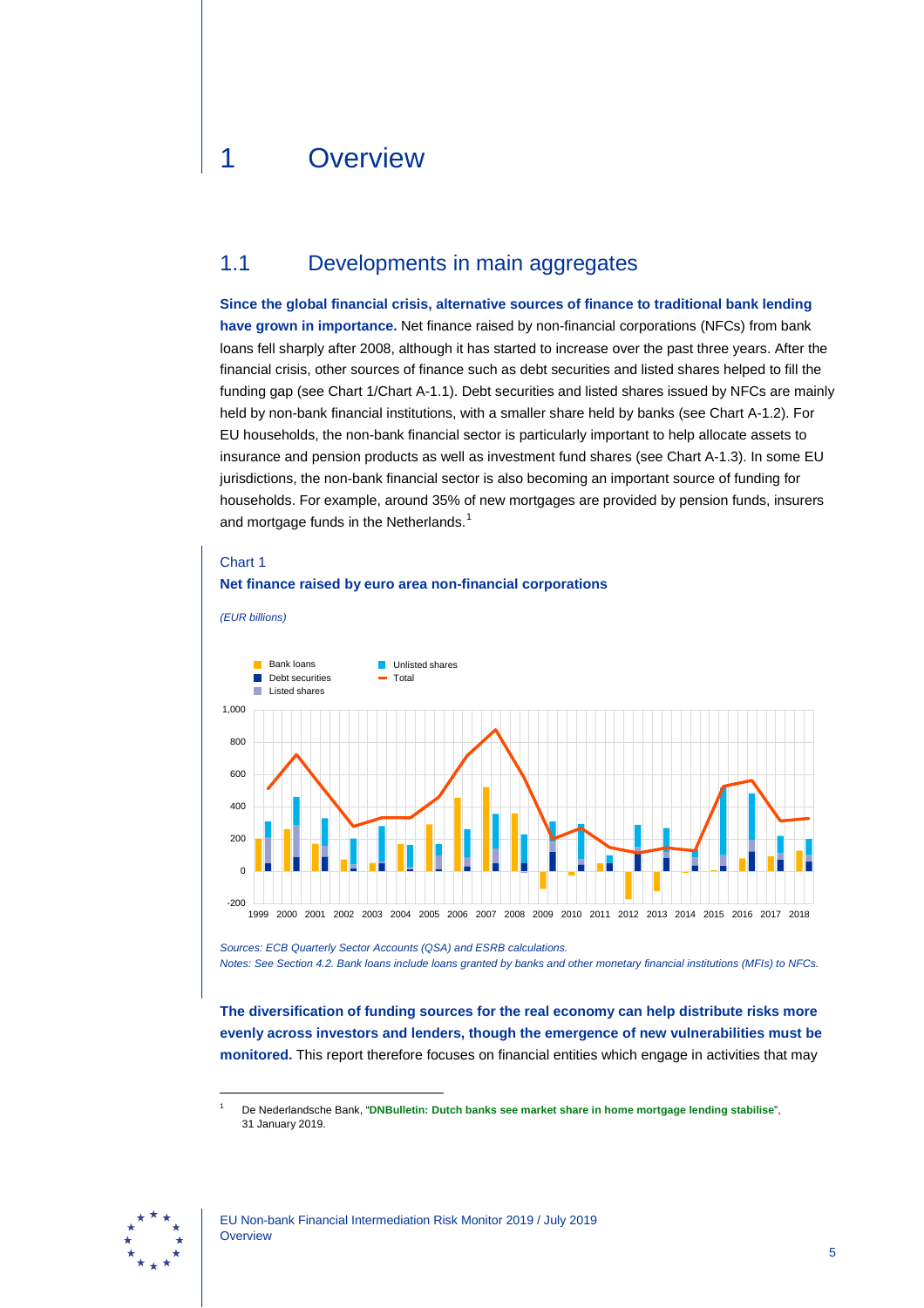cause or contribute to systemic risks as a result of their financial intermediation (including credit intermediation), liquidity and maturity transformation, leverage and their interconnectedness with the banking system.

**The monitoring universe includes all investment funds and so-called other financial institutions (OFIs) with assets under management concentrated in a few Member States.** The EU (EA) investment fund and OFI sectors accounted for €41.9 (€33.6) trillion at the end of 2018 compared with €42.6 (€34.1) trillion at the end of 2017 (see Chart A-2). Assets included in the monitoring universe account for around 40% of assets in the overall financial sector. Investment funds (other than money market funds (MMFs)) are growing in significance and represent around one-third of the EU (EA) monitoring universe (see Chart A-3). At the end of 2018 total assets of EU (EA) MMFs, non-MMF investment funds and OFIs stood at €1.2 trillion (€1.2 trillion), €13.4 trillion (€11.2 trillion) and €26.8 trillion (€20.7 trillion) respectively (see Chart A-3).The countries with the six largest non-bank financial sectors in nominal terms in the EU (LU, UK, NL, IE, DE and FR) make up around 80% of the monitoring universe (see Chart A-6).

### Chart 2

### **Assets under management in EU and euro area investment funds and other financial institutions**

*(EUR trillions and annual growth rates)*



#### *Sources: ECB and ECB calculations.*

*Notes: See Section 4.2. The continuous lines indicate annual growth rates based on changes in outstanding amounts. The dotted lines indicate annual growth rates based on transactions, i.e. excluding the impact of FX or other revaluations and statistical reclassifications. The latest observation is for the fourth quarter of 2018.*

**Total assets under management in investment funds and OFIs decreased in 2018, while assets in the banking sector increased.** In 2018 the size of the EU (EA) monitoring universe decreased by 1.8% (1.3%) year on year, while assets held in the banking sector grew by 0.4% (1.7%) (see Chart A-3). As a result, assets in the IF and OFI sectors in relation to the banking

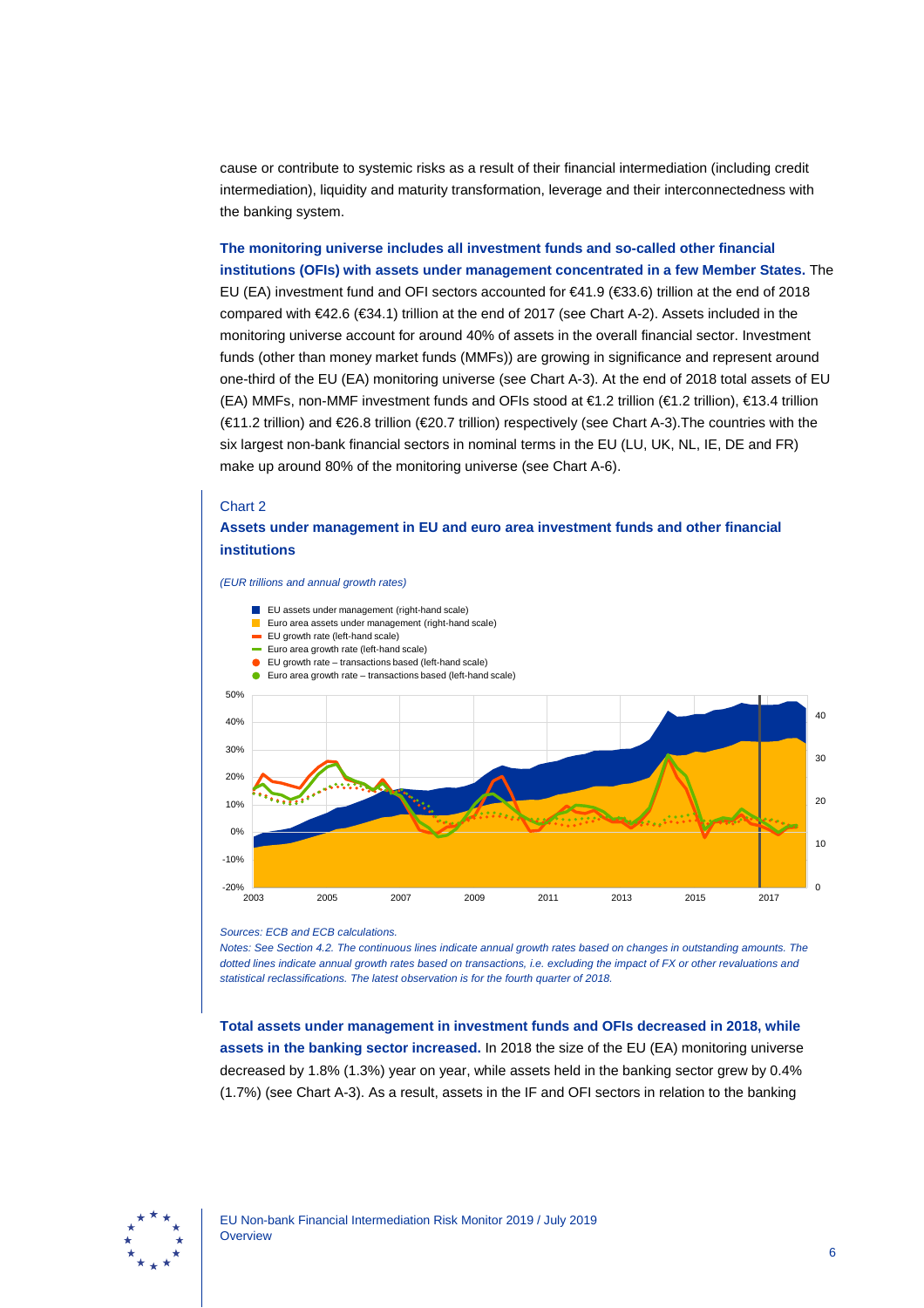sector decreased to 96.4% (94.8%) at the end of 2018 compared with 98.5% (98.5%) at the end of  $2017<sup>2</sup>$  $2017<sup>2</sup>$  The share of the IF and OFI sector in the overall financial sector accounted for 38.1% (42.8%) of the EU (EA) financial sector in 2018, a slight decrease from 38.7% (43.6%) at the end of 2017 (see Chart A-3).

**The decrease in assets under management in the investment funds and OFI sectors in 2018 mainly reflects lower valuations during the final quarter (see Chart A-4).** For IFs, continued inflows were more than offset by asset price falls and exchange rate variations (see Chart A-4.1). In contrast, while valuation effects also contributed, the fall in AUM in the OFI sector was mainly as a result of outflows (see Chart A-4.2). The decrease in AUM in the monitoring universe was shortlived as asset valuations have increased in early 2019.

**Non-bank financial entities are an important source of wholesale funding for the banking sector, which increased in 2018 across funding sources.** Wholesale funding provided by nonbank financial entities to the banking sector increased by 4.2% to €2.31 trillion, up from €2.22 trillion in 2017 and €2.18 trillion in 2016 (see Chart 3/Chart A-7). While banks issued fewer debt securities to MMFs, which decreased by 12.3% in 2018, reliance increased on other funding sources. Growth was broad-based, including from securitised assets (+10%), debt securities issued to entities included in the residual OFI (+30%), as well as deposits with MMFs (+28%) and with entities included in the OFI (+4%) (see Chart 3/Chart A-7). Data on European securitisation issuance by collateral showed that the use of residential mortgage-backed securities (RMBS) decreased by 5%, while the securitisation of small and medium-sized enterprise loans doubled and asset-backed securities (ABSs) grew by 30% (see Chart A-32). Despite the recent increase in wholesale funding in absolute volumes, such funding by non-banks has remained stable as a percentage of total bank funding over the past five years, at around 8%.

<span id="page-7-0"></span>

<sup>2</sup> The measures for AUM in investment funds and OFIs compared with the banking system have been amended compared with the previous version of the EU Shadow Banking Monitor, as ESCB assets have now been excluded from the banking measure.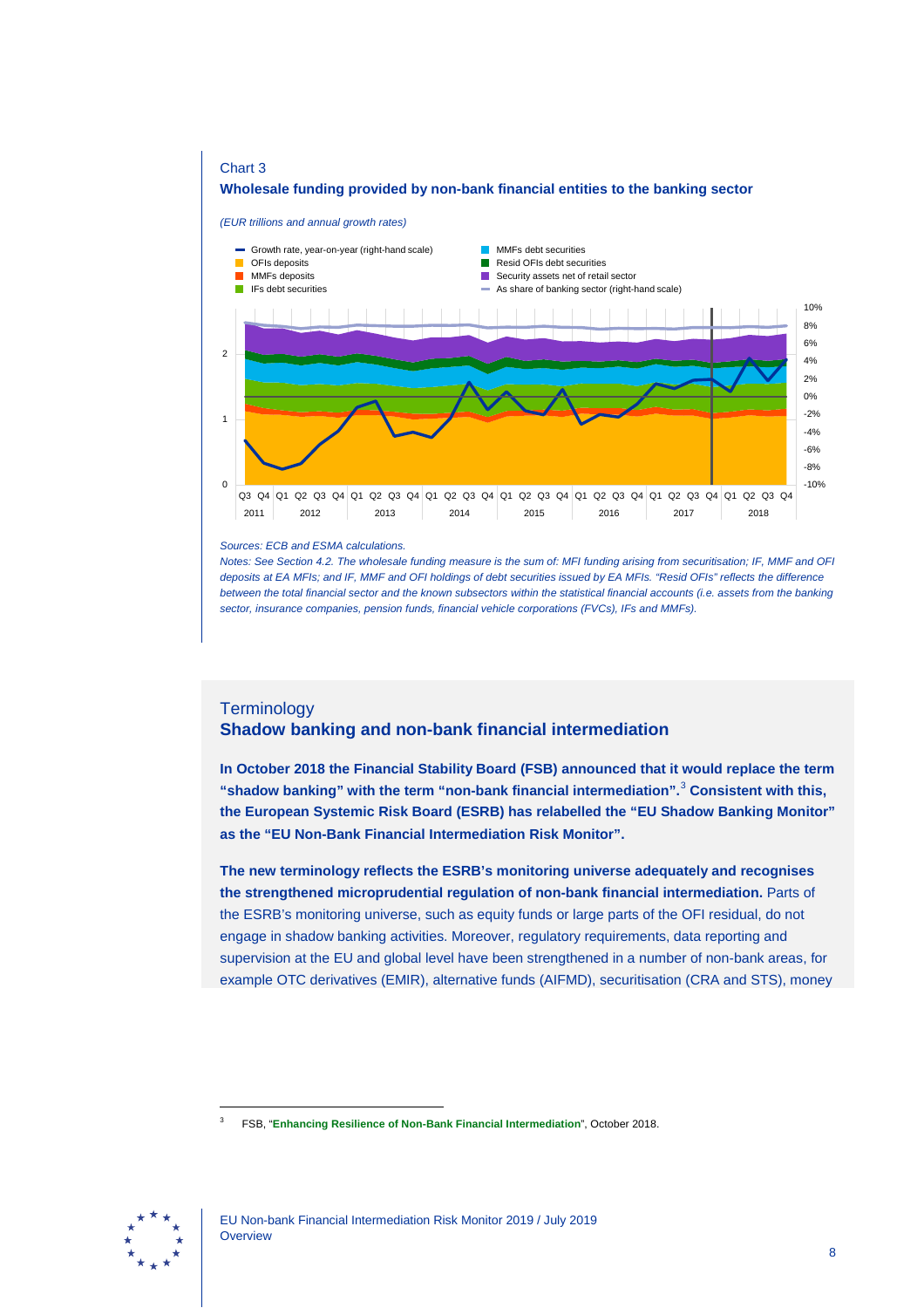market funds (MMFR) and securities financing transactions (SFTR),<sup>[4](#page-9-1)</sup> also with a view to reducing shadow banking risk.

**The ESRB's risk monitoring approach will continue to focus on risks and vulnerabilities in investment funds and OFIs, including shadow banking-related activities.** The current ESRB monitoring framework is based on a broad approach, covering a wide range of non-bank financial entities from the other financial institutions (OFI) and investment fund sectors in the EU. It assesses their engagement in credit intermediation, liquidity and maturity transformation, leverage and interconnectedness with the banking system. This entity-based monitoring approach is complemented by activity-based monitoring of the use of certain instruments, such as derivatives and securities financing transactions (SFTs).

# <span id="page-9-0"></span>1.2 Overview of risks and vulnerabilities

**Benefits of a growing non-bank financial sector include increased risk-sharing across the financial system and alternative sources of finance, but it can also result in new risks and vulnerabilities.** In particular, non-bank financial institutions may increase the riskiness of their asset portfolios, perform liquidity transformation and take on leverage in a procyclical manner. Such vulnerabilities need to be monitored and assessed, taking into account interdependencies within the financial system, as well as the role of non-bank financial institutions in funding the real economy more broadly. Table 1 provides an overview of risks and potential vulnerabilities in the monitoring universe, which are often related given the close links across non-bank entities and activities. The remainder of this section describes the key transmission channels and recent developments in risks and vulnerabilities in the EU non-bank financial system in more detail.

### Table 1

-

#### **Risks and potential vulnerabilities in the EU non-bank financial system**

- Risk-taking, liquidity risk and risks associated with leverage among some types of investment funds and other nonbank financial institutions
- Interconnectedness and the risk of contagion across sectors and within the non-bank financial system, including domestic and cross-border linkages
- Activities-related risks procyclicality, leverage, and liquidity risk created through the use of derivatives and securities financing transactions

In addition, remaining gaps in data and risk metrics prevent a more complete risk assessment and further work is required to improve risk assessments by developing metrics to measure liquidity, leverage and interconnectedness.

*Note: The assessment presented in this report does not provide a ranking of risks and vulnerabilities in the EU monitoring universe in terms of likelihood of materialisation or impact.*

<span id="page-9-1"></span>

The regulatory developments refer to the European Market Infrastructure Regulation (EMIR); the Alternative Investment Fund Managers Directive (AIFMD); the Credit Rating Agencies Regulation (CRA); the framework for simple transparent and standardised securitisation (STS); the EU Money Market Fund Regulation (MMFR); and the Securities Financing Transaction Regulation (SFTR).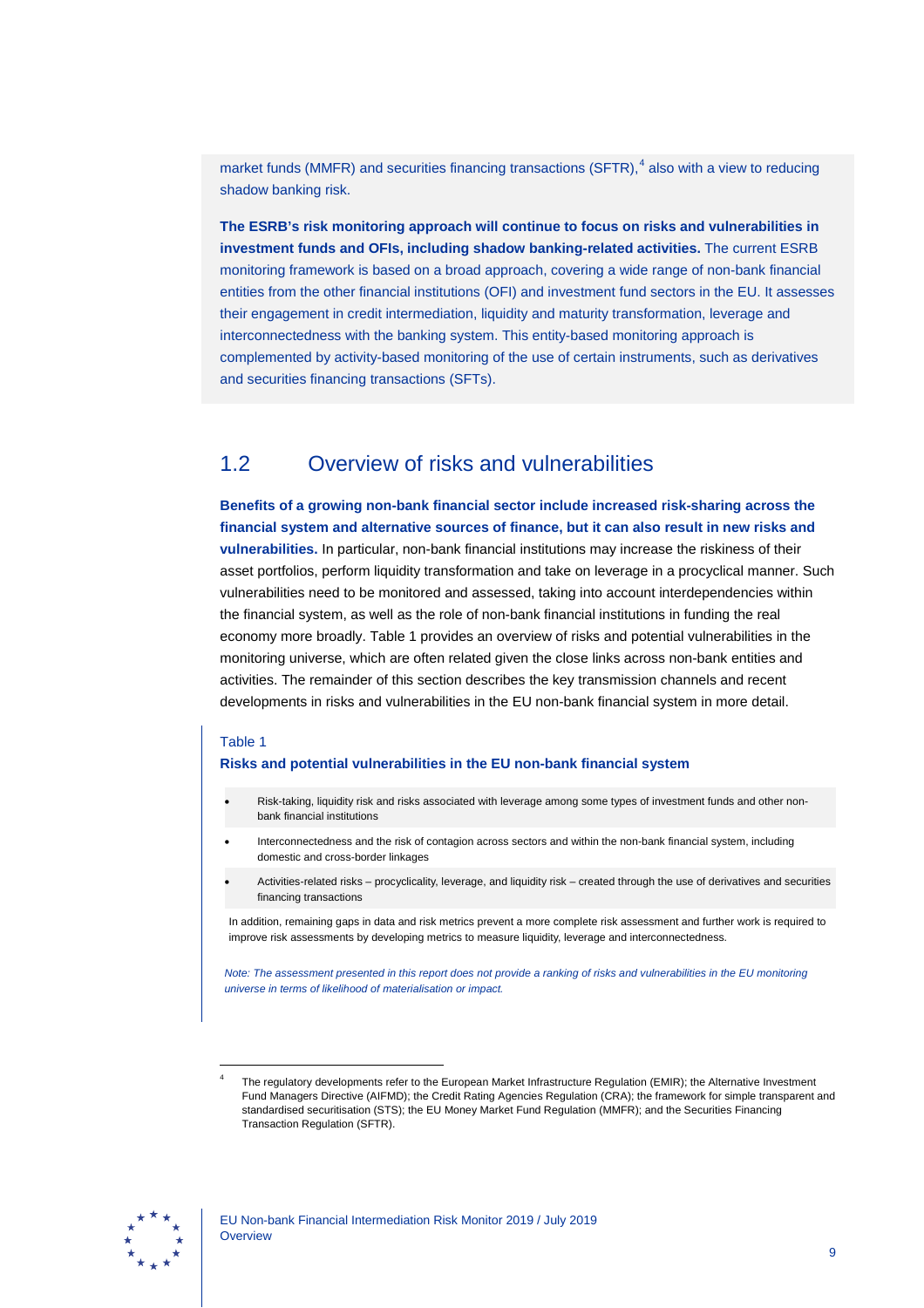# 1.2.1 Risk-taking, liquidity risk and risks associated with leverage

**The ongoing low interest rate environment has incentivised some non-bank financial institutions and investors to take on more risk in search for higher yields.** As part of their portfolio adjustments to the low interest rate environment, non-bank financial institutions have increased their exposures to riskier assets, for instance, in the bond market. This has rendered these non-bank financial institutions vulnerable to a sudden repricing of risk, with potential spillovers to funding conditions of the real and financial sectors.

**Risk-taking seems to have stabilised among some types of investment funds in 2018 following several years of rising liquidity transformation.** A common pattern observed until 2017 was that some EU bond funds shifted their asset allocation from higher to lower-rated debt securities. Since lower-rated debt securities are often less liquid, this indicates an increased engagement in liquidity transformation. This trend stalled in the second half of 2017 and in 2018 bond funds started to shift some portfolio holdings towards higher-rated debt securities. While the credit quality of assets held in bond funds has improved, liquidity risk, credit and interest rate risk still remain high in the sector.

**Financial leverage increased during 2018 among hedge funds, but fell among bond funds.** High leverage is a concern as it can amplify shocks and may trigger contagion to other fund classes when market participants are forced to deleverage in response to deteriorating economic fundamentals or a decline in asset prices. There is little evidence on the broader use of leverage among non-bank financial institutions owing to measurement and data limitations<sup>[5](#page-10-0)</sup>. Data reported under the EU Alternative Investment Fund Managers Directive (AIFMD)<sup>[6](#page-10-1)</sup> show that, on average, most segments of the investment fund sector have low leverage. While hedge funds are a notable exception, the broad fund classification may also mask higher pockets of leverage within some types of investment funds. Reported data showed that 63% of the net asset value (NAV) of EU alternative investment funds (AIFs) was categorised as "Other AIFs", which covers a wide range of investment strategies.

**Non-bank financial institutions, including asset managers and hedge funds are important investors in the leveraged loan market, which has approximately doubled in size since the global financial crisis (see Box 3).** In 2018 non-bank investors bought approximately 70% of financing issued in primary leveraged loan markets globally, including through dedicated loan funds and CLOs. The leveraged loan market in the EU is small compared with that in the US, but it has expanded rapidly while underwriting standards have deteriorated (see Box 3). Data gaps still prevent a more detailed assessment of exposures by the non-bank financial sectors, while the monitoring of these exposures relies to a large extent on commercial data sources.

**Private debt funds, private equity funds and other non-bank financial institutions have also contributed to the build-up of leverage in the corporate non-financial sector.** Although private equity funds are typically not highly leveraged, they tend to increase the leverage of the companies they acquire, in particular in the case of leveraged buy outs. Moreover, market intelligence

<span id="page-10-1"></span><span id="page-10-0"></span>

<sup>5</sup> See, for example, EU Shadow Banking Monitor 2018 and 2017.

<sup>6</sup> ESMA, "**[Annual Statistical Report on EU Alternative Investment Funds](https://www.esma.europa.eu/sites/default/files/library/esma50-165-748_aif_report_2019.pdf)**", February 2019.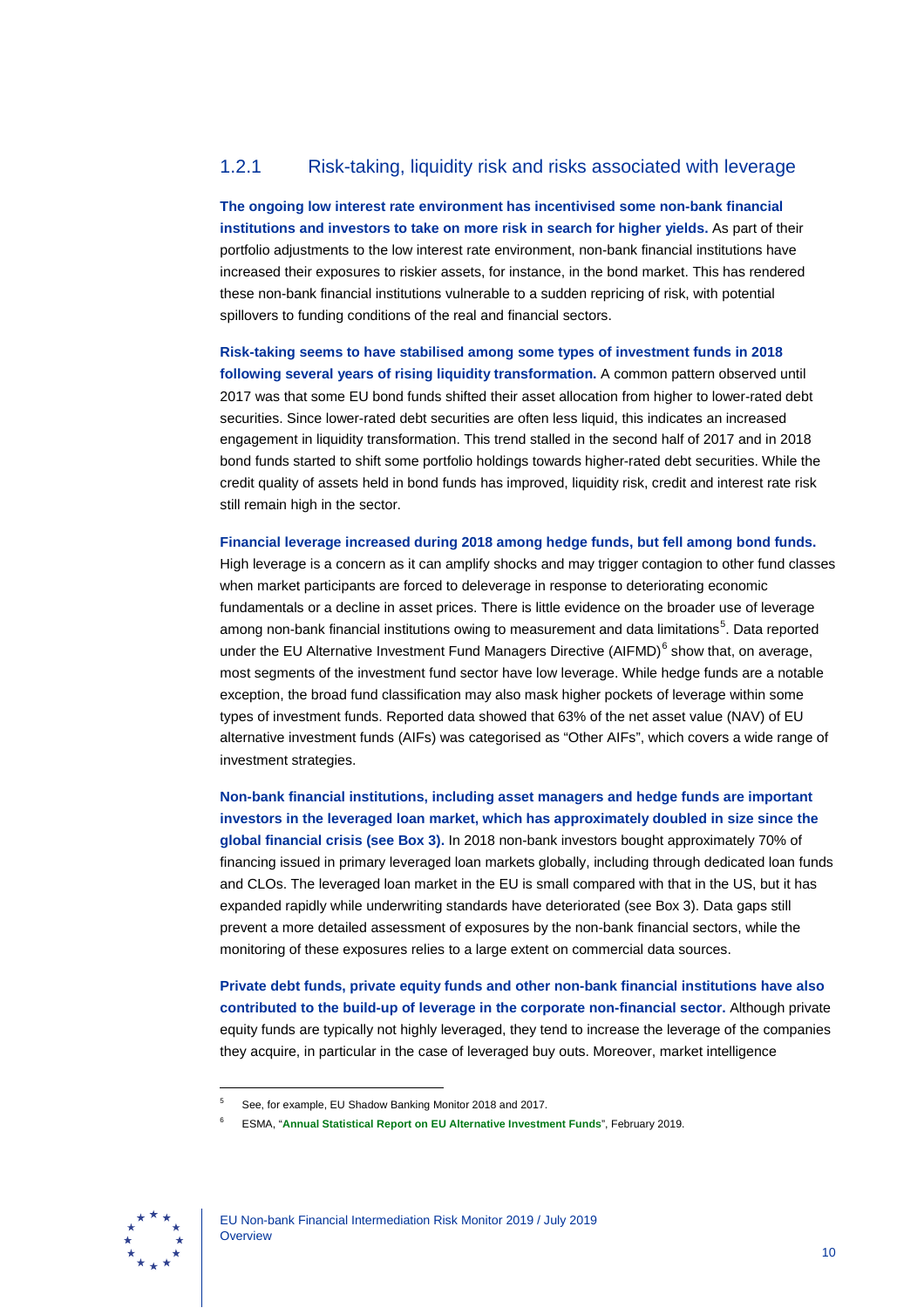suggests that investment companies traditionally involved in private equity have issued loans to corporates by setting up debt funds. Alternative forms of non-bank financing, e.g. through private debt and private equity funds, can create vulnerabilities among the target companies and in the market for high-yield and leveraged assets. Higher indebtedness can make these companies more vulnerable to economic downturns and increase the risk of defaults, which may result in higher than expected losses to lenders and investors.

## 1.2.2 Interconnectedness and the risk of contagion

**Non-bank financial institutions are closely connected both with each other and with the banking sector through direct and indirect exposures.** For instance, investment funds and OFIs represent an important source of wholesale funding for the banking sector. At the same time, banks provide loans and credit lines to non-bank financial institutions or act as counterparties in derivatives transactions. Indirect exposures can arise though ownership structures in financial conglomerates, i.e. involving bank and non-bank financial institutions or from overlapping or correlated portfolios.

**Interlinkages with the banking sector are more structural in nature and year-on-year changes in direct interconnectedness are usually small.** For instance, despite the recent increase in wholesale funding in absolute volumes, funding by non-bank financial institutions has remained stable as a percentage of total bank funding over the past five years, at around 8% (see Chart 3/Chart A-7). Meanwhile, loans to non-bank financial institutions, debt securities and equities issued by non-bank financials, as a share of total banks' assets, remained stable at around 8%, following a decline from just over 9% in 2013 (see Chart A-8).

**Repo and securities lending markets constitute further links between banks and the nonbank financial sector, including investment funds and OFIs.** Banks typically use repo transactions to obtain secured funding from bank and non-bank financial counterparties, whereas non-bank financial entities use both reverse-repos for collateralised cash investments and repos for transforming securities into cash, e.g. to fulfil margin requirements in their derivatives portfolio. Activity in both the EU securities lending and repo markets increased in 2018. The EU repo market has continued to expand since 2017 (see Chart A-35), while the value on loan in EU corporate bond lending increased for the first time since 2015 (see Chart A-40).

**The banking sector often plays an important role in generating non-bank exposures, but interlinkages might not always be visible from the aggregate statistics.** For instance,

mortgage loans held by financial vehicle corporations (FVCs) can originally be granted by banks which sell them to other non-bank financial institutions. Banks tend to also be the lead arrangers in leveraged loan markets, where typically non-banks are investing, such as private equity funds, insurance corporations and pension funds, and to a lesser extent retail funds. Other examples include non-bank consumer credit institutions, which, in some countries, tend to be consolidated into bank balance sheets which might not be visible from aggregate statistics. The lack of information and transparency about certain aspects of interconnectedness – through direct or

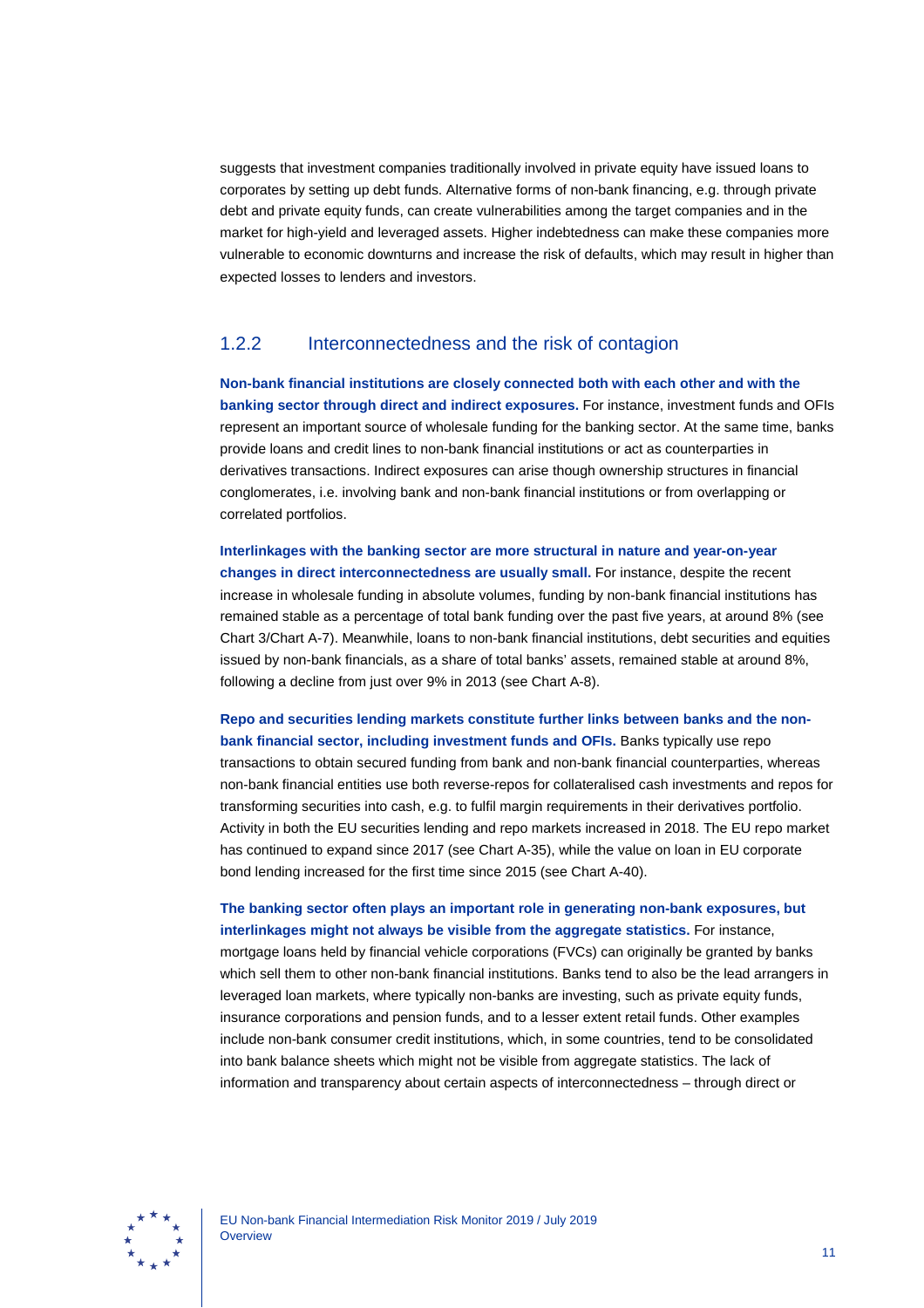indirect links – continues to be a challenge for systemic risk monitoring, especially when the activities are of a cross-border nature.<sup>[7](#page-12-0)</sup>

# 1.2.3 Activity-related risks in derivatives and securities financing transactions

**The use of derivatives and securities financing transactions (SFTs) cuts across entities and sectors, thereby creating linkages among them.** The use and reuse of financial collateral in such transactions creates intermediation chains, which may become channels for spreading funding liquidity shocks among market participants. Moreover, haircut and margining practices in bilaterally and centrally cleared trades may force market participants to post additional cash or other cash-like collateral. These market dynamics expose counterparties to liquidity risk, which needs to be monitored and managed. In addition to liquidity risk, SFTs and derivatives can be used to build up leverage, exposing market participants to counterparty risk and forcing them to deleverage if the value of collateral deteriorates.

**There is some evidence to indicate that the quality of repo collateral declines while the composition in terms of the issuers remains constant during long periods of economic**  stability. The European repo market survey 201[8](#page-12-1)<sup>8</sup> shows a decline in collateral ratings from the beginning of 2012 onwards, although the quality of collateral remained stable in 2018. Lower quality collateral is associated not just with higher haircuts, but also with a more pronounced haircut cyclicality, which is particularly relevant from a financial stability perspective. $^9$  $^9$ 

**The reporting obligation under EMIR has made derivatives markets more transparent for authorities who can now better monitor risks.** The European Securities and Markets Authority (ESMA) published its first annual statistical report on the EU derivatives markets in October 2018. The report provides an initial view of the structures and trends in European derivatives markets, which amounted to €660 trillion of gross notional outstanding transactions in the fourth quarter of 2017.

**The reporting obligation under the Securities Financing Transactions Regulation (SFTR) will help authorities monitor risks in what currently remains an opaque market.** The reporting framework under the SFTR will start to be implemented in 2019, but it will take some time until the data can be used for monitoring purposes.

# 1.2.4 Remaining gaps in data and risk metrics

**Remaining data gaps prevent a more complete risk assessment in some parts of the nonbank financial sector.** Vulnerabilities can build up unnoticed among entities where statistical

<span id="page-12-2"></span><span id="page-12-1"></span><span id="page-12-0"></span>

<sup>7</sup> Abad, J., D'Errico. M., Killeen, N., Luz, V., Peltonen, T., Portes, R., and Urbano, T., "**[Mapping the interconnectedness](https://eba.europa.eu/documents/10180/1431348/Mapping+the+interconnectedness+between+EU+banks+and+shadow+banking+entities_paper.pdf)  [between EU banks and shadow banking entities](https://eba.europa.eu/documents/10180/1431348/Mapping+the+interconnectedness+between+EU+banks+and+shadow+banking+entities_paper.pdf)**", ESRB Working Paper, No 40, March 2017.

<sup>8</sup> International Capital Market Association, "**[European Repo Market Survey](https://www.icmagroup.org/assets/documents/Market-Info/Repo-Market-Surveys/No-36-December-2018/ICMA-European-repo-market-survey-number-36-conducted-December-2018-040419.pdf)**", April 2019.

<sup>9</sup> ESRB Occasional Paper, "**[The macroprudential use of margins and haircuts](https://www.esrb.europa.eu/pub/pdf/reports/170216_macroprudential_use_of_margins_and_haircuts.en.pdf)**", February 2017.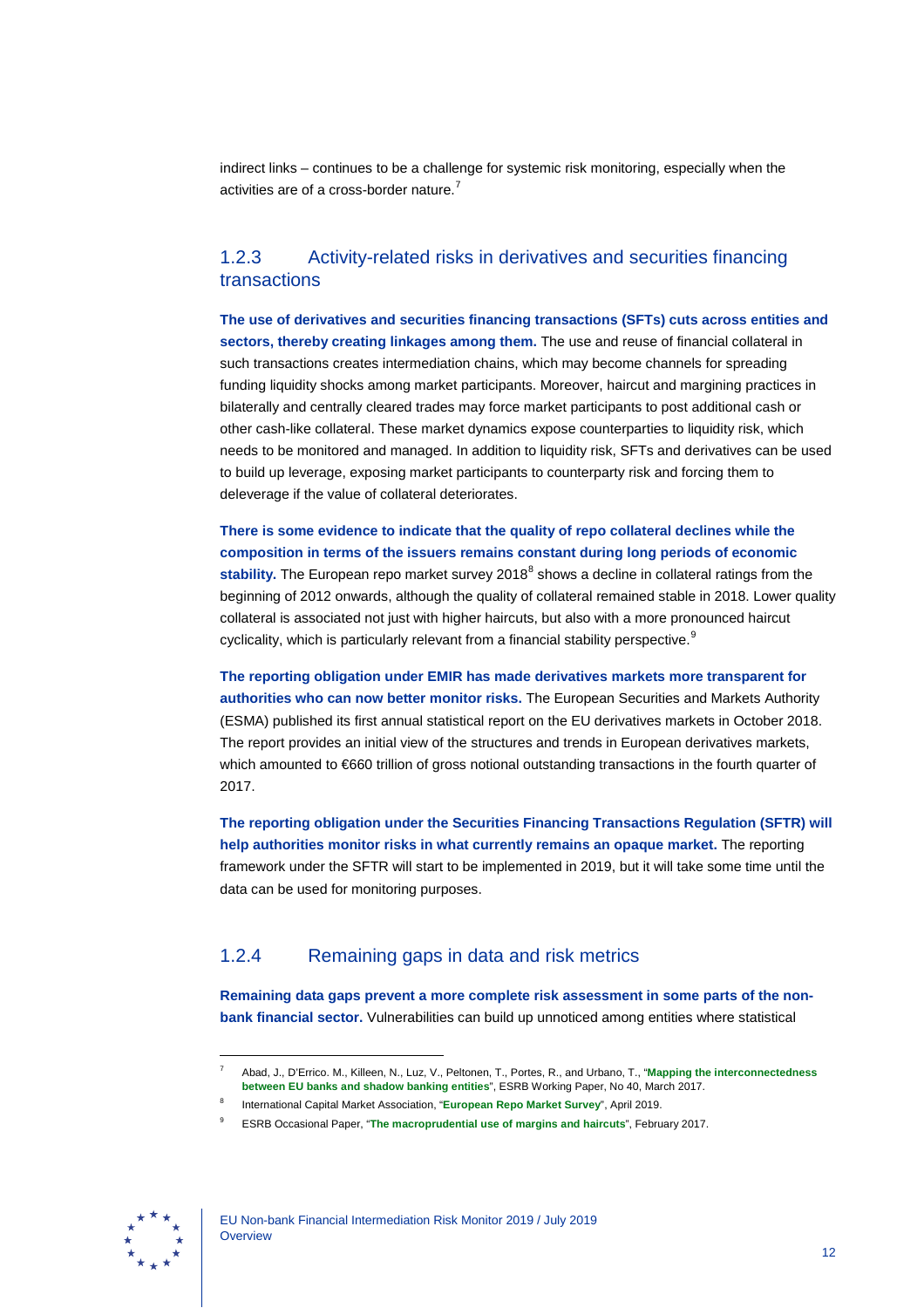information is not readily available or not sufficiently granular. Such gaps include missing breakdowns by types of entity, e.g. in the OFI residual of the euro area sector accounts, or among investment funds where there is still a large group of alternative funds categorised as "other" under the AIFMD. Some of the entities reported as financial institutions in the euro area accounts, such as some captive financial institutions, are in fact consolidated in the balance sheets of non-financial corporations. Current statistics do not always allow such entities to be distinguished from nonconsolidated entities.

**The lack of a consistent global measure of leverage for the investment funds sector is a particularly important limitation.** The development of globally consistent measures of fund leverage, as devised by the FSB recommendations to IOSCO, is thus important in order to gain a system-wide view of evolving risks.<sup>[10](#page-13-1)</sup> Such consistent measures should comprise metrics based on a gross and a net notional exposure and should be supplemented by risk measures to capture potential losses stemming from leverage and potential liquidity demands from margin calls.

**There is a need to integrate various data sources to better understand interconnectedness and contagion risk from a system-wide perspective.** Existing risk indicators for IFs tend to be based on broad fund categories such as "bond funds" or "equity funds". This can limit the ability to assess pockets of risk in specific business models. To improve entity-based and activity-based risk assessments, the ESRB and its member institutions work towards combining various EU-wide datasets, such as those collected under EMIR, SFTR and AIFMD, also merging them with commercial data, to get a more comprehensive view of interlinkages in the financial system.

# <span id="page-13-0"></span>1.3 Engagement in certain risky activities

**The monitoring framework considers how non-bank financial entities are involved in certain risky activities and how these activities might have an impact on financial stability.** Table 2 provides an overview of certain risky activities carried out by the entities considered in this report, including liquidity and maturity transformation, leverage, interconnectedness with the banking system and credit intermediation. The assessment of the level of engagement in Table 2 is informed by empirical evidence and market intelligence, but is ultimately judgement-based. It is reviewed and updated on an annual basis and benefits from improved data availability (e.g. under the AIFMD and the SFTR). A more detailed entity-based analysis is presented in Section 2, while activity-based monitoring is covered in Section 3 of the Monitor.

**Hedge funds, financial vehicle corporations, security and derivative dealers (if not consolidated in bank balance sheets) are found to have pronounced engagement in the risky activities considered in this report.** The engagement of equity funds is low on average and hence equity funds are not further discussed in Section 2. Bond funds, private debt and MMFs as well as special purpose entities (SPEs) and financial corporations engaged in lending (FCLs) are found to have medium engagement. Mixed funds, private equity funds and exchange traded funds (ETFs) have low engagement, on average, at the entity level.

<span id="page-13-1"></span>

<sup>10</sup> International Organization of Securities Commissions, **[Public comment letters](https://www.iosco.org/publications/?subsection=public_comment_letters)**. The ESRB has publically commented on the report expressing support for IOSCO's efforts to develop consistent measures of leverage.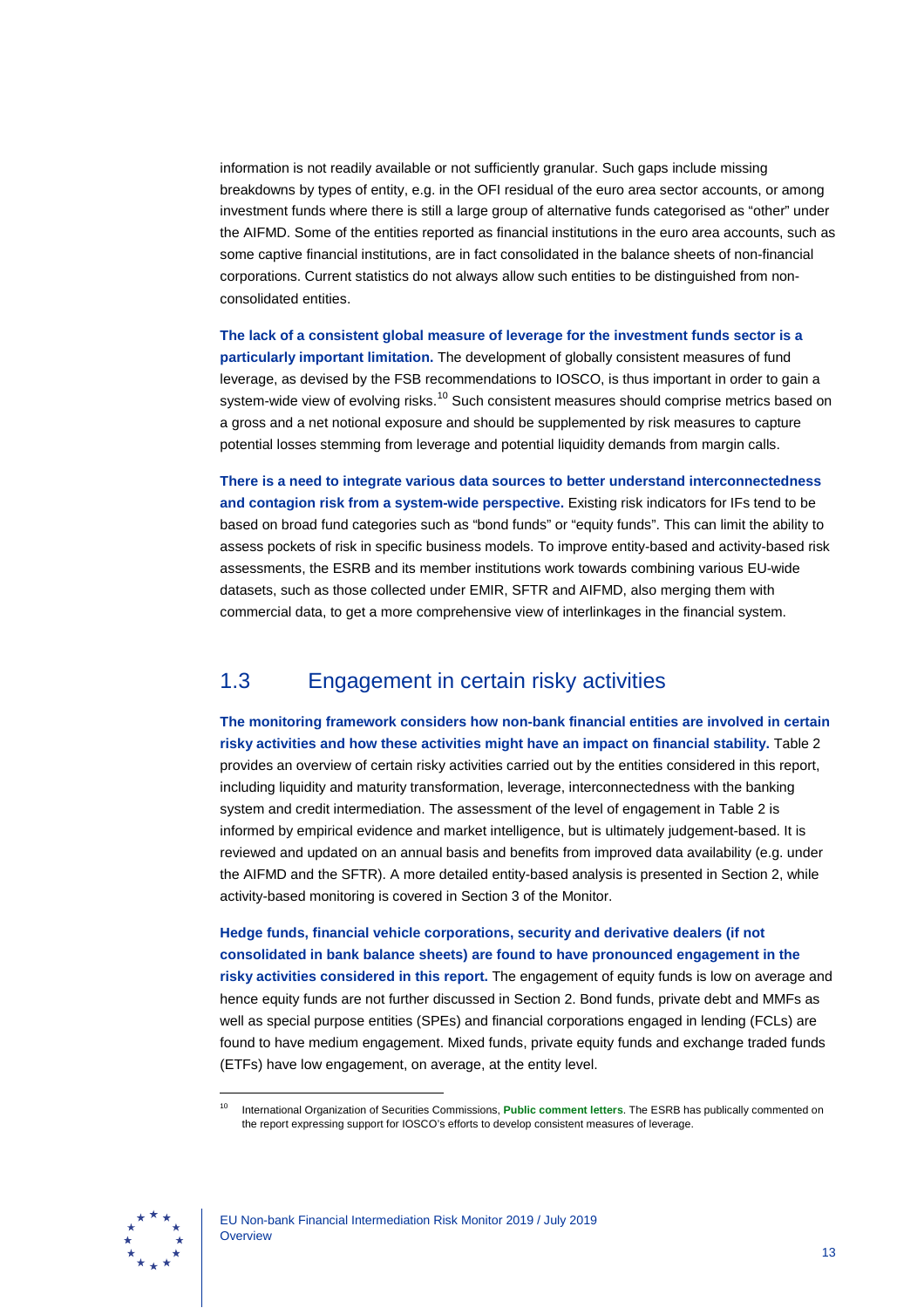Table 2 **Mapping of activities to entity types**

|                                       | <b>Investment funds</b> |                   |                    |              |             |                             |            |                                      |                       | <b>Other financial</b><br><b>institutions</b> |             |             |             |
|---------------------------------------|-------------------------|-------------------|--------------------|--------------|-------------|-----------------------------|------------|--------------------------------------|-----------------------|-----------------------------------------------|-------------|-------------|-------------|
|                                       | <b>MMFs</b>             | <b>Bond funds</b> | <b>Vixed funds</b> | Equity funds | Hedge funds | <b>Real estate</b><br>funds | ETFs       | Private equity<br>funds <sup>4</sup> | Private debt<br>funds | <b>FVCs</b>                                   | <b>SPEs</b> | <b>SDDs</b> | <b>FCLS</b> |
| <b>Market size</b>                    |                         |                   |                    |              |             |                             |            |                                      |                       |                                               |             |             |             |
| <b>EA AuM</b><br>(EUR trillion)       | 1.1                     | 3.1               | 2.9                | 3.0          | 0.4         | 0.7                         | 0.8        | 0.4                                  | n.a.                  | 1.9                                           | n.a.        | n.a.        | 0.4         |
| <b>Summary assessment</b>             |                         |                   |                    |              |             |                             |            |                                      |                       |                                               |             |             |             |
| <b>Engagement</b>                     | $\bullet$               |                   | $\bullet$          | ∩            |             |                             | ۵          | ۰                                    |                       |                                               |             |             |             |
| <b>Risk transformation activities</b> |                         |                   |                    |              |             |                             |            |                                      |                       |                                               |             |             |             |
| <b>Credit intermediation</b>          | $\bullet$               | $\bullet$         | $\bullet$          | О            | $\bullet$   | $\circ$                     | $\circ$    | $\bullet$                            |                       |                                               | ۰           | $\circ$     |             |
| <b>Maturity transformation</b>        | O                       |                   |                    | $\circ$      |             |                             | $\bullet$  | $\circ$                              | $\circ$               | ٠                                             |             |             |             |
| <b>Liquidity transformation</b>       | $\bullet$               | $\bullet$         | $\bullet$          | $\circ$      | $\bullet$   |                             | $\bullet$  | $\circ$                              | $\circ$               |                                               |             |             |             |
| Leverage $2$                          | $\bigcirc$              | $\bullet$         | $\bullet$          | $\bigcirc$   |             |                             | $\bigcirc$ | $\bullet$                            | ۰                     |                                               | $\bullet$   |             |             |
| Market activities <sup>1</sup>        |                         |                   |                    |              |             |                             |            |                                      |                       |                                               |             |             |             |
| <b>SFTs</b>                           | 0                       |                   |                    |              |             | Ω                           |            | $\circ$                              | $\circ$               | $\circ$                                       | $\circ$     | $\bullet$   | O           |
| <b>Derivatives</b>                    | $\bullet$               | $\bullet$         | $\bullet$          | ٥            |             | ۰                           | ۰          | Ω                                    | ۸                     |                                               | ۰           |             | Ω           |
| <b>Reuse of collateral</b>            | $\bullet$               | $\bullet$         | $\bullet$          | $\bullet$    |             | $\bullet$                   | $\bullet$  | $\bigcirc$                           | $\bullet$             | ٠                                             | $\bullet$   | $\bullet$   | $\circ$     |
| <b>Interconnectedness</b>             |                         |                   |                    |              |             |                             |            |                                      |                       |                                               |             |             |             |
| Interconnectedness <sup>3</sup>       |                         | $\bigcirc$        | Ω                  | Ω            | O           |                             |            | Ω                                    | $\circ$               |                                               |             | Ω           | ۰           |

*Notes: The table summarises the assessment of engagement, where the colours of the circles reflect the intensity of the possible institutional engagement in the relevant areas of activity, according to the coding specified in the notes below. The colouring is judgement-based and informed by market intelligence and quantitative evidence.*

*1) Market activities through which risk transformation can be undertaken by IFs and OFIs can take various forms. The list focuses on those market activities deemed to be most susceptible to risks.*

*2) Leverage refers to financial leverage and not to leverage that is created synthetically through the use of derivatives. 3) Direct and indirect interconnectedness with the banking system based on asset and liability data and staff assessment. 4) While credit intermediation and leverage at the fund level may be low, private equity funds can facilitate credit and leverage in the financial system by engaging in leveraged buyout transactions. Market size data come from the Invest Europe report on 2018 European Private Equity Activity and the Investment Association annual survey on Asset Management in the UK 2017- 18. FVCs stands for financial vehicle corporations (non-retained securitisations), FCLs for financial corporations engaged in lending, SDDs for security and derivative dealers, VNAV for variable net asset value and CNAV for constant net asset value. The geographical coverage of the table refers to entities domiciled in the EU. Owing to data limitations and a lack of consistent data, the assessment does not distinguish between consolidated and non-consolidated entities. Colour coding: = pronounced engagement; = medium engagement; = low engagement; = unlikely or insignificant engagement.*

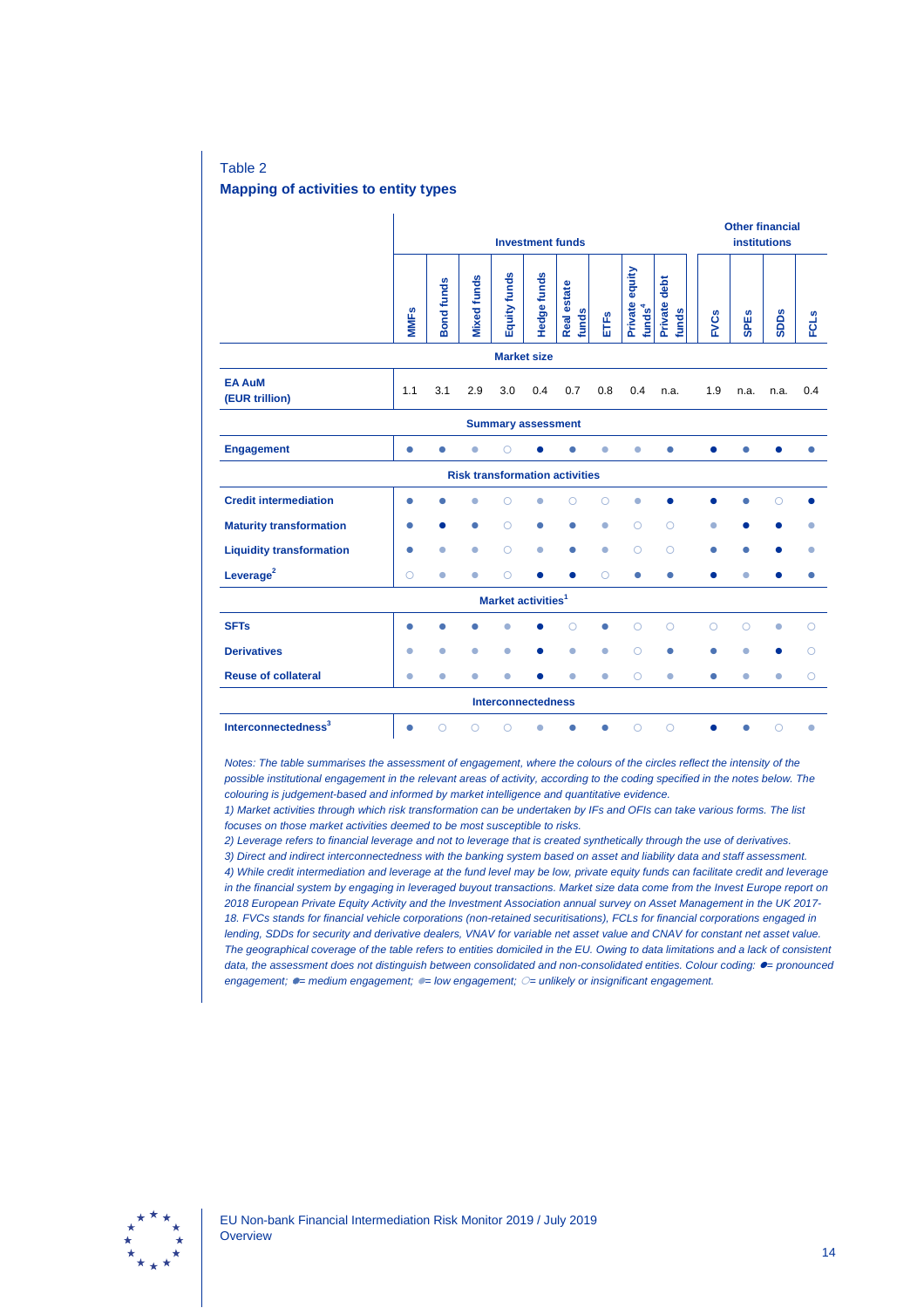### Regulatory Update **Recent developments in the EU policy framework**

**There have been a number of policy developments in 2018 related to non-bank financial intermediation. This box provides a brief summary of some of the main developments.**

**Several amendments to EMIR were proposed to address potential risks related to Brexit.**[11](#page-15-0) On 19 December 2018 the European Commission adopted temporary and conditional equivalence decisions for a fixed, limited period of 12 months to avoid any disruptions in the central clearing of derivatives and of 24 months for central depository services. Further delegated regulations, based on technical standards developed by ESMA and the ESAs and facilitating the novation of over-thecounter contracts from the UK to an EU27 counterparty, were also adopted. Counterparties in the EU may want to novate their OTC derivative contracts by replacing the UK counterparty with an EU counterparty. However, by doing this, they may trigger the clearing obligation or the bilateral margin requirements for these contracts, therefore facing costs that were not accounted for when the contract was originally entered into. The amendments would only apply in a no-deal scenario.

**The COREPER**[12](#page-15-1) **has endorsed the EU Council's negotiating stance on the proposed Regulation amending EMIR.** This details the procedures and authorities involved for the authorisation of CCPs and requirements for the recognition of third-country CCPs (EMIR 2.2). In particular, the Council text establishes a "CCP supervisory committee" within ESMA composed of a Chair and competent authorities of Member States with an authorised CCP.

**The implementation of the new MMF Regulation continues with the consultation on draft guidelines on reporting and stress testing.** ESMA has issued a consultation on draft guidelines on reporting to competent authorities under Article 37 of the MMF Regulation. Following the publication of Implementing Technical Standards (ITS) in April 2018 establishing a reporting template that managers of MMFs must use to send information to the NCA, ESMA worked on guidelines and IT guidance to complement the ITS.

**ESMA has issued a consultation on draft guidelines for stress test scenarios under the Money Market Funds Regulation.** Under Article 28 of the MMF Regulation, ESMA must develop guidelines that establish common reference parameters of the stress test scenarios to be included in the stress tests managers of MMFs are required to conduct. The guidelines must be updated annually taking into account recent market developments. ESMA published its first set of guidelines in March 2018 and the ESRB provided the adverse stress test scenario in March 2019 to support ESMA's stress testing guidelines for managers of MMFs under Article 28.

**IOSCO has issued a consultation paper on a proposed framework to help measure leverage used by investment funds.** It comprises a two-step process aimed at achieving a meaningful and consistent assessment of global leverage. The first step indicates how regulators could exclude

<span id="page-15-1"></span><span id="page-15-0"></span>

<sup>11</sup> ESRB, "**A [Review of Macroprudential Policy in the EU in 2018](https://www.esrb.europa.eu/pub/pdf/reports/esrb%7E32aae4bd95.report190430_reviewofmacroprudentialpolicy.pdf)**", April 2019.

<sup>12</sup> COREPER stands for the "Committee of the Permanent Representatives of the Governments of the Member States to the European Union". Its role and different formations are explained in Article 240(1) of the Treaty on the Functioning of the European Union.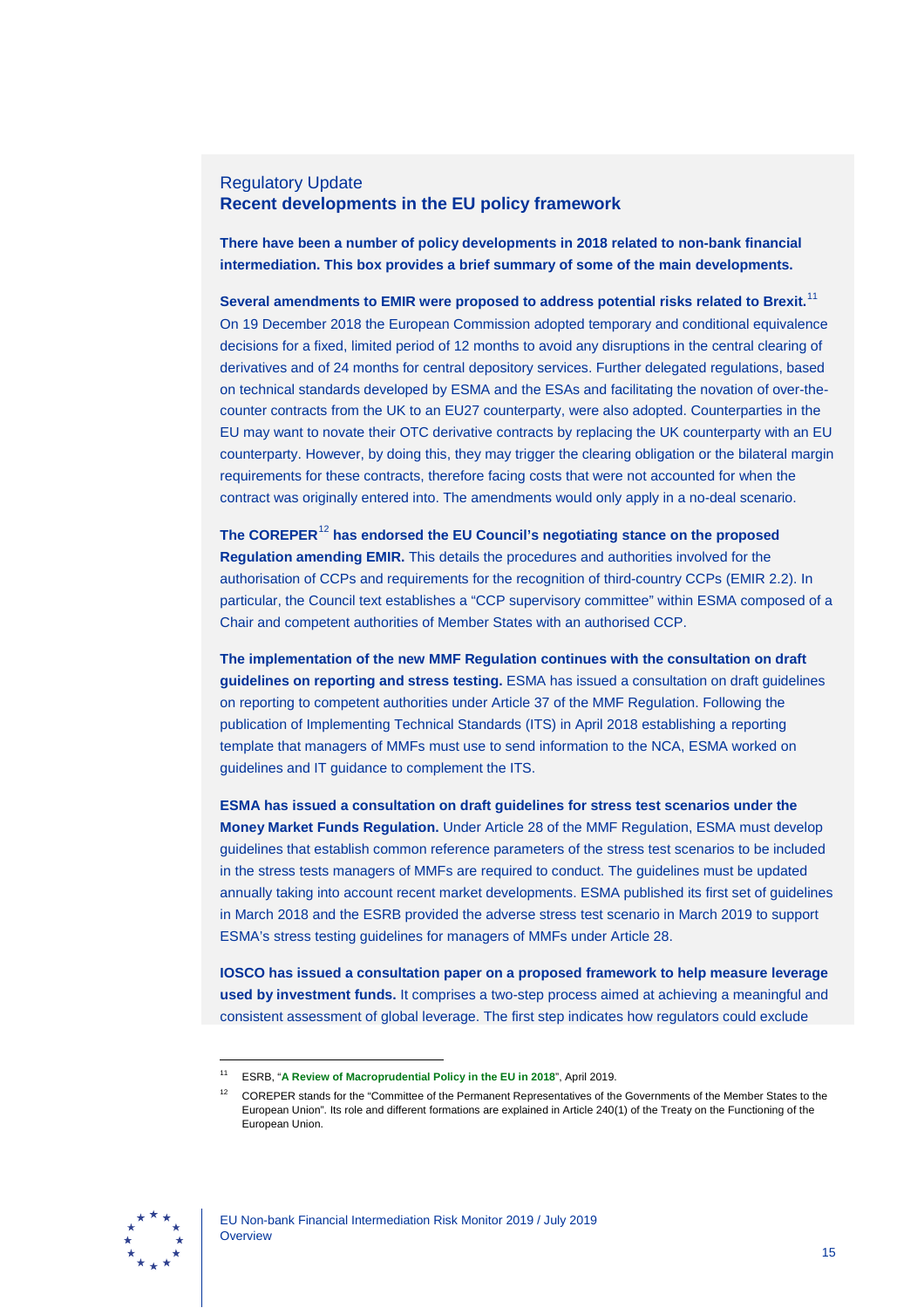from consideration funds that are unlikely to create stability risks to the financial system while filtering and selecting a subset of other funds for further analysis. The second step calls for regulators to conduct a risk-based analysis of the subset of investment funds identified in the first step. Each jurisdiction is expected to determine the most appropriate risk assessment. The twostep framework seeks an appropriate balance between achieving precise leverage measures and devising simple, robust metrics that can be applied in a consistent manner to a wide range of funds in different jurisdictions. It also addresses synthetic leverage by including exposure created by derivatives; considers different approaches to analysing netting and hedging and the directionality of positions; and includes approaches that limit model risk. The ESRB responded to the consultation, highlighting the importance of a globally consistent core set of leverage measures.

# <span id="page-16-0"></span>1.4 Fintech

**Fintech innovations have the potential to transform existing business models, applications, processes or products causing a material effect on financial markets, institutions and service provision.**[13](#page-16-1) Some prominent examples of fintech include distributed ledger technologies, crypto-assets,<sup>[14](#page-16-2)</sup> budgeting tools, mobile payments, and the use of artificial intelligence (AI) in the form of algorithm-based decision making (e.g. for mortgage granting or portfolio management) and cloud-based decision making.<sup>[15](#page-16-3)</sup> The FSB concluded in 2018 that crypto-assets do not pose a material risk to global financial stability at this time.<sup>[16](#page-16-4)</sup> However, fintech innovations have the potential to rapidly transform the financial sector, including risk transmission channels. Material financial stress and systemic risk implications may become more pertinent as the provision of fintech-based financial services increases and new forms of interconnectedness emerge.

**Regulators and supervisors are addressing new fintech innovations while ensuring the integrity and resilience of the financial system.**[17](#page-16-5) Besides consumer protection and market integrity concerns, regulators are focusing on material financial stress and systemic risk implications.<sup>[18](#page-16-6)</sup> The ESRB will continue to review the need to take fintech developments into account in the course of its monitoring framework.

**Competent authorities in almost all EU Member States have established so-called innovation facilitators.** Some of these have introduced regulatory sandboxes which allow time-limited testing of new innovations under close regulatory oversight, whereas others have introduced innovation hubs intended to provide a contact point for firms to raise queries with supervisors about the regulatory and supervisory treatment of fintech. As mandated by the European Commission, the

<span id="page-16-6"></span><span id="page-16-5"></span><span id="page-16-4"></span>

<span id="page-16-1"></span><sup>13</sup> See FSB: "**[Monitoring of FinTech](http://www.fsb.org/work-of-the-fsb/policy-development/additional-policy-areas/monitoring-of-fintech/)**".

<span id="page-16-3"></span><span id="page-16-2"></span><sup>14</sup> See "**[EBA reports on crypto-assets](https://eba.europa.eu/-/eba-reports-on-crypto-assets)**" and "**[ESMA advice on initial coin offerings](https://www.esma.europa.eu/press-news/esma-news/crypto-assets-need-common-eu-wide-approach-ensure-investor-protection) and crypto-assets**".

<sup>15</sup> See, for example, EBA (2018), "**[EBA Report on the prudential risks and opportunities arising for institutions from](https://eba.europa.eu/documents/10180/2270909/Report+on+prudential+risks+and+opportunities+arising+for+institutions+from+FinTech.pdf)  [FinTech](https://eba.europa.eu/documents/10180/2270909/Report+on+prudential+risks+and+opportunities+arising+for+institutions+from+FinTech.pdf)**".

<sup>16</sup> See FSB (2018): "**Crypto-asset markets – [Potential channels for future financial stability implications](http://www.fsb.org/wp-content/uploads/P101018.pdf)**", October 2018.

<sup>17</sup> For example, in the EU, see the EU COM (2018): "**[FinTech Action plan: For a more competitive and innovative](https://ec.europa.eu/info/sites/info/files/180308-action-plan-fintech_en.pdf)  [European financial sector](https://ec.europa.eu/info/sites/info/files/180308-action-plan-fintech_en.pdf)**" and EBA (2018): "**[The EBA's FinTech Roadmap](https://eba.europa.eu/documents/10180/1919160/EBA+FinTech+Roadmap.pdf)**".

<sup>18</sup> See EBA (2017): "**[Discussion Paper on the EBA's approach to financial technology \(FinTech\)](https://eba.europa.eu/documents/10180/1919160/EBA+Discussion+Paper+on+Fintech+%28EBA-DP-2017-02%29.pdf)**".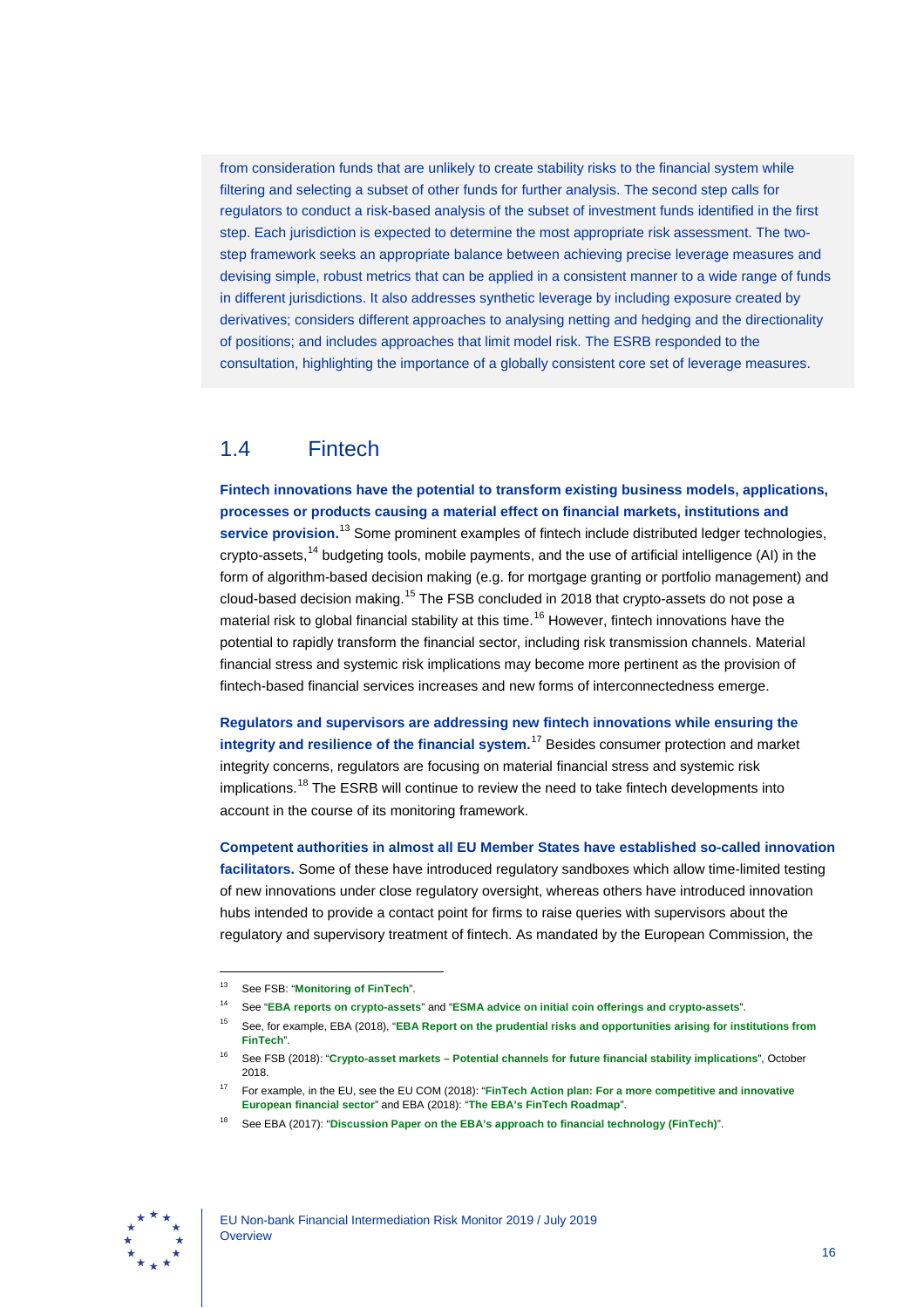ESAs published a report in January 2019 setting out a comparative analysis of the innovation facilitators established in the EU and operating principles designed to support a common approach to the design and operation of innovation facilitators.<sup>[19](#page-17-0)</sup> The report also included recommendations to strengthen cross-border cooperation and coordination between innovation facilitators, including proposals for the establishment of an EU-level network. As a result of these recommendations, in April 2019 a European Forum for Innovation Facilitators was launched to provide a platform for supervisors to meet regularly to share experiences of engagement with firms through innovation facilitators, to share technological expertise and to reach common views on the regulatory treatment of innovative products, services and business models.<sup>[20](#page-17-1)</sup>

**Following the European Commission's FinTech Action Plan, ESMA and EBA reviewed the applicability and suitability of EU law to crypto-assets.** This review identified gaps and issues in the current regulatory framework concerning crypto-assets. $^{21}$  $^{21}$  $^{21}$  In 2019 the European Commission will take forward work to determine the next steps to further this analysis.<sup>[22](#page-17-3)</sup> Furthermore, the EBA cryptotechnologies working group assessed cases for the use of cryptotechnology-based RegTech (regulatory technology) that financial entities can use to lower costs and increase efficiency.<sup>[23](#page-17-4)</sup> Additionally, the International Monitory Fund (IMF) examined the use of central bank digital currency as legal tender and identified anonymity, security and transaction limits as critical features without expecting a significant effect on monetary policy transmission.<sup>[24](#page-17-5)</sup>

**AI is still in an early phase of development, but it has the potential to significantly change the structures of markets and businesses.** To date, the usage of AI by banks and insurance companies remains low compared with its application in capital markets. However, with the growing importance of AI, unregulated providers of AI-based technology could rapidly gain a systemically relevant position in financial markets directly, by providing own products, or indirectly, by delivering market infrastructure or data. Hence, it is important to assess whether upcoming AI-based developments in market infrastructure and business models are sufficiently covered by the current supervisory frameworks and whether certain entities (i.e. hedge funds) seek approval in engaging in alternative investment activities such as crypto-assets and, in turn, there may be a need to harmonise legislation across countries to avoid regulatory arbitrage.<sup>[25](#page-17-6)</sup>

<span id="page-17-6"></span><span id="page-17-5"></span><span id="page-17-4"></span><span id="page-17-3"></span><span id="page-17-2"></span>

<span id="page-17-0"></span><sup>19</sup> See ESMA / EBA / EIOPA (2018): "**[FinTech: Regulatory sandboxes and innovation hubs](https://eba.europa.eu/documents/10180/2545547/JC+2018+74+Joint+Report+on+Regulatory+Sandboxes+and+Innovation+Hubs.pdf)**".

<sup>20</sup> See EBA's "**[FinTech Knowledge Hub](https://eba.europa.eu/financial-innovation-and-fintech/fintech-knowledge-hub)**".

<span id="page-17-1"></span><sup>21</sup> See ESMA (2019): "**Advice – [Initial Coin Offerings and Crypto-Assets](https://www.esma.europa.eu/sites/default/files/library/esma50-157-1391_crypto_advice.pdf)** and EBA (2019): **[Report with advice for the](https://eba.europa.eu/documents/10180/2545547/EBA+Report+on+crypto+assets.pdf)  [European Commission on crypto-assets](https://eba.europa.eu/documents/10180/2545547/EBA+Report+on+crypto+assets.pdf)**".

<sup>22</sup> See EC's Vice-President Dombrovskis speech at the "**[Eurofi High-level Seminar 2019](http://europa.eu/rapid/press-release_SPEECH-19-1999_en.htm) – Bucharest, Romania**".

<sup>23</sup> See EBA (2018): "**[Cryptotechnologies: improving regulatory compliance](https://www.abe-eba.eu/epaper/epaper-EBA-Cryptotechnology-2018/epaper/EBA_Cryptotechnologies.pdf)**".

<sup>24</sup> See IMF (2018): "**[Casting Light on Central Bank Digital Currency](https://www.imf.org/%7E/media/Files/Publications/SDN/2018/SDN1808.ashx)**".

<sup>25</sup> See BaFin (2018): "**[Big Data meets artificial intelligence](https://www.bafin.de/SharedDocs/Downloads/EN/dl_bdai_studie_en.pdf?__blob=publicationFile&v=9)**".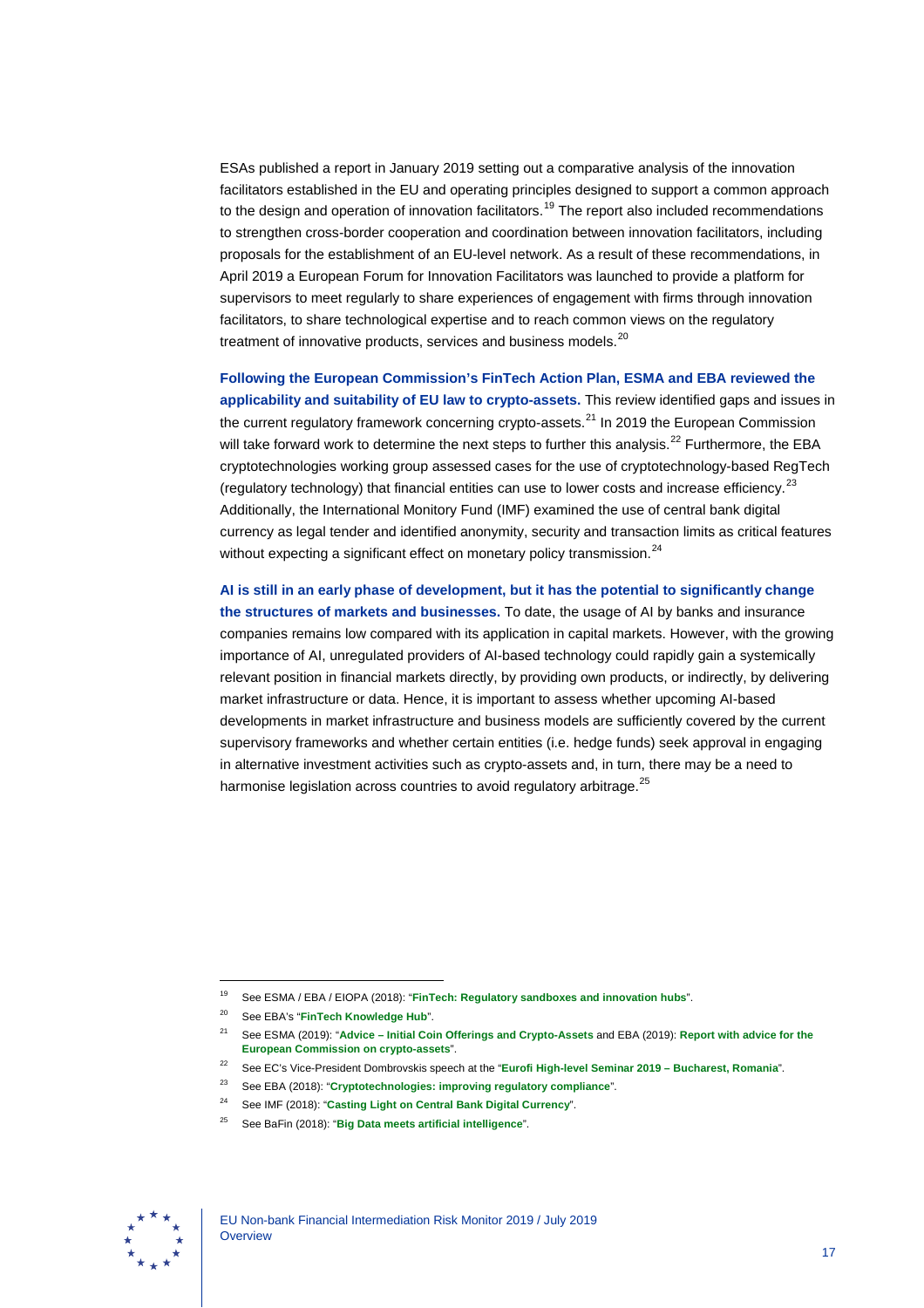# <span id="page-18-0"></span>2 Entity-based monitoring

**The ESRB entity-based monitoring approach to non-bank financial intermediation covers a broad array of non-bank financial institutions.** The monitoring universe for the entity-based monitoring comprises investment funds and so-called "other financial institutions", thus excluding, for example, banks, insurance corporations and pension funds, as well as CCPs with a banking licence.<sup>[26](#page-18-2)</sup> In Section 1, Table 2 provides an overview of key entities included in the monitoring universe and summarises their engagement in certain activities that pose or potentially propagate structural financial stability risk. The subsequent section explores these assessments in more detail. In the statistical annex to the Monitor, Table 3 also provides a more detailed overview of OFIs according to the European System of National and Regional Accounts (ESA).<sup>[27](#page-18-3)</sup>

# <span id="page-18-1"></span>2.1 Developments in the EU investment fund sector

**Assets under management in the EU investment fund sector decreased in 2018 as falls in valuations outweighed inflows across different types of funds (see Chart A-4.1).** Equity prices fell sharply during the last quarter of 2018, which is reflected by a sharp drop in net asset values across equity funds and mixed funds (see Chart A-10). Investor inflows into investment funds continued to be positive during the last quarter of 2018 and valuations increased in early 2019.

**The fund sector contracted in 2018 in some major host countries such as France, the Netherlands and Luxembourg, while expanding in others such as Ireland and Germany.** However, the relative size of investment fund sectors across Member States remained largely unchanged in 2018. There is a large geographical concentration in the EU investment fund sector, with approximately 85% of total EU investment fund assets domiciled in six countries: Luxembourg, Ireland, Germany, France, the UK and the Netherlands (see Chart A-12).

**The investment fund sector is linked to the rest of the financial system and the non-financial system through a number of channels.** This includes linkages with the real economy, as fund managers channel investors' savings to households and non-financial corporations. Financial sector linkages are created through numerous channels, including wholesale funding of banks provided by non-bank financial entities, funding provided by banks to investment funds, or connections created through the repo and securities lending market. In addition, ownership linkages between asset managers and other financial firms can create possible contagion channels.

**Asset management companies have significant ownership linkages to EU banks and, to a lesser extent, insurance corporations.** Among the largest 25 asset management companies operating in the EU, 14 are owned by banks and five by insurance companies. The remaining six asset managers are independent, mainly from the US, of which two are among the three largest in

<span id="page-18-3"></span><span id="page-18-2"></span>

<sup>&</sup>lt;sup>26</sup> AUM by CCPs are partially included in the monitoring universe as OFIs unless the CCPs have a banking licence, in which case they are included within MFI statistics.

<sup>27</sup> For more information see, **ESA [2010](https://ec.europa.eu/eurostat/documents/3859598/5925693/KS-02-13-269-EN.PDF)**.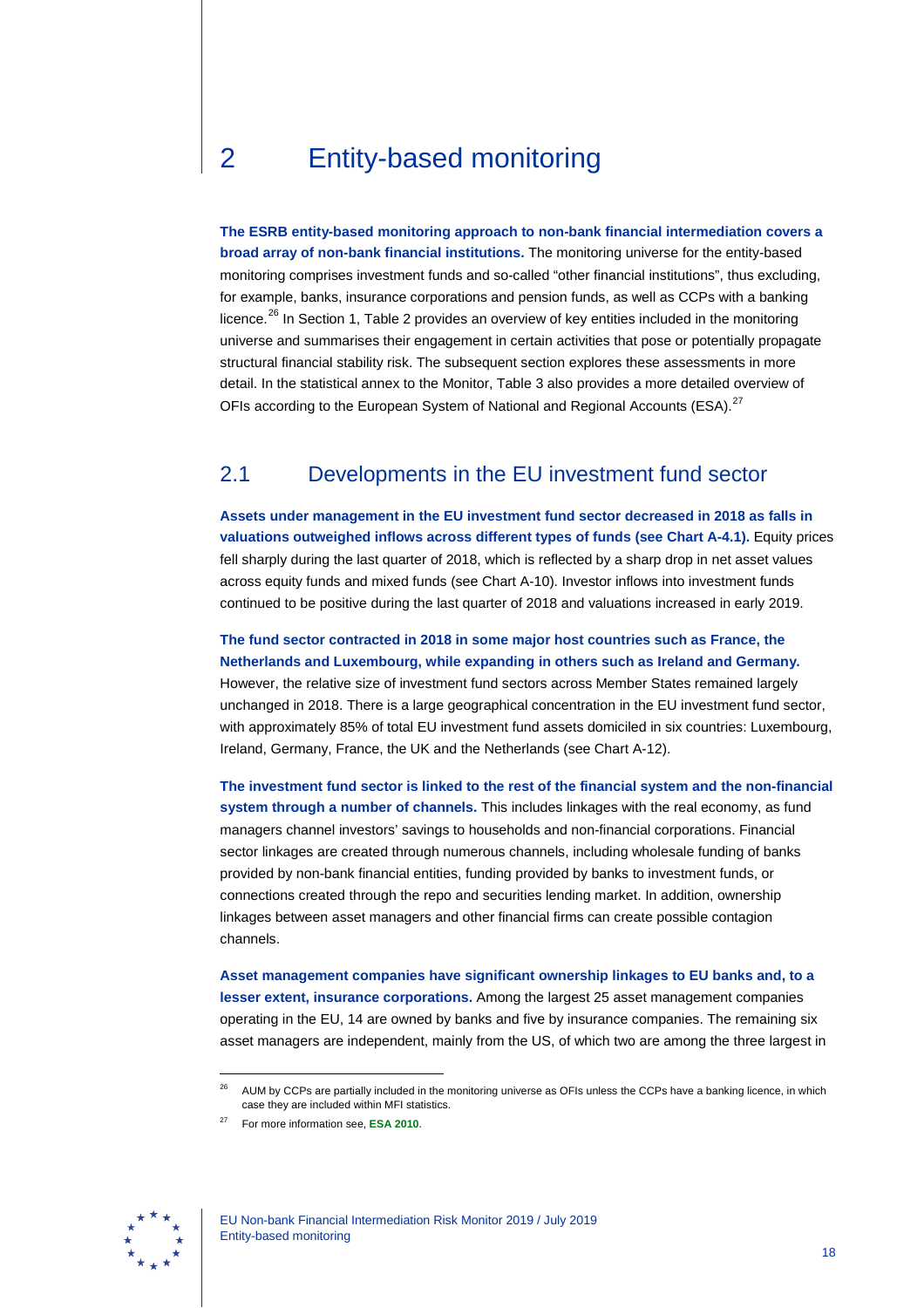the EU. In the case of ownership ties with other financial firms, additional channels of contagion result from reputational spillovers, credit lines and contingency arrangements between banks, their asset management arms and the investment funds that they manage.

**Investment funds' exposures to euro area non-financial corporations decreased, while exposures to euro area governments grew in 2018 (see Chart A-18).** The share of assets issued by non-financial corporations as a percentage of investment funds' total assets fell during the final quarter of 2018 in line with the fall of equity prices during the same quarter. EU investment fund exposures to banks also fell, while exposures to euro area governments grew slightly. Notably, money market funds' share of bank debt in their overall asset allocation also fell (see Chart A-19).

### <span id="page-19-0"></span>2.1.1 Bond funds

**Bond funds extend credit through the purchase of debt securities and can hold debt of different maturity and liquidity.** Through holdings of debt securities, they are exposed to firms across different sectors, which can also result in interconnections with the banking sector. Bond funds engage in credit intermediation and, depending on their redemption policy, also typically perform maturity and liquidity transformation (see Charts A-13, A-14 and A-16). Over the past year, vulnerabilities in bond funds have remained stable or decreased on a number of metrics.

**The degree of liquidity transformation performed by EU bond funds remained stable in 2018.** Liquidity transformation by open-ended bond funds, measured by the share of non-liquid assets in total assets, has increased from around 25% in 2009 to 38% at the end of 2018. Over this period, the share of non-liquid assets, such as debt securities issued by non-financial corporations and OFIs, increased. At the same time, the share of liquid assets, such as bank deposits and government debt, gradually decreased. Over the past three years, the ratio of liquidity transformation has remained stable (see Chart A-13). However, the broad sectoral data can also mask pockets of risk or potential vulnerabilities in some market segments such as high yield corporate bond funds.

**The average portfolios of EU bond funds have shifted towards higher-rated debt securities, following a trend in previous years towards lower-rated holdings.** A common pattern observed over the last few years in the low-yield environment is that some EU bond funds shifted their asset allocation from higher to lower-rated debt securities. Such portfolio adjustments may have been more common in some types of funds, such as high-yield bond funds. On an aggregate sector basis, this trend slowed and partly reversed in 2018, when the share of debt of higher-rated securities with a rating of at least single A went up from 40% to 44% (see Chart A-20).

**Since the end of 2016 EU bond funds have also reduced the residual maturities of their portfolios after maturities had increased between 2011 and 2015 (see Chart A-21).** As a result, investors invested in these funds now face less interest rate risk compared with the situation in 2016, when interest rates were already low but average maturities were longer. Should global bond yields increase, longer-dated assets are likely to suffer higher valuation losses than short-dated securities. However, the vulnerabilities arising from a larger re pricing of risk premia, for instance, as seen temporarily in the high-yield market last year, remain.

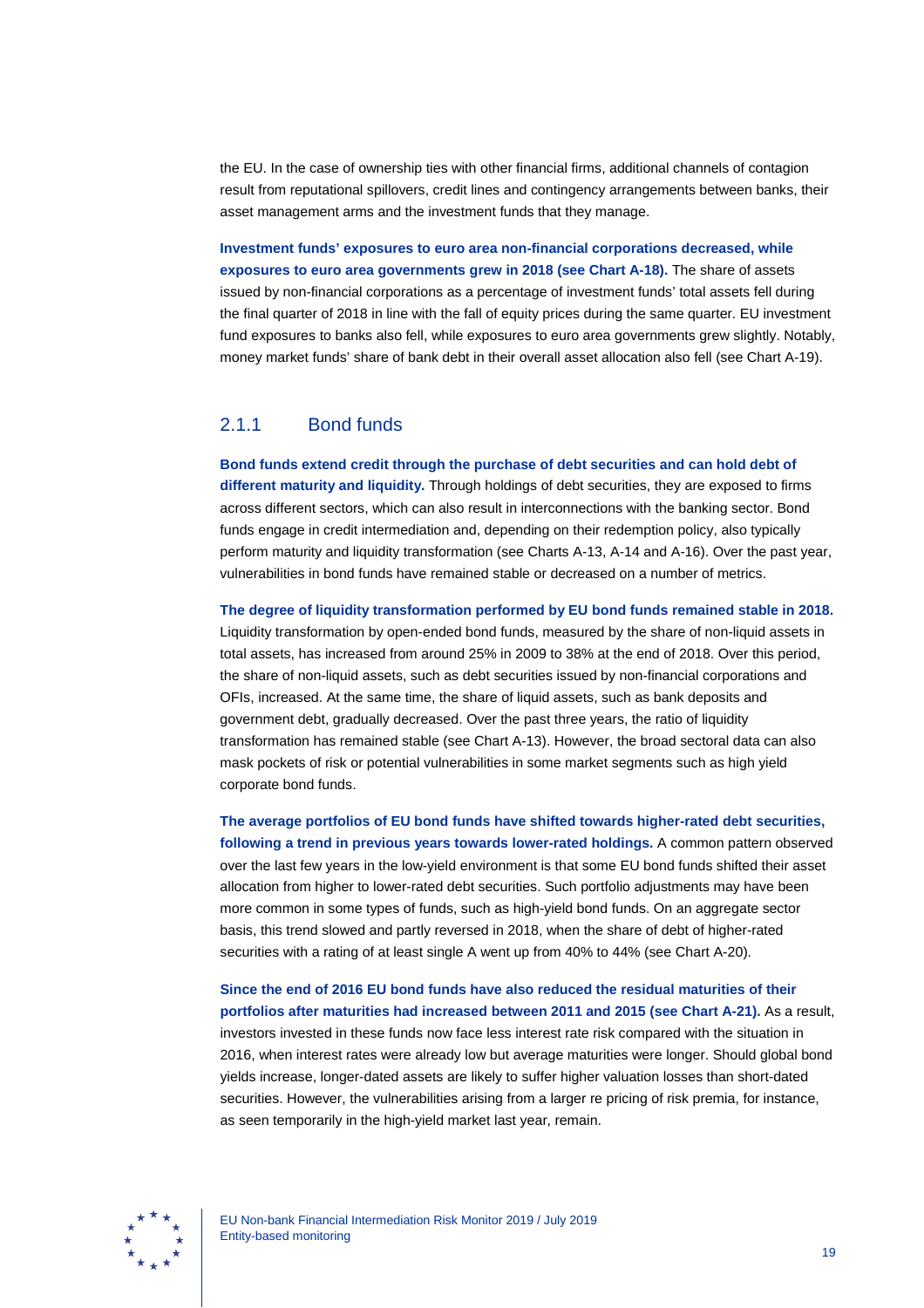**Despite a slight shift towards less risky portfolios of EU bond funds, concerns persist regarding the potential for asset repricing in debt markets to trigger rapid deleveraging and liquidity stress in certain markets.** If yields in bond markets were to rise suddenly, bond funds could face large falls in value and subsequent outflows. Low portfolio liquidity may affect the redemption behaviour of investors as it strengthens the first mover advantage for investors. It also makes it more difficult for bond funds to rebalance portfolios following large redemption requests, particularly during stressed market conditions when market liquidity may be strained. Coupled with the reportedly low capacity of dealer banks to absorb such asset sales into their own portfolios, there is still concern over the potential for fund redemptions to have a negative impact on market conditions after a market-wide shock.

### <span id="page-20-0"></span>2.1.2 Money market funds

**MMFs invest in short-term credit assets, perform some maturity and liquidity transformation and are typically highly interconnected with the banking sector (see Charts A-13, A-14 and A-19).** MMFs buy short-term money market instruments issued by financial institutions, governments and corporations. Their shares can be redeemed on a daily basis and investors are typically offered redemptions at par. This promise of instantaneous liquidity and stable value means that investors consider them an attractive alternative to bank deposits. MMFs engage in some maturity and liquidity transformation, and a large portion of MMFs' assets consist of bank debt securities and deposits, thereby contributing to interconnectedness with the banking sector.

**MMF assets in the euro area have remained roughly stable since 2017, after recovering from lows in 2013 (see Chart A-22).** In the fourth quarter of 2018, euro area MMFs held €1,180 billion of assets which is an increase of 0.8% compared with 2017. This figure is below the March 2009 peak (€1,326 billion), but around 42% above the trough reached at the end of 2013 (€832 billion). The sector contracted in the first nine months of 2018 (-2.5%), but recovered during the final quarter of that year. Growth rates in 2018 across major fund domiciles diverged significantly, such as in France (-5.0%), Ireland (+0.3%) and Luxembourg (+5.8%).

**Euro area MMFs' interconnectedness with the banking sector remains high, despite the entering into force of a new regulation in July 2018.** The regulation limits the usage of a constant net asset value (CNAV) to MMFs investing in public debt securities. Similar reforms in the US led to a shift from prime MMFs, which invest in corporate debt securities, towards government MMFs. In contrast, in the euro area, MMFs remain invested mainly in debt securities issued by banks (see Chart A-19). Indeed, most CNAV prime MMFs in the euro area appear to have transformed into low volatility net asset value (LVNAV) MMFs $^{28}$  $^{28}$  $^{28}$ , which allows them to continue investing in securities issued by banks.

# **Liquidity and maturity mismatches between MMF assets and liabilities stabilised in 2018.**

The low interest rate environment has resulted in pressure on the business models of MMFs and has been accompanied by a reduction in holdings of highly liquid assets over the past few years. MMFs in the EU are constrained in their risk-taking by the regulatory limits placed on the residual

<span id="page-20-1"></span>

<sup>28</sup> See IMMFA, "IRIS Money Fund Report", 12 April 2019.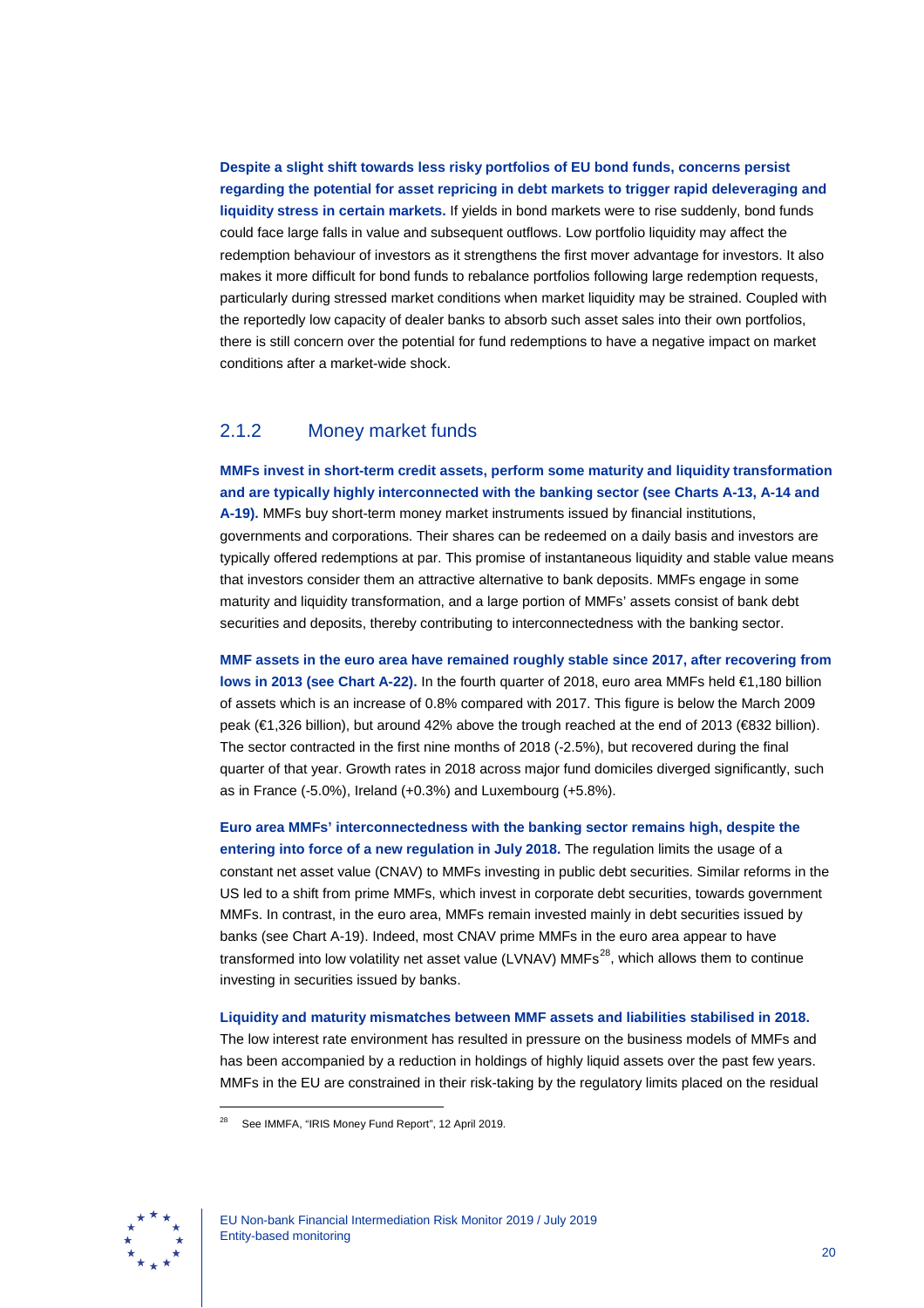maturity and the residual life of the securities held. In 2018 the percentage of assets with weekly liquidity and daily liquidity increased (see Chart A-24). During the final quarter of that year, the weighted average maturity (WAM) and weighted average life (WAL) of MMFs' portfolios decreased (see Chart A-23). This coincided with strong inflows into MMFs towards the end of the year. In early 2019 both the WAM and WAL of fund portfolios increased back to their mid-2018 levels.

## <span id="page-21-0"></span>2.1.3 Real estate funds

**Real estate funds invest in real estate both directly, through holdings of physical assets, and indirectly, through holdings of real estate-related financial instruments (e.g. shares in real estate investment trusts (REITS)).** Real estate is a highly illiquid asset class, requiring several months for a transaction to be completed. In contrast, open-ended real estate funds typically offer redemptions at higher frequencies. This can expose them to liquidity transformation risks. Notice periods or minimum holding periods usually mitigate liquidity transformation in most open-ended funds. Closed-ended investment funds do not tend to carry liquidity transformation risk as issued shares are not redeemable from the fund.

**Assets under management in euro area real estate funds grew in 2018, causing their share of the total investment fund sector to increase to 7%.** The continued increase in AUM partially reflects rising real estate prices. Total assets of euro area real estate funds amounted to €807 billion at the end of 2018, an increase of 12% over the year. The growth in assets was equally driven by new fund inflows and higher asset values. Around half of the increase in assets was due to growth in non-financial assets of 12% which largely constitutes property investments. Other assets held by real estate funds also increased, including shares held in other investment funds (13%), equity investments (10%) and debt securities (4%). Growth for all three types of securities was driven by exposures where the issuers were financial corporations other than MFIs or insurance companies and pension funds.

**The liquidity composition of open-ended real estate funds' portfolios remained stable in 2018, compared with 2017 (see Chart A-13).** The degree of liquidity transformation, which depends on the redeemability of fund shares and redemption frequencies, varies across countries. Some euro area-domiciled real estate funds are mainly open-ended while others have long redemption notice periods in place. Redemption gates and other liquidity management tools available to fund managers may further mitigate the risk of large and abrupt outflows.

**Leverage in real estate funds decreased in 2018, but remains considerably higher than in other types of investment funds (see Chart A-14).** In 2018 financial leverage of real estate funds continued its longer-term downward trend and was close to 14%, compared with around 20% in 2009. Liabilities of real estate funds primarily consist of shares issued which amount to €653 billion as well as loans and deposits which amount to €111 billion in 2018. Most of the growth in liabilities was due to shares issued which increased by 13%, while loans and deposits grew by 5%.

**The real estate fund sector is highly concentrated with most funds registered in a small number of countries (see Chart A-25).** Real estate funds registered in five countries (Germany, France, Italy, Luxembourg and Netherlands) account for approximately 90% of all real estate fund assets in the euro area. This concentration of the market has not significantly changed over the

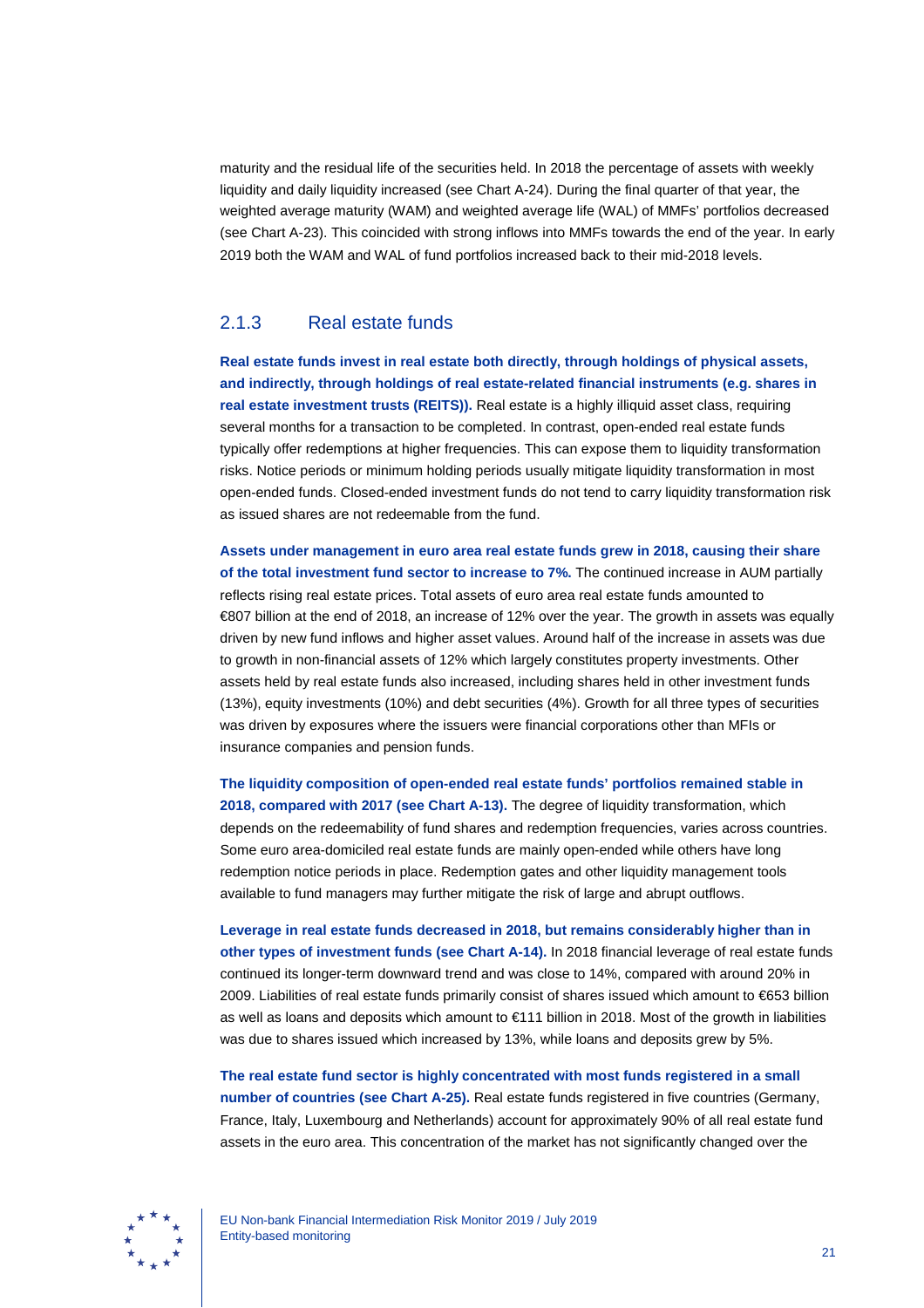past ten years. The importance of real estate investment funds (REIFs) relative to the domestic investment fund sector varies across countries. For example, in Luxembourg this share represents 3%, while in Germany it is 11% of assets under management. While the real estate fund sector is concentrated in a small number of countries in terms of fund-domicile, funds conduct cross-border investments within the EU as well as in other countries such as the US and Japan.

#### **Compared with 2017, the risk indicators for real estate funds have largely remained**

**unchanged.** There were no significant changes in liquidity transformation, maturity transformation and credit intermediation risk metrics (Charts A-12, A-14 and A-16). Leverage in real estate funds fell, continuing a longer term downward trend in recent years (Chart A-15).

#### <span id="page-22-0"></span>Box 1

-

# **The role of investment funds and investment trusts in EU CRE markets**

**Commercial real estate (CRE) markets are important from a financial stability perspective owing to their size and interconnectedness with financial markets and the real economy.** The estimated value of the EU CRE market was €2.35 trillion in 2018, on average 14% of GDP across EU countries (see Chart A).<sup>[29](#page-22-1),[30](#page-22-2)</sup> Transaction volumes have increased in recent years and prices are now close to their previous peak $31$  driven, in part, by investors' search for yield in the current low interest rate environment.<sup>[32](#page-22-4)</sup> Previous financial crises, including the 2007-09 experience, illustrate how disorderly adjustments in CRE markets can become a source of systemic risk. This box outlines some of the risks associated with the growing involvement of investment funds and investment trusts in EU CRE markets, and highlights differences in market structure across the  $FLL<sup>33</sup>$  $FLL<sup>33</sup>$  $FLL<sup>33</sup>$ 

**Real estate investment funds (REIFs) and real estate investment trusts (REITs) account for a significant portion of the CRE market, with assets under management doubling over the past decade.** Total assets held in EU REIFs were approximately €807 billion at the end of 2018. Total assets grew from 2% to 5% of EU GDP between 2008 and 2018, with strong year-on-year growth across countries. REIFs also account for an increasing portion of the EU CRE market, increasing from 26% in 2013 to 34% at the end of 2018 (see Chart B). Total assets of REITs also grew significantly over the same period, to stand at an estimated €302 billion in 2018. This constitutes approximately 13% of the EU CRE market, although part of this relates to equity investments by REIFs.

<span id="page-22-5"></span><span id="page-22-4"></span><span id="page-22-3"></span>

<span id="page-22-1"></span>This is the estimated value of the "professionally managed" EU CRE stock from Morgan Stanley Capital International (MSCI). "Professionally managed" CRE is the share of the overall CRE market which is not owner-occupied, and is thus owned by professional real estate investors for investment purposes. This estimate only considers direct holdings of physical real estate portfolios, it excludes portfolios of mortgages.

<span id="page-22-2"></span>Data referenced in this box are as at the fourth quarter of 2017, unless otherwise stated. This is mainly due to limited availability of more recent information on CRE market size and the involvement of REIFs and REITs across the referenced countries.

<sup>31</sup> See ESRB, "**[Report on vulnerabilities in the EU commercial real estate sector](https://www.esrb.europa.eu/pub/pdf/reports/esrb.report181126_vulnerabilities_EU_commercial_real_estate_sector.en.pdf)**", Frankfurt am Main, November 2018.

<sup>32</sup> See ESRB, "**[Macroprudential policy issues arising from low interest rates and structural changes in the EU](https://www.esrb.europa.eu/pub/pdf/reports/161128_low_interest_rate_report.en.pdf)  [financial system](https://www.esrb.europa.eu/pub/pdf/reports/161128_low_interest_rate_report.en.pdf)**", Frankfurt am Main, November 2016.

<sup>33</sup> REITs are "Unauthorised Alternative Investment Funds (AIFs)" under AIFMD, i.e. they are collective investment undertakings which do not require authorisation under domestic legislation based on AIFMD. REITs trade on an exchange, whereas REIFs are managed (mutual) AIFs.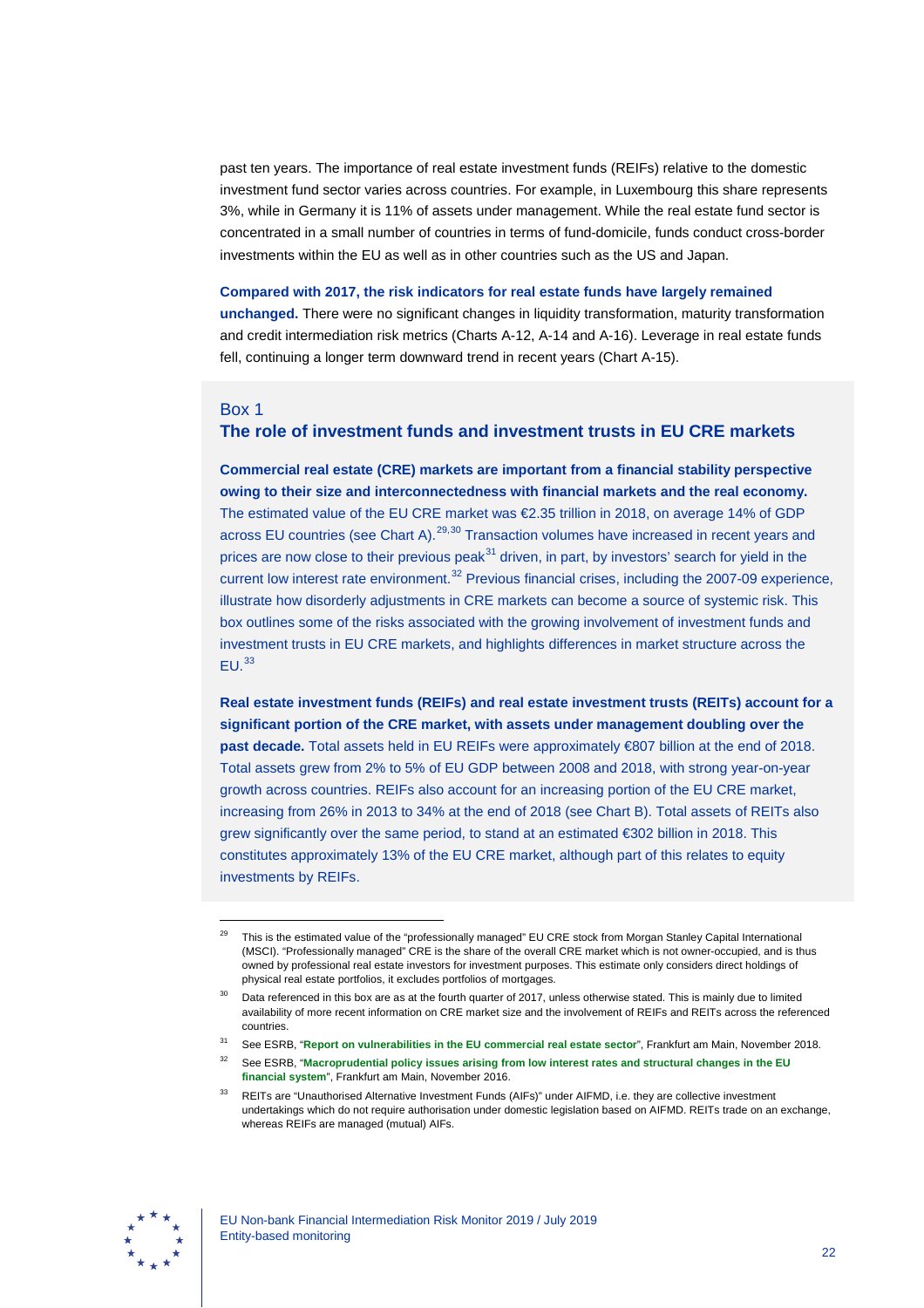#### Charts A and B

### **EU CRE market as a percentage of GDP (left-hand panel) and REIFs and CRE market size in Europe (right-hand panel)**

*(Chart A: percentage of GDP; Chart B: EUR billions, percentage)*





*Sources: Morgan Stanley Capital International (MSCI), ECB and ESRB calculations. Notes: Chart A: MSCI estimates of CRE market size across countries for 2017 represent "professionally managed" CRE market only. Market size as % of GNI for Ireland. Chart B: Notes: MSCI estimates of CRE market size across countries for 2017. REIFs total assets refer to REIFs in the EA. The latest observations are for 2017.*

**The increase in investments through REIFs and REITs can result in new forms of interconnectedness and reinforce existing transmission channels.** Cross-border flows have become increasingly important over the past decade and more than half of CRE transactions in Europe derived from non-domestic sources in 2017 (see Chart C). Such linkages may increase correlation across global CRE markets and could act as a channel of contagion during severe market stress. Similar to other funds investing in very illiquid assets, REIFs can engage in liquidity transformation. This applies mainly to open-ended REIFs which can face significant liquidity mismatches depending on the redemption frequencies available to investors. While many jurisdictions tend to have open-ended fund structures (see Chart D), long redemption notice periods often help to mitigate risks. Regulatory frameworks and market structures differ across jurisdictions, as illustrated by the examples below.

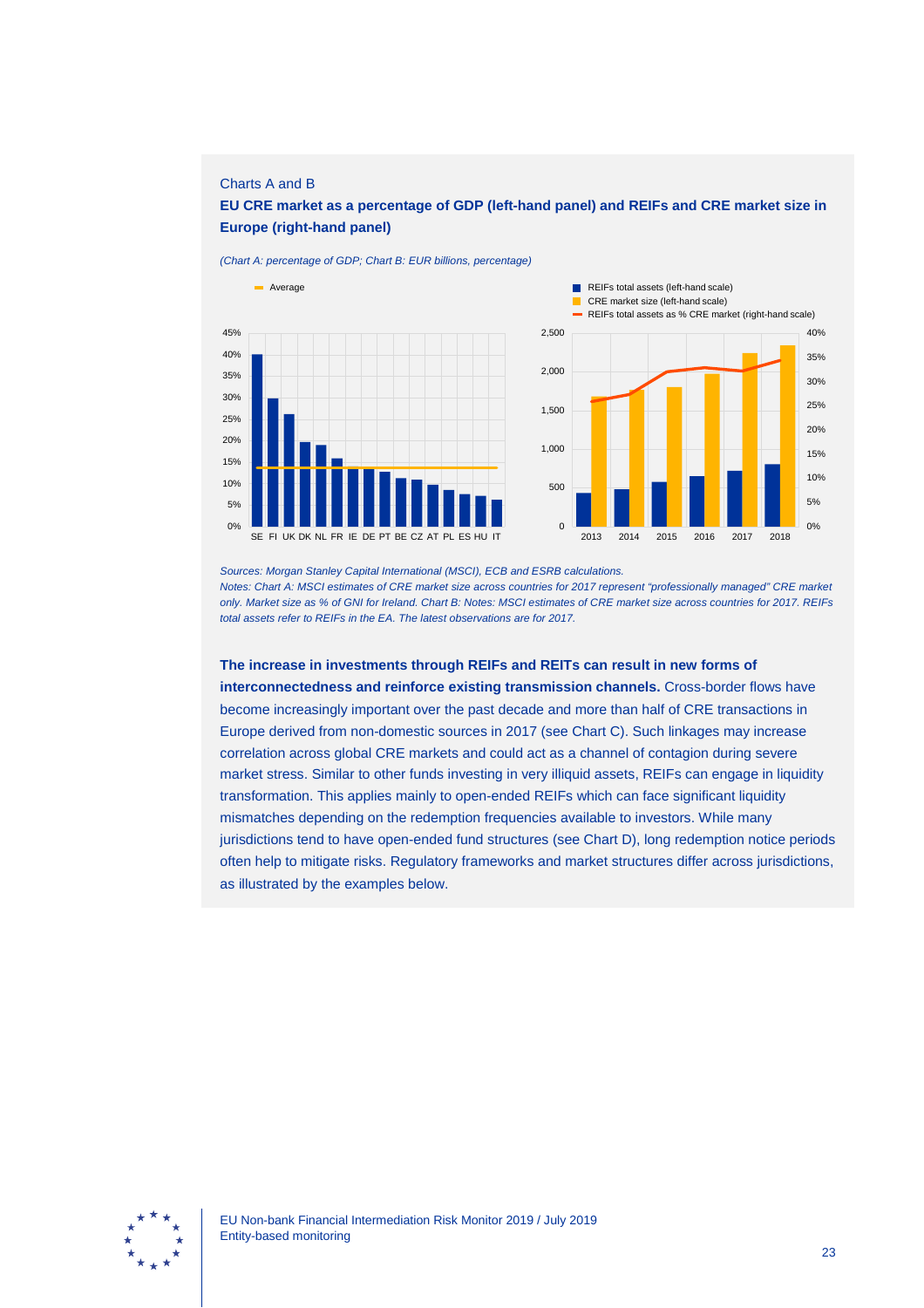### Charts C and D

**CRE transactions in Europe by investor origin (left-hand panel) and share of open-ended and closed-ended real estate investment funds (right-hand panel)** [34](#page-24-0)

*(Chart C: EUR millions, percentages; Chart D: percentages)*





*Sources: Real Capital Analytics (RCA), ECB and Central Bank of Ireland.*

*Notes: Chart D: SDW, Investment Funds Balance Sheet Statistics, Investment fund shares/units issued by open-ended and closed-ended real estate funds (stock). Only covers countries where both codes are available: IVF.M.??.N.4A.L30.A.1.Z5.0000.Z01.E and IVF.M.??.N.4B.L30.A.1.Z5.0000.Z01.E (where ?? is a country code). Open-ended* 

*REIFs in Ireland are generally open-ended with limited liquidity. In Chart C, the latest observation is for 2017 and in Chart D it is for the fourth quarter of 2018.*

**Irish-domiciled REIFs held €18 billion of Irish property assets in 2018, mainly related to CRE.**

On average, funding of REIFs investing in Irish property is evenly split between equity (€9.3 billion) and debt (€9 billion), with considerable funding from foreign investors (particularly euro area, UK and US). Financial leverage in REIFs relates to exposures in the form of loans from non-Irish OFIs and shareholders and loans from Irish banks. Liquidity risk associated with REIFs is generally low, as the majority of funds have infrequent redemption facilities and long notice periods are required. Irish-listed REITs held a further €3.5 billion in Irish property in 2017, mainly relating to CRE. Irish REITs are funded mainly through equity and avail of limited debt financing in the form of credit facilities from Irish banks.

**Real estate funds in the Netherlands held €50 billion in real estate-related securities and €37 billion in physical assets in 2018, of which €23 billion was RRE and €14 billion was CRE.** There are also REIFs that invest in other REIFs (funds of funds), with approximately €16.9 billion in assets. Investors in these funds are mainly pension funds (89% of AUM) that invest evenly across open and closed-ended funds. Insurers represent approximately 9% of investors in Dutch REIFs and mainly invest in closed-ended funds. Banks' exposures are small and solely relate to closedended funds. Liquidity risk among Dutch open-ended funds is low as redemption periods of such funds is longer than the average time required to liquidate assets.

<span id="page-24-0"></span>

<sup>34</sup> ESRB, "**[Report on vulnerabilities in the EU commercial real estate sector](https://www.esrb.europa.eu/pub/pdf/reports/esrb.report181126_vulnerabilities_EU_commercial_real_estate_sector.en.pdf)**", November 2018.

EU Non-bank Financial Intermediation Risk Monitor 2019 / July 2019 Entity-based monitoring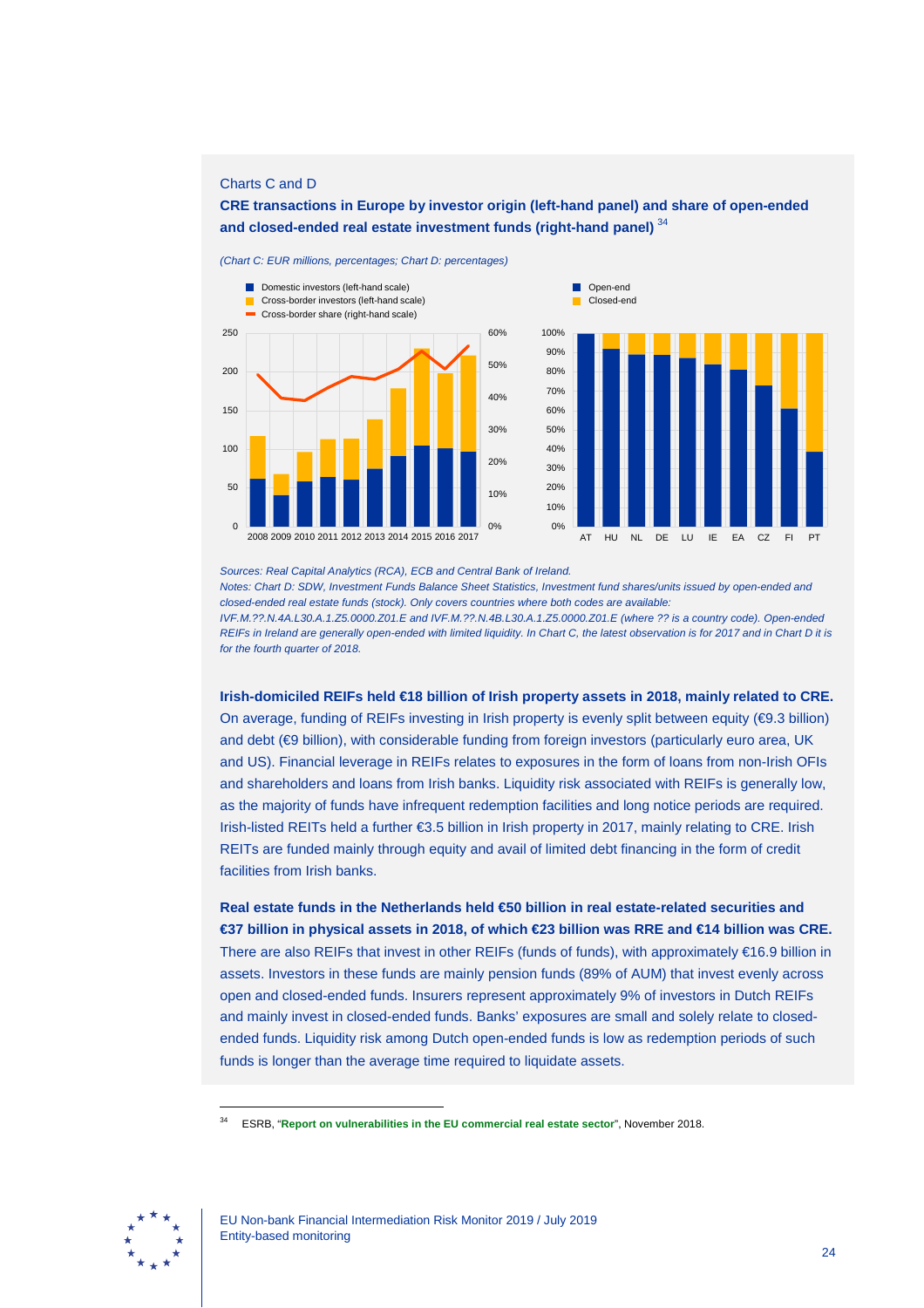**In Germany, REIFs held €289 billion in total assets in 2018, corresponding to 14% of total fund sector assets.** Of these, open-ended REIFs amounted to 85% of total REIF assets. Over the year 2018 open-ended REIFs benefited from strong net inflows. Within the open-ended REIFs subsector, a significant shift has taken place in market shares (as measured by NAV) from public funds to special funds which are designed specifically for the institutional investor market. Between 2009 and 2018 the market share of special funds doubled from 24% to 51%. Most of the assets held by German open-ended REIFs are clearly CRE-related. In this portfolio of CRE assets, 59% relate to real estate assets in Germany. About half of the foreign assets are concentrated in four industrial countries. Although the legal basis for German REITs was created back in 2007, they play only a minor role in the German markets.

**In Finland, investment by listed and non-listed real estate companies and real estate funds has risen sharply since 2010, together representing 30% of the property market in 2018.** Investors have recently focused especially on rental housing assets. AUMs in Finnish REIFs amount to approximately €11 billion, of which 55% is held in open-ended funds. In the case of these funds, liquidity risk is mitigated as funds usually do not offer frequent dealing and redemption requests must be made long in advance. Liquidity risks are also deemed to be diminished as openended funds mainly invest in RRE, which is generally more liquid than CRE. Finnish REIFs can use fund level leverage but this is usually capped by the funds' own rules. Leverage is mainly in the form of borrowing from banks, and to a lesser extent insurance corporations and pension funds.

**REIFs activity in Portugal gained momentum up to the end of 2013, when total assets of these funds reached a peak of 10% of GDP.** Growth in REIFs assets in Portugal has been driven mainly by closed-ended funds which accounted for 67% of AUMs of all REIFs in June 2018. In contrast with other jurisdictions there are significant links between the banking sector and the REIF sector, where, in the fourth quarter of 2017, 50% of REIFs' AUMs were managed by management companies belonging to banks. Holdings of physical CRE represent the majority of REIFs exposures, with shares in real estate companies constituting a minor percentage. Following investment trends in other EU markets, in January 2019 the Portuguese government approved the legal framework for REITs, with the expectation that, as in other EU markets, these vehicles will promote investment and dynamism in the real estate market.

# <span id="page-25-0"></span>2.1.4 Exchange traded funds

**Exchange traded products (ETPs) are designed to track the performance of an underlying index or basket of assets which can include a broad range of investments such as shares, bonds and commodities.** Most Exchange Traded Funds (ETFs) are managed passively and tend to focus on tracking equity or fixed income market indices. They combine many of the operational aspects of an open-ended investment fund with those of equities traded on an exchange. Like other ETPs, ETFs can be traded on an intra-day basis on secondary markets. Similar to equities, ETFs can be bought on margin and sold short. These features make them popular with market participants who consider them efficient and flexible instruments for trading and hedging purposes.

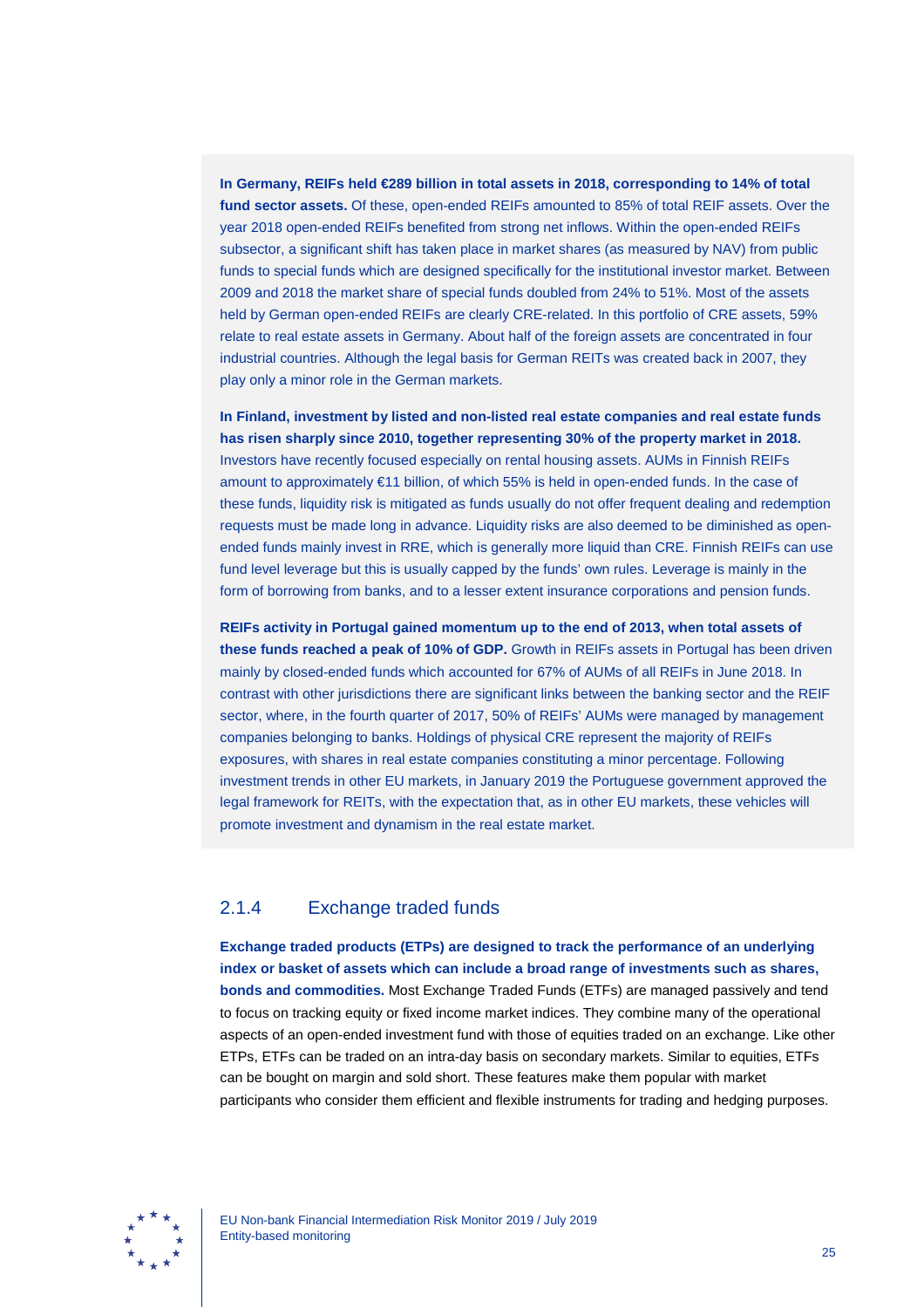# **ETFs perform liquidity transformation if they invest in less liquid market segments while maintaining their open-ended structure and offering intraday trading of their shares.** ETFs have a two-tier structure in terms of liquidity. The first layer is known as the "primary market", where dealing takes place in large blocks of shares, directly with the issuer of the ETF. The primary market includes authorised participants (APs), such as banks and commercial investors, which are permitted by the ETF issuer to be part of the creation and redemption mechanism. APs may trade in ETFs, but they have no legal obligation to create or redeem shares.

**In the current low-yield environment, ETFs may appear particularly attractive to investors as they enabled them to take positions in higher-yielding, less liquid markets while promising intraday liquidity.** Liquidity mismatches are particularly high in ETFs tracking corporate debt or emerging markets. The liquidity transformation of ETFs, however, differs from liquidity transformation of traditional investment funds in the sense that there is no direct link between the liquidity of the underlying and the redemption of the investor. With ETFs, the liquidity for investors is based on the liquidity of the secondary market, where investors sell their ETF share and where it is not needed to sell the underlying for the redemption. This infrastructure therefore helps to mitigate the first-mover advantages present in redeeming investment fund shares, but entails other disadvantages. The liquidity in the secondary market, for example, depends on the willingness and ability of market participants to continuously trade ETFs in narrow bands around the value of the underlying assets.

**In September 2018 total assets held in euro area ETFs reached a historic high of almost €772 billion (see Chart A-26).** The growth in the euro area was broadly in line with that of the global ETF market, which more than doubled within five years.<sup>[35](#page-26-0)</sup> Technological advancements have supported a market transformation towards more automated trading which helps to keep ETF share prices aligned with the value of their underlying basket of assets. This has facilitated more efficient passive investment strategies, encouraging investors to shift towards low-cost passive funds. These developments are likely to continue as the low interest rate environment causes investors to remain price sensitive, while new regulations such as MiFID II contribute to increased price transparency.

**Following the all-time high in assets under management, euro area ETFs saw a decline in assets during the final quarter of 2018, falling to €716 billion. The drop in assets was driven by** valuation effects amounting to €56 billion while investor transaction inflows stagnated (see Chart A-26.1). The fall in assets is in line with the downswing of international financial stock markets in the last quarter of 2018 (for example FTSE 100 or MSCI World). Euro area ETF assets account for around 6% of total euro area investment fund assets (see Chart A-26). Assets held in euro area ETFs consist of approximately 61% equities and about 25% debt securities at the end of 2018. The remaining assets relate to derivatives, deposits and loans.

**The recent growth of the market warrants a closer assessment from a systemic risk perspective.**[36](#page-26-1) Institutional investors, including traditional investment funds are among the main users of ETFs in Europe. These investors have multiple reasons for investing in ETFs, but in many

<span id="page-26-1"></span><span id="page-26-0"></span>

<sup>35</sup> Statista, "**[Development of assets of global Exchange Traded Funds \(ETFs\) from 2003 to 2018](https://www.statista.com/statistics/224579/worldwide-etf-assets-under-management-since-1997/)**".

<sup>36</sup> ESRB, "**[Reports of the Advisory Scientific Committee](https://www.esrb.europa.eu/pub/pdf/asc/esrb.asc190617_9_canetfscontributesystemicrisk%7E983ea11870.en.pdf) – Can ETFs contribute to systemic risk?**", June 2019 and ECB, "**[Counterparty and liquidity risks in exchange-traded funds](https://www.ecb.europa.eu/pub/financial-stability/fsr/special/html/ecb.fsrart201811_3.en.html)**", November 2018.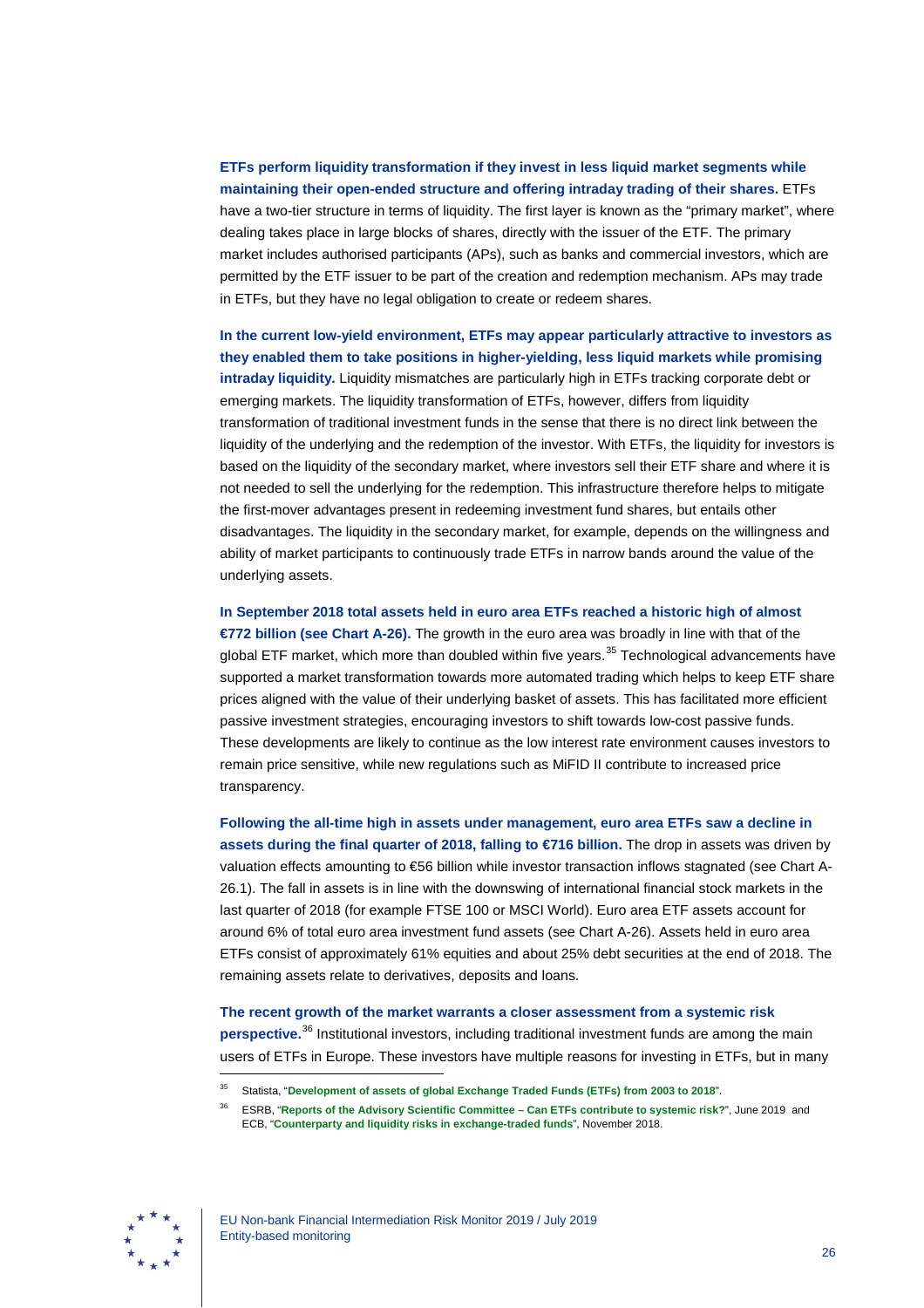cases they are used for liquidity management purposes. As ETF shares tend to be liquid, they can be easily converted to cash, while still earning a return on investment. However, if liquidity in ETF markets were to suddenly deteriorate, this can create cascading effects. Risks may arise as investors usually expect ETFs to be liquid at all times, irrespective of the liquidity of the underlying asset and the current market conditions. It is therefore important to better understand the behavioural responses of APs, liquidity providers and arbitrageurs determining liquidity in ETF markets during different types of market shocks.

**ETFs and other index-investing products may also increase co-movement and excessive volatility in the underlying securities derived from their trading activities.** ETFs can contribute to stress in market segments where they have become a central factor in asset trading and price discovery. A key transmission channel for stress to the wider market is the abrupt selling into markets where liquidity is already strained. The high volatility episode in February 2018 in global equity markets demonstrated the procyclical trading behaviour of some leveraged ETPs. On that date, trading by volatility-related ETPs generated adverse price responses in the underlying markets, eventually leading to the closure of one of the ETPs – the Velocity Shares Daily Inverse VIX Short Term (XIV).<sup>[37](#page-27-1)</sup>

# <span id="page-27-0"></span>2.1.5 Hedge funds

**The objective of hedge funds is to deliver positive returns using a range of investment strategies to generate returns not necessarily correlated with market trends.** The investment styles of hedge funds vary widely, using different techniques and instruments. Although hedge funds can have a directional bias (long or short) or try to take advantage of corporate events (e.g. takeovers), many strategies seek to exploit arbitrage opportunities or price differentials between closely correlated assets or asset classes that differ from those observed in the past. EU hedge funds are regulated entities subject to the UCITS or AIFMD rules.<sup>[38](#page-27-2)</sup> However, alternative hedge funds registered under AIFMD can invest in broader asset classes than under UCITS, can make greater use of leverage, and are typically restricted to professional investors.

**The total assets of EU hedge funds amounted to €524 billion at the end of 2018, compared with €495 billion in 2017 (see Chart A-27**)**.** [39](#page-27-3) Assets managed by hedge funds have increased at a slower rate than those of other fund types over the past few years. Sector-wide growth for all investment funds amounted to 16% from the end of 2015 until the end of 2018, while the NAV of hedge funds increased by 5% (see Chart A-10).

**Risks to financial stability can arise when high leverage is accompanied by a high engagement in liquidity transformation.** Leverage is not restricted under the AIFMD but funds are also required to align their liquidity profile and redemption policy with their investment strategy.

<span id="page-27-3"></span><span id="page-27-2"></span><span id="page-27-1"></span>

<sup>37</sup> Bloomberg, "**[Inverse Volatility Products Almost Worked](https://www.bloomberg.com/opinion/articles/2018-02-09/inverse-volatility-products-almost-worked)**", February 2018.

See ESMA Report on Trends, Risks and Vulnerabilities, June 2019 (forthcoming). UCITS hedge funds are subject to leverage or value-at-risk limits: in the first quarter of 2019 the financial leverage measured as the ratio between AUM and NAV was 1.27 in the EA.

<sup>39</sup> Data are taken from the **[ECB's investment fund statistics](https://www.ecb.europa.eu/pub/pdf/other/manualinvestmentfundstatistics201712.en.pdf)**, as is the definition of "hedge funds", if not otherwise stated. The ECB statistics for the EU do not include data on hedge funds domiciled in the UK.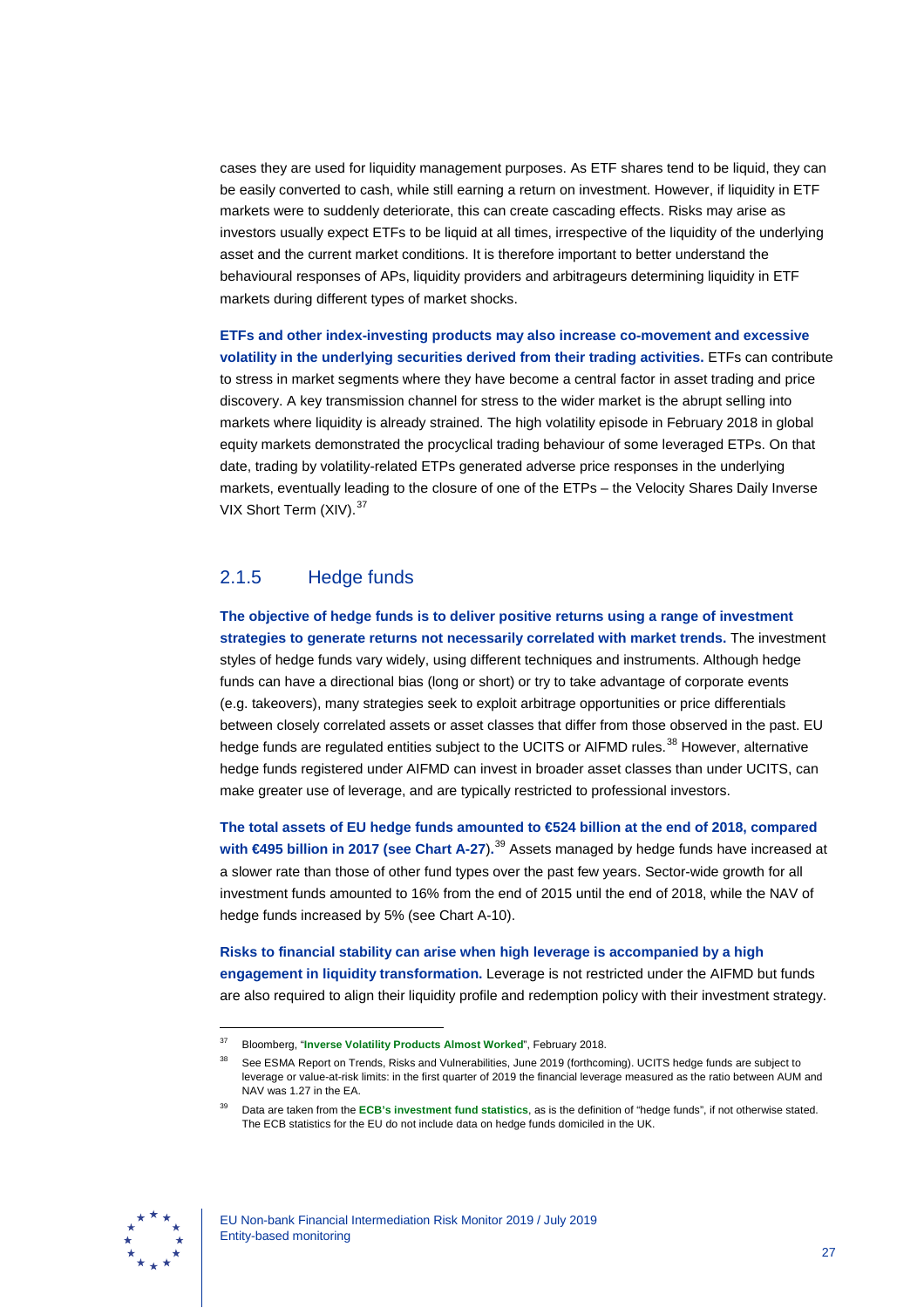Otherwise, some hedge funds could be forced into fire sales in order to meet redemptions. Such asset fire sales can cause spillover effects not only within the leveraged hedge fund sector in which investment strategies can be correlated, but also within other financial sectors.

**AIFMD data show that most of the alternative hedge funds sector is managed from the UK, which accounts for 82% of the assets held in the EU.** Shares of alternative funds are almost exclusively owned by professional investors, with retail investors accounting for less than 5%.

**EU alternative hedge funds are active users of synthetic leverage compared with other AIFs (see Chart A-11.1).** While most of the leverage is due to derivatives, financial leverage is also significant for alternative hedge funds, amounting to around 105% of NAV (against 10% for all AIFs). These figures are aligned with data reported to the SEC in the US. Hedge funds have high levels of unencumbered cash (24% versus 5% for all AIFs). The highest levels of cash are held by hedge funds with strategies that have the highest exposures to derivatives, suggesting that part of the cash is held as buffers to cover margin calls.

**Regarding liquidity transformation, the liquidity profile of alternative hedge funds indicates little liquidity mismatch.** Only 6% of hedge funds subject to the AIFMD offer daily liquidity at the aggregate level. Over a period of one week, investors are permitted to redeem up to 33% of the sector's NAV, while 51% of the assets held can be liquidated within this time frame under normal market conditions (see Chart A-11.2). This pattern remains across all hedge fund strategies, despite different levels of portfolio and investor liquidity. For example, investors in Commodity Trading Advisors (CTA) can redeem up to 85% of the NAV within a week while average portfolios can be fully liquidated over this horizon. For macro funds, possible investors' redemptions within a week amount to 29% of the NAV, while 46% of average portfolios can be liquidated in this timeframe.

**Some hedge funds are exposed to liquidity risks through their reliance on short-term** 

**borrowings.** The risk would crystallise if hedge funds were to use most of their available financing and their counterparts were then to cut or reduce their funding lines. Overall, 30% of the funding is made available overnight, although there are differences depending on investment strategies used by hedge funds. Some strategies, such as credit and event-driven strategies, have most of their funding made available overnight which exposes them to rollover risk.

### <span id="page-28-0"></span>Box 2

## **Insights from new data reported under the EU Alternative Investment Fund Managers Directive (AIFMD)**

**In 2009 G20 leaders agreed that hedge funds or their managers should be registered and be required to disclose information on an ongoing basis to supervisors or regulators.** In the EU, this commitment was translated into reporting requirements under the Alternative Investment Fund Manager Directive (AIFMD). Since July 2014 Alternative Fund Managers are required to report

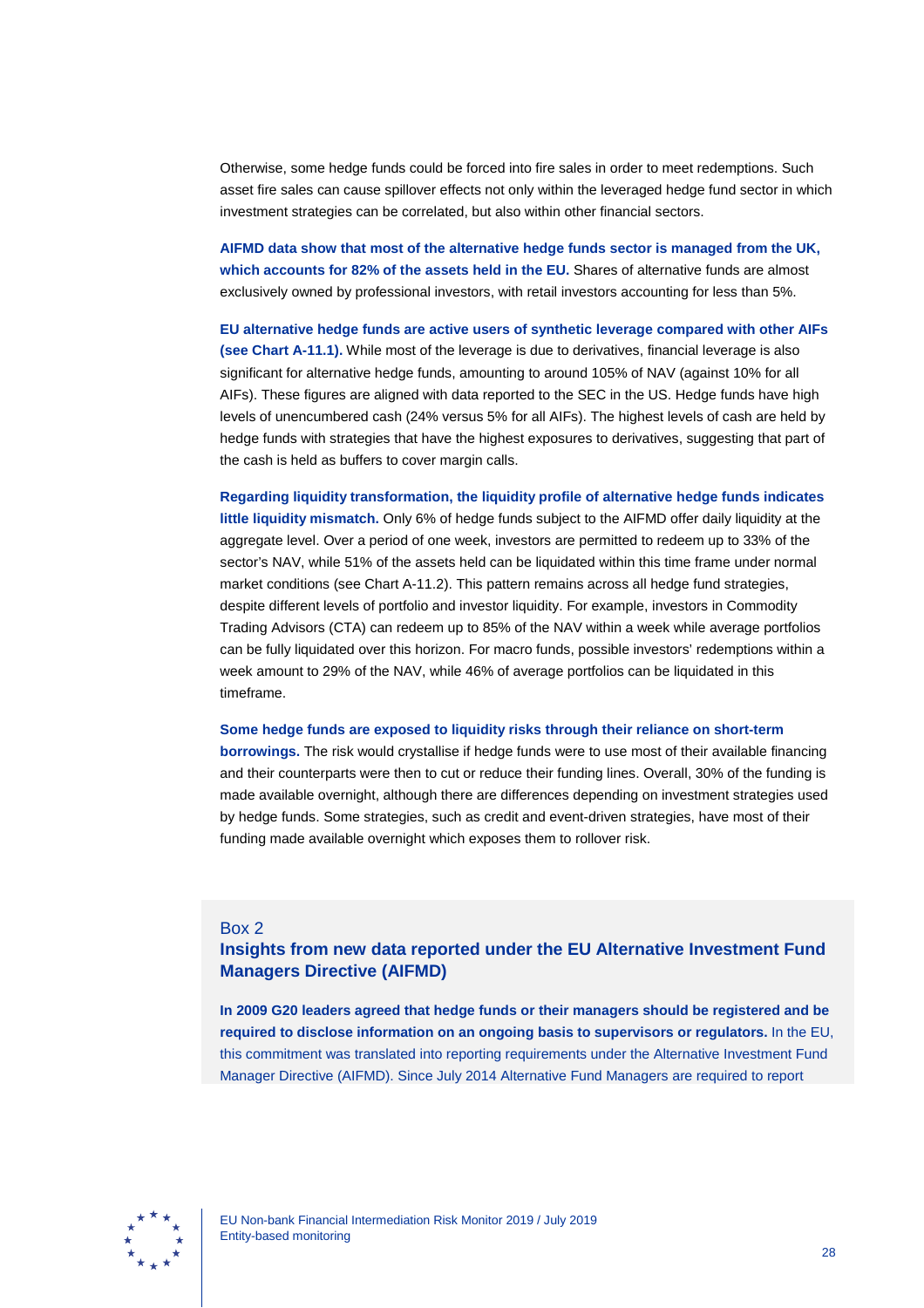detailed information to the NCAs.<sup>[40](#page-29-0)</sup> The data collected under AIFMD help authorities in their supervision and can be used by ESMA for EU-wide risk assessments.

**ESMA published a first report on the basis of those data in February 2019, providing a comprehensive market-level view of EU Alternative Investment Funds.** Based on AIFMD data<sup>[41](#page-29-1)</sup>, the AIF industry NAV of  $64.9$  trillion at the end of 2017:

- The hedge funds sector amounted to  $E64$  billion in NAV at the end of 2017, or 5% of all AIFs. However, when measured by gross exposures, hedge funds (HFs) account for 64% of AIFs since they make substantial use of derivatives. HFs make little use of the EU passport, and they are almost exclusively held by professional investors. Leverage is high at 780% (7.8 times the NAV), particularly for some strategies reliant on derivatives. HFs are exposed to limited liquidity mismatch, typically investing in liquid instruments. HFs are exposed to financing risk, as one-third of their financing is overnight, but they tend to maintain large cash buffers.
- Private Equity (PE) funds account for 4% of NAV of all AIFs, or €204 billion. They follow a range of strategies and are almost exclusively sold to professional investors. PE make little use of synthetic and financial leverage, and invest mainly in illiquid securities (unlisted securities). Overall, liquidity risk is low, given that PE funds are overwhelmingly closed-ended.
- Real Estate Funds account for 11% of the NAV of AIFs, at €540 billion. Funds are primarily invested in CRE and the industry is concentrated in a few countries. Most RE funds are sold throughout the EU, mainly to professional investors, although RE funds have one of the highest share of retail investors (26% of NAV), which given potential liquidity risk is a concern. RE funds are mostly exposed to illiquid physical assets. RE funds make little use of synthetic leverage, but they use financial leverage, with some RE types engaged in short-term borrowing. The financing liquidity risk is amplified by the largest liquidity mismatch among AIF types: within one week, investors can redeem up to 20% of NAV while RE funds can only liquidate 8% of their assets.
- Funds of Funds (FoFs) account for 16% of the NAV of EU AIFs, at around €770 billion. Like other types of AIFs, FoFs are mainly sold to professional investors but they have the largest share of retail investors (31%) among AIFs. FoFs make little use of leverage. While most FoFs are open-ended, there is little liquidity mismatch, with investors able to redeem 83% of the NAV within one week, while 77% of assets could be liquidated within this time frame.
- "Other AIFs" account for 63% of the NAV of EU AIFs, at around €3.1 trillion. This residual category covers a range of strategies, with fixed income and equity strategies accounting for 70% of NAV.

<span id="page-29-1"></span><span id="page-29-0"></span>

<sup>40</sup> Directive 2011/61/EU of the European Parliament and of the Council of 8 June 2011 on Alternative Investment Fund Managers (AIFMD), Article 24.

<sup>41</sup> Further improvements to AIFMD data quality as reported to ESMA are needed. The statistics cover around 80% of the market in terms of the number of AIF managers and the NAV of AIFs.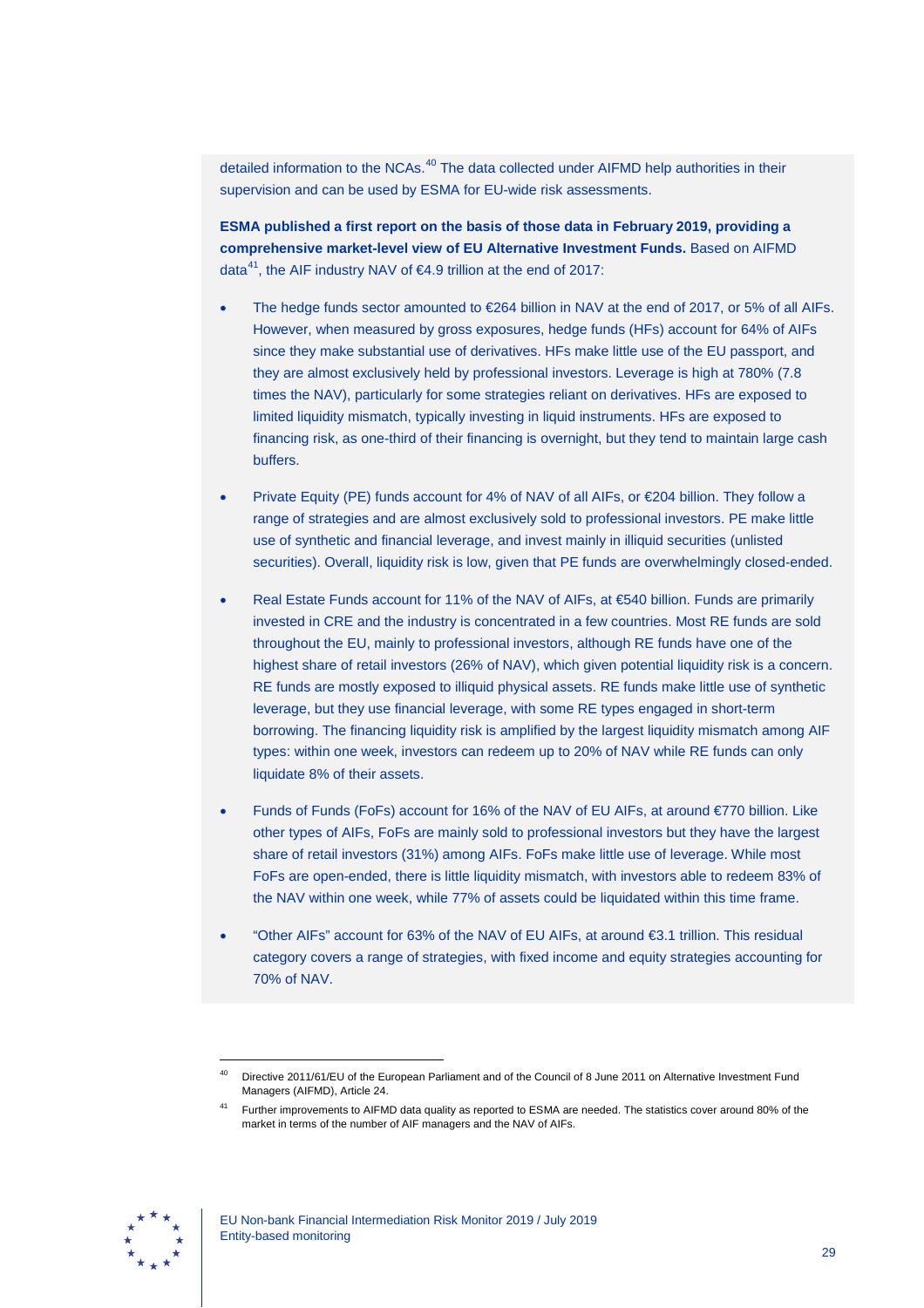**AIFMD regulatory reporting requirements offer unprecedented reach and detail, but data collection needs to be improved.** In particular, there is an ongoing effort to enhance data coverage, which currently stands at around 80%. Improving overall data quality is the other objective, for example on fund leverage as a key risk measure. In addition, the "Other AIFs" category accounts for a large portion of the total NAV and a more detailed breakdown of fund strategies is needed.

## <span id="page-30-0"></span>2.1.6 Private equity funds

**Private equity (PE) funds are collective investment schemes making use of a wide range of investment strategies.** The funds tend to invest in equity and debt issued by non-listed firms. Funding tends to be raised from institutional investors and financial institutions in the form of unfunded capital commitments when the fund is set up. The capital raised is then levied over the fund's lifetime. PE funds encompass a broad range of fund structures among AIFs and legal structures vary widely across EU jurisdictions. Typically, PE funds are closed-ended funds with five to ten-year terms which may include annual extension options. A broad definition of private equity includes both venture capital, which provides financing for firms' early-stage development, and leveraged buyouts, where a company is purchased using mainly debt to finance the transaction. Firms specialising in leveraged buyouts account for most of PE funds' assets under management, while venture capital funds are numerous but smaller in size.

**PE funds have assets under management amounting to €204 billion at the end of 2017 and tend to incur little liquidity or maturity transformation risk as their redemption risk is limited by their long-term funding and closed-ended structures.** Most PE funds are closed-end funds (95% of NAV), and the redemption frequency for open-ended PE funds is usually longer than for other types of AIFs. The liquidity profile points to no liquidity mismatch under normal market conditions. Within 6 months, investors can redeem up to 5% of the NAV, while 11% of the assets can be liquidated within this timeframe. Given the low financing liquidity risk and very low liquidity mismatch, PE funds tend to have relatively high levels of unencumbered cash compared with other AIFs at 4.9% of NAV. These cash reserves are funds that have not yet been invested by PE funds.

**The use of longer term leverage by PE funds is low compared with other fund types.** They do not hold significant levels of financial leverage and are not heavy users of derivatives, while outright borrowing amounts to approximately 4% of NAV. However, temporary leverage may be used if PE funds borrow until they can call on the capital commitments from members. PE funds have also increased lending to corporates by setting up debt funds and, in the case of leveraged buyouts, this can further contribute to the leverage of PE target companies. In recent years, PE funds have increased their activities in leveraged loan markets. In the EU, the non-bank share in the primary market for leveraged loans is estimated at 70%, of which approximately 20 percentage points relate to PE funds. $42$ 

<span id="page-30-1"></span>

<sup>42</sup> FSB, "**[Global Monitoring Report on Non-Bank Financial Intermediation 2018](https://www.fsb.org/2019/02/global-monitoring-report-on-non-bank-financial-intermediation-2018/)**".

EU Non-bank Financial Intermediation Risk Monitor 2019 / July 2019 Entity-based monitoring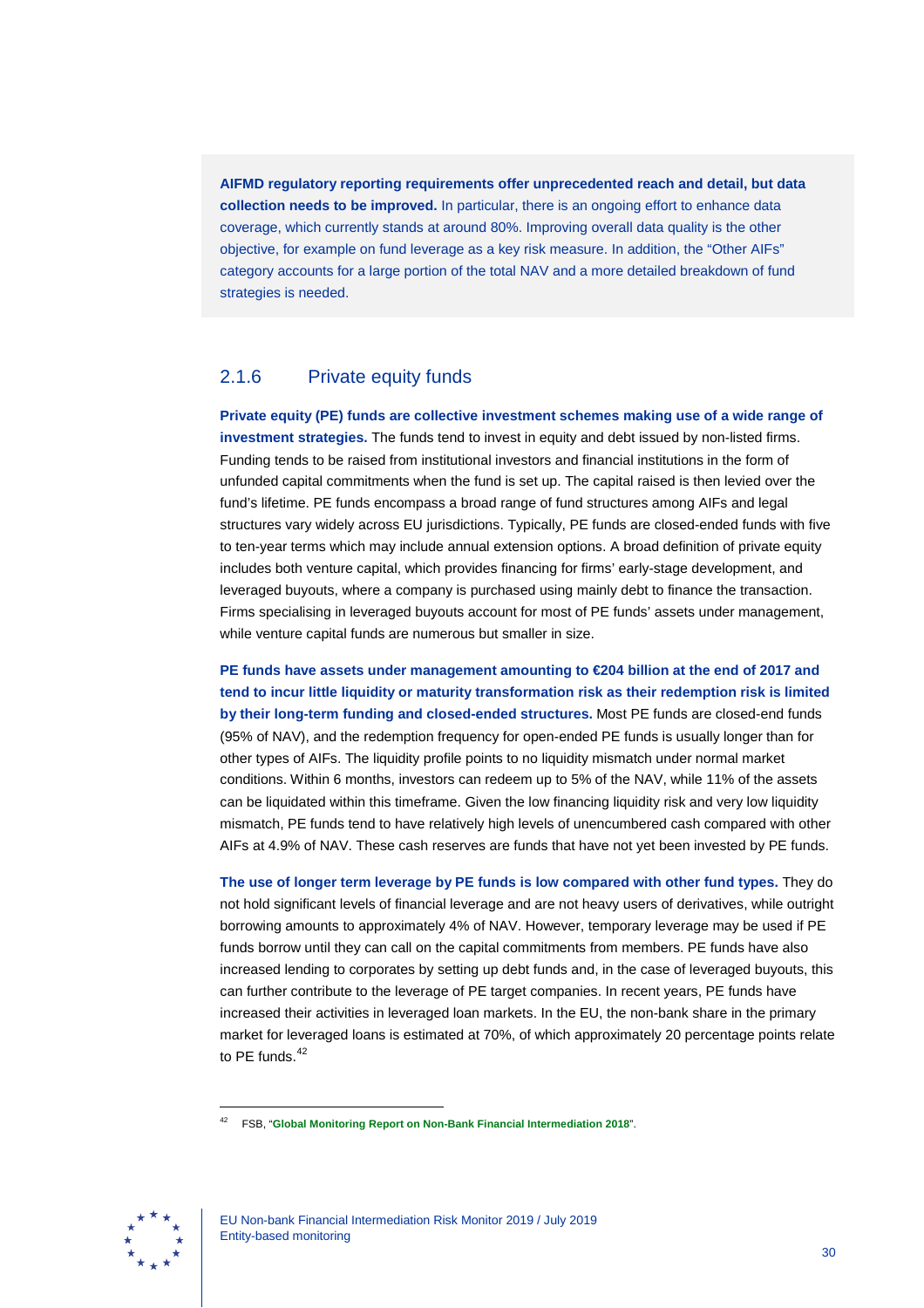# <span id="page-31-0"></span>2.1.7 Private debt funds

**Private debt funds invest in debt or debt-like instruments that are not traded and have no quoted price.** Through private debt funds, investors can lend to corporations where private debt investments are typically used to support business growth, provide working capital, or fund real estate or other infrastructure projects. Private debt funds aim for equity-like returns and low volatility by focusing on borrowers that may not have access to bank financing, while offering low levels of liquidity to investors. Typical investors in private debt instruments are institutional investors, with pension funds and insurers accounting for 66% of total AUM, followed by sovereign wealth funds (5%), family offices (5%), private banks (4%) and high net worth individuals (3%).  $^{43}$  $^{43}$  $^{43}$ 

**Following the financial crisis, private debt funds became an increasingly important source of finance as banks withdrew from some segments of the lending markets.** Supported by the low interest rate environment and a search for higher returns, global AUM in private debt funds increased from around USD275 billion in 2009 to USD769 billion in 2018.<sup>[44](#page-31-2)</sup> These are split among different fund types that are active in the private debt market including funds focused on direct lending (33%), distressed debt (30%), mezzanine vehicles (21%), special situations (14%) and venture debt (2%). Lending to small and medium-sized enterprises (SMEs) and mid-market borrowers accounted for approximately half of the lending provided by private credit markets. While the growth in private debt finance reflects a diversification of funding sources for the real economy, it also causes new vulnerabilities. In particular, it can increase rollover risk for borrowers who are not able to access more traditional sources of bank finance or bond markets.

**Leverage in some private debt funds has been increasing in recent years, while liquidity transformation remains low.** Most private debt funds make use of some form of leverage or financing which can include borrowing against portfolio assets, short-term cash flow management facilities, or subscription line finance, which tends to have terms of less than twelve months. Private debt funds tend to be closed-ended and are mainly held by institutional investors with long term investment horizons, suggesting that they do not engage in significant liquidity transformation. However, institutional investors' exposure to private debt has grown rapidly in recent years and their behaviour in a downturn remains untested. In addition, other investors who have a lower tolerance for illiquidity, for example through the use of asset managers or fund of funds managers, may increasingly seek exposure to this asset class.

**Along with the increasing issuance of private debt, leverage of borrowers has increased and loan covenants weakened.** Over the past year, 44% of large private credit managers, who manage more than USD 1 billion, reported that covenants have lessened.<sup>[45](#page-31-3)</sup> Private debt can support the growth of sub-investment grade financing and the continued growth of this market could aggravate defaults during a future economic downturn. Continued inflows from investors into private debt funds mean that borrowers are able to negotiate more flexibility on loan covenants. This encourages increased leverage among borrowers and supports the growth of the leveraged

<span id="page-31-3"></span><span id="page-31-2"></span><span id="page-31-1"></span>

<sup>43</sup> Alternative Credit Council (ACC), Alternative Investment Management Association (AIMA), Dechert LLP, "**[Financing the](https://www.aima.org/educate/aima-research/fte-2018.html)  Economy 2018 – [The role of private credit managers in supporting economic growth](https://www.aima.org/educate/aima-research/fte-2018.html)**".

Source: Preqin.

<sup>45</sup> Alternative Credit Council (ACC), Alternative Investment Management Association (AIMA), Dechert LLP, "**[Financing the](https://www.aima.org/educate/aima-research/fte-2018.html)  Economy 2018 – [The role of private credit managers in supporting economic growth](https://www.aima.org/educate/aima-research/fte-2018.html)**".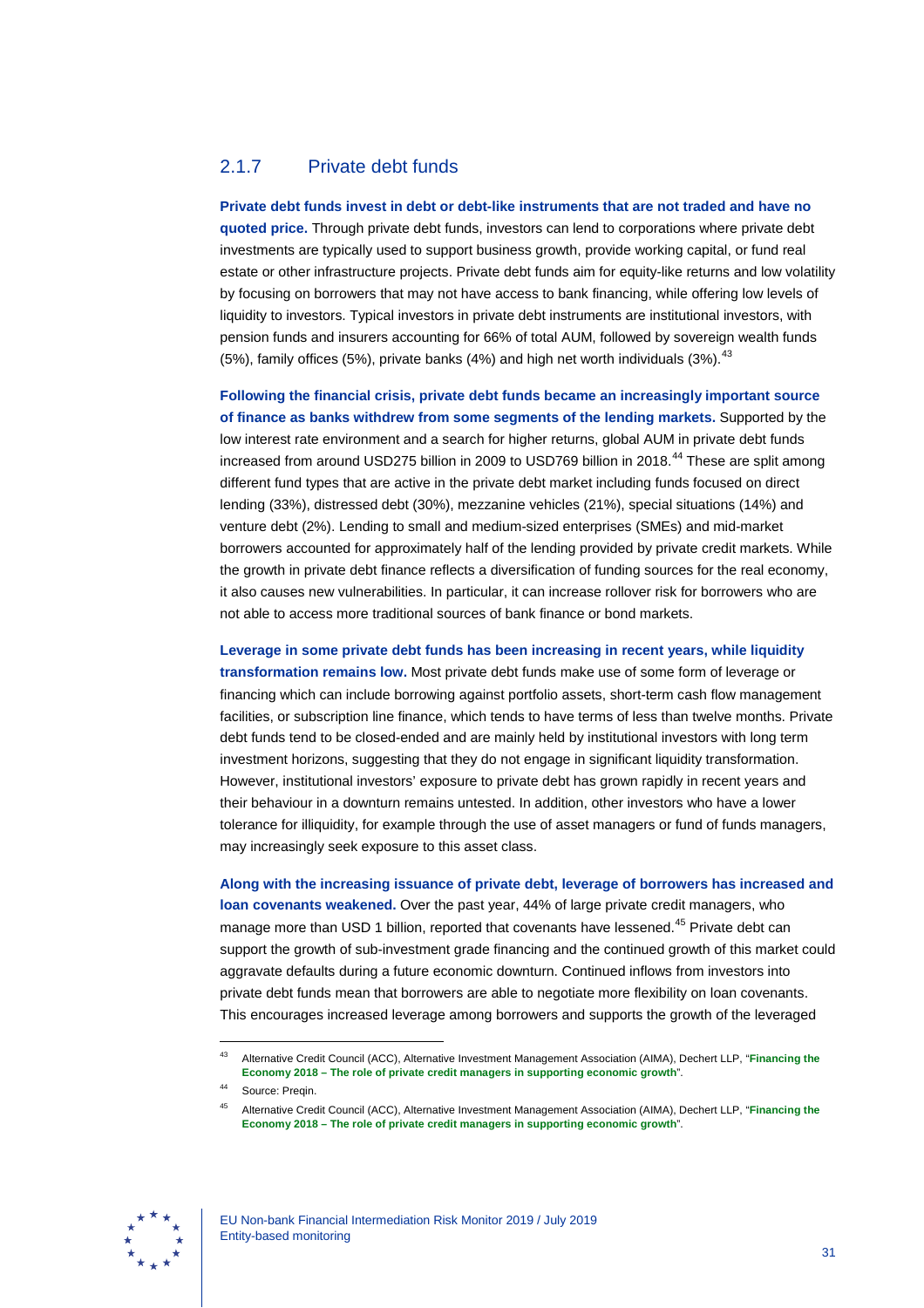loan market, including the rising issuance of leveraged loans that are considered to be covenant-lite (see Box 3).

### <span id="page-32-0"></span>Box 3 **Leveraged loans**

**A leveraged loan is a type of loan that is typically secured and is granted to borrowers that already owe a considerable amount of debt.**[46](#page-32-1) Such loans are often sub-investment grade, meaning that the borrowers have high debt-to-EBITDA (earnings before interest, tax, depreciation and amortisation) ratios and low interest coverage ratios. While leveraged loans are not usually secured by specific collateral, as is generally the case for bank loans, they are secured against the borrowers' overall balance sheet. In case of default, they are therefore ranked above bonds and unsecured debt in the capital structure, but below secured loans made by banks and other secured debt. To compensate investors in leveraged loans for the greater risk of losses in case of a default, leveraged loans promise higher rates of return. This can make such loans a popular investment when returns on other investments are compressed. This box examines the growth in leveraged loans and highlights some of the risks and vulnerabilities associated with this asset class.

**Leveraged finance, comprising high-yield bonds and leveraged loans, has grown rapidly in recent years (see Chart A).** Since the global financial crisis, leveraged finance has roughly doubled in size in the US and in the EU. At the end of 2018 leveraged finance stood at €1.9 trillion in the US and €0.4 trillion in Europe. The proportion of leveraged finance that relates to leveraged loans has been on an upward trend since 2013 and accounted for just over 40% in 2018<sup>47</sup>. These developments were partly driven by the low interest rate environment and subsequent increase in investor demand for higher returns. Leveraged loans, which are often indexed to the interbank interest rate in contrast to fixed-rate high-yield bonds, offer appealing features for medium-term expectations of interest rate increases.

**The importance of non-bank investors in the EU leveraged loan market is growing as nonbanks bought approximately 70% of financing issued in primary markets in 2018 (see Chart B).**[48](#page-32-3) Direct loan origination by investment funds is still a relatively new activity compared with more common primary issuance structures where banks tend to be the lead arrangers. Typical investors from the non-bank sector include private equity funds, which hold around 20% of total outstanding leveraged loans in the EU, as well as institutional investors such as insurance corporations and pension funds, and to a lesser extent retail funds. In addition, approximately 30% of the leveraged loans outstanding in the EU are indirectly held through vehicles such as collateralised loan obligations (CLOs).<sup>[49](#page-32-4)</sup>

<span id="page-32-4"></span><span id="page-32-3"></span><span id="page-32-2"></span><span id="page-32-1"></span>

<sup>46</sup> ECB, **[Guidance on leveraged transactions](https://www.bankingsupervision.europa.eu/ecb/pub/pdf/ssm.leveraged_transactions_guidance_201705.en.pdf)**, May 2017.

<sup>47</sup> **[BIS Quarterly Review](https://www.bis.org/publ/qtrpdf/r_qt1809u.htm)**, September 2018.

<sup>48</sup> FSB (2019), "**[Global Monitoring Report on Non-Bank Financial Intermediation 2018](http://www.fsb.org/wp-content/uploads/P040219.pdf)**".

<sup>49</sup> FSB (2019), "**[Global Monitoring Report on Non-Bank Financial Intermediation 2018](http://www.fsb.org/wp-content/uploads/P040219.pdf)**".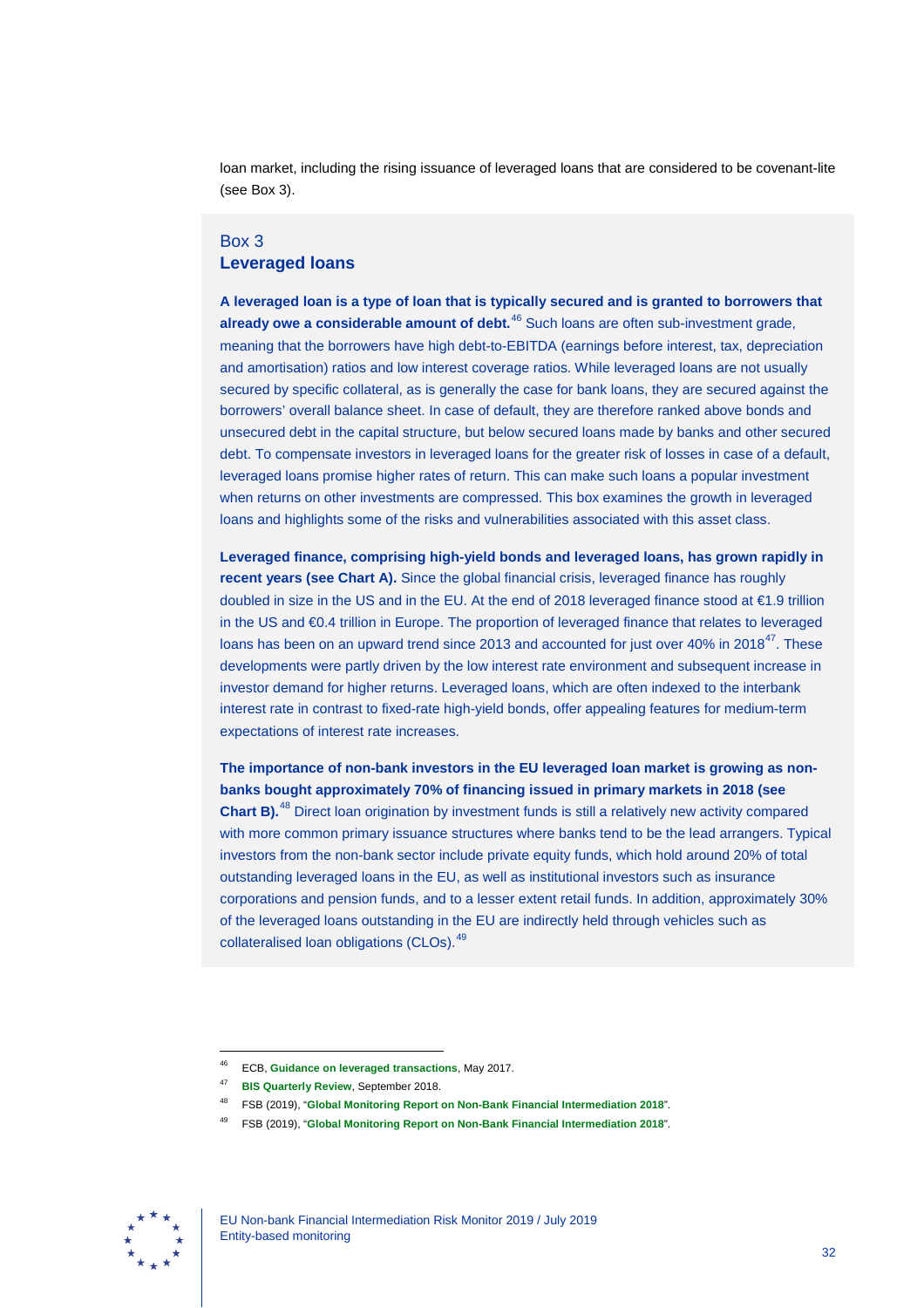### Charts A and B

**Leveraged finance in Europe and the US (left-hand panel)** [50](#page-33-0) **and non-banks' share of leveraged loan primary market issuance (right-hand panel)** [51](#page-33-1)

*(Chart A: EUR trillions; Chart B: percentage)*





*Sources: BIS Quarterly Review September 2018, ESRB calculations, Bloomberg and ECB calculations. Notes: Chart A: For institutional leveraged loans, outstanding amounts are based on S&P/LSTA leveraged loan index (LLI) for the US, and S&P European leveraged loan index for Europe; for high-yield (HY) bonds, outstanding amounts are based on the USD high-yield ICE BofAML index for the US and the EUR high-yield ICE BofAML index for Europe. Chart B: The non-bank share in the primary market has been estimated as a share of institutional loans (or institutional tranche) in the total loan issued amount in primary markets. The latest observation for Chart A is for the second quarter of 2018 and the fourth quarter of 2018 for Chart D.*

**CLOs have almost doubled in the last five years with their assets more concentrated in lower-rated leveraged loans.**<sup>[52](#page-33-2)</sup> CLOs are structured finance vehicles which repackage the credit risk of assets and facilitate the securitisation of corporate loans by transforming these into tradeable securities. Given the illiquid nature of leveraged loans, CLOs provide investors access to this asset class by engaging in liquidity transformation. Most of the CLO tranches outstanding were issued within the last three years, when the underlying credit quality of the borrowers had already deteriorated through increased leverage and fewer loan covenants. Banks have mainly invested in senior tranches, suggesting they are more vulnerable to downgrades and mark-to-market losses than they are to direct credit losses (see Chart C). Asset managers largely invest in investmentgrade CLO tranches, while hedge funds mainly hold the riskiest CLO tranches. The opacity about who holds the risk of many CLO tranches raises a number of financial stability concerns that require close monitoring and further investigation. Asset managers and hedge funds, who acquire the majority of the CLO tranches in the primary market, invest mainly on behalf of third parties, so that the actual risk holders of CLO tranches remain unknown.

<span id="page-33-2"></span><span id="page-33-1"></span><span id="page-33-0"></span>

<sup>50</sup> "**[BIS Quarterly Review](https://www.bis.org/publ/qtrpdf/r_qt1809u.htm)**", September 2018.

<sup>51</sup> FSB (2019), "**[Global Monitoring Report on Non-Bank Financial Intermediation 2018](https://www.fsb.org/2019/02/global-monitoring-report-on-non-bank-financial-intermediation-2018/)**", p. 76.

<sup>52</sup> ECB (2019), "**[Financial Stability Review May 2019](https://www.ecb.europa.eu/pub/financial-stability/fsr/html/ecb.fsr201905%7E266e856634.en.html)**".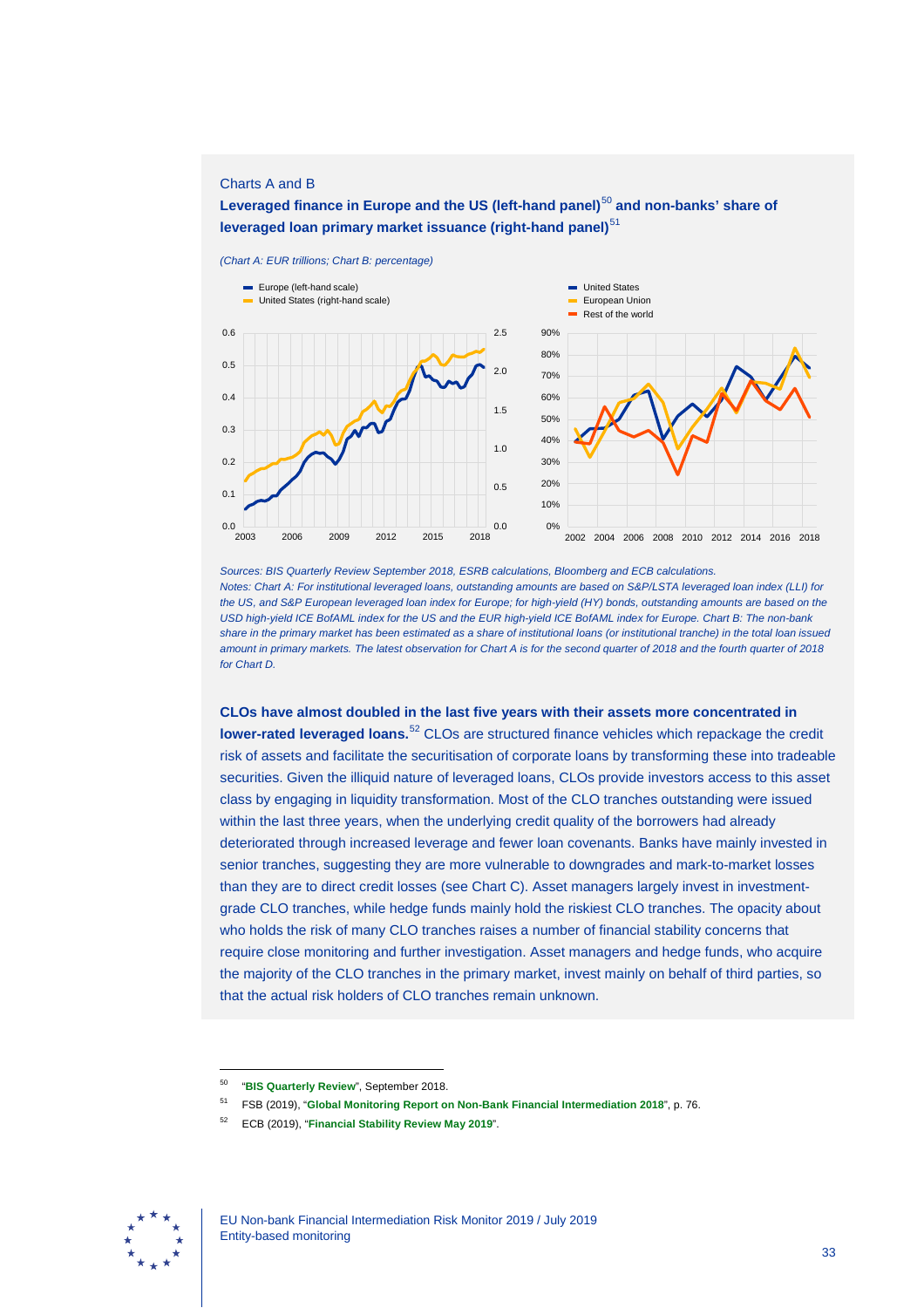**Underwriting standards for leveraged loans have significantly deteriorated, with about 70% of total issuance being categorised as covenant-lite in the euro area in 2018**[53](#page-34-0) **(see Chart D).** Over the last three years, the share of covenant-lite loans in the euro area doubled, which also reflects developments in other countries. Leveraged loans used to be secured by contractual clauses that enabled lenders to monitor the borrowing firm's performance and provided protection to investors in case the borrower defaulted. The prevailing level of underwriting standards has decreased considerably, so the same level of creditor protection is not always available on new leveraged loan issuances. Lower underwriting standards increase expected losses, especially in the case of an economic downturn and if future earnings or the repayment capacity of companies were overestimated.

### Charts C and D

**Buyers of European CLO tranches in the primary market by investor type and rating (lefthand panel)** [54](#page-34-1) **and share of covenant-lite leveraged loans in primary market issuance (righthand panel)** [55](#page-34-2)





*Source: ECB Financial Stability Review (May 2019), ECB Financial Stability Review (November 2018). Note: The latest observation is for the fourth quarter of 2018.*

#### **Deteriorating credit standards increase the risk of borrower over-indebtedness and**

**vulnerabilities in the financial system.** The rise of covenant-lite leveraged loans increases the likelihood that some borrowers will take on excessive leverage which can lead to higher defaults in the case of an unexpected economic downturn. Given the floating rate feature of leveraged loans, they may also increase borrowers' debt servicing costs in the case of a normalisation of monetary policy. This increases the risk that highly leveraged borrowers will not be able to fulfil their repayment obligations. To help address this, the ECB issued guidelines on leveraged transactions

<span id="page-34-2"></span><span id="page-34-1"></span><span id="page-34-0"></span>

<sup>53</sup> ECB (2018), "**[Financial Stability Review November 2018](https://www.ecb.europa.eu/pub/pdf/fsr/ecb.fsr201811.en.pdf)**".

<sup>54</sup> ECB (2019), "**[Financial Stability Review May 2019](https://www.ecb.europa.eu/pub/financial-stability/fsr/html/ecb.fsr201905%7E266e856634.en.html)**".

<sup>55</sup> ECB (2018), "**[Financial Stability Review November 2018](https://www.ecb.europa.eu/pub/pdf/fsr/ecb.fsr201811.en.pdf)**", p. 55.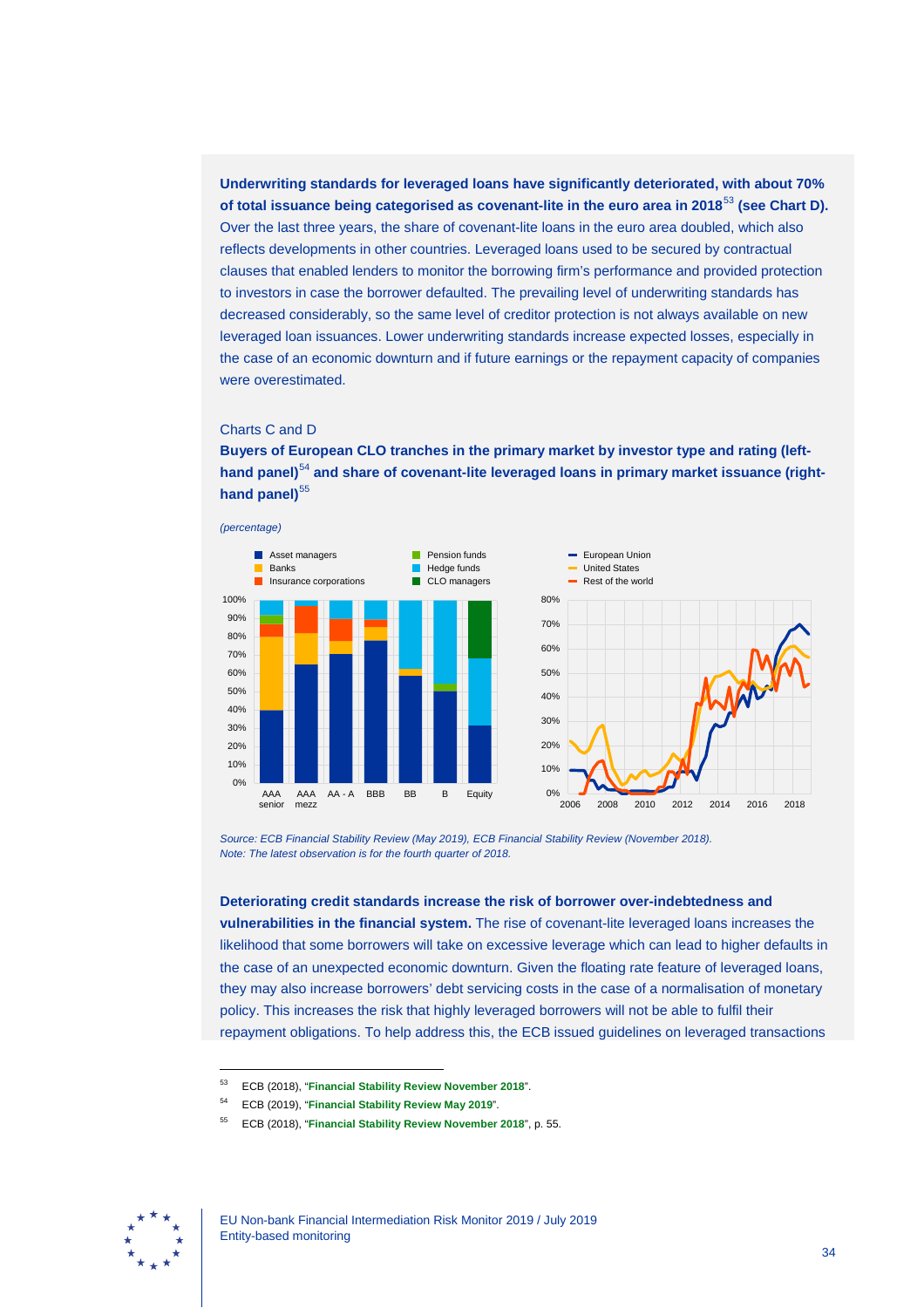in May 2017, which apply to all significant banks supervised by the ECB under Article 6(4) of the SSM Regulation.<sup>[56](#page-35-2)</sup> The guidance asks the banks to prepare reports and to define their risk appetite concerning leveraged transactions. However, it is important to monitor developments in this market as most financing for leveraged loans is provided by the non-bank sector where wider sell-offs could trigger rapid contagion to other high-yield markets. UCITS are typically targeted at retail investors and have some limitations on investments in leveraged loans, though restrictions are less stringent for investments in CLOs. In contrast, AIFs are typically targeted at professional investors and have no restrictions on leveraged loan exposures.<sup>[57](#page-35-3)</sup>

# <span id="page-35-0"></span>2.2 Other financial institutions

**The following subsections of the report cover entities within the monitoring framework that are not investment funds (see Table 3).** The entities included in the category "other financial institutions" pursue a variety of business models and their engagement in bank-like activities differs accordingly. While for most of the fund universe supervisory data are available for the EU or the euro area level, in the following sections data collected by national competent authorities complement the analysis. The challenges inherent in consistently defining and analysing the entities included in these sections at the supra-national level are also reflected by the "OFI residual", which covers entities for which a more granular sectoral breakdown is not in place at either the EU or the euro area level.

## <span id="page-35-1"></span>2.2.1 Financial vehicle corporations engaged in securitisation

**Financial vehicle corporations (FVCs) are special purpose vehicles (SPVs) engaged in securitisation activity.** Securitisation allows the transformation of non-tradable, illiquid assets such as loan portfolios into tradeable securities. In some cases, securitisation is also achieved via the issuance of securitisation fund units or with the use of financial derivatives. Through securitisation, FVCs facilitate the transfer of credit risk originating in financial institutions such as banks to the buyers of the securities issued by the FVC.

# **Financial institutions, and especially banks, often rely on FVCs for funding and for the**

**transfer of credit risk off their balance sheets.** Securitisation lowers funding costs and can thus support the provision of credit to the real economy and facilitate the diversification of risks. However, it can contribute to the build-up of excessive leverage in the financial system and to deterioration in lending standards, as happened in the years leading to the global financial crisis. At the time, securitisation by FVCs played an important role in the increased leverage and maturity mismatches, although the regulatory framework has been substantially strengthened over the past decade.

<span id="page-35-3"></span><span id="page-35-2"></span>

<sup>56</sup> ECB (2017), "**[Guidance on leveraged transactions](https://www.bankingsupervision.europa.eu/ecb/pub/pdf/ssm.leveraged_transactions_guidance_201705.en.pdf)**".

<sup>57</sup> ESMA Report on Trends, Risks and Vulnerabilities, June 2019 (forthcoming).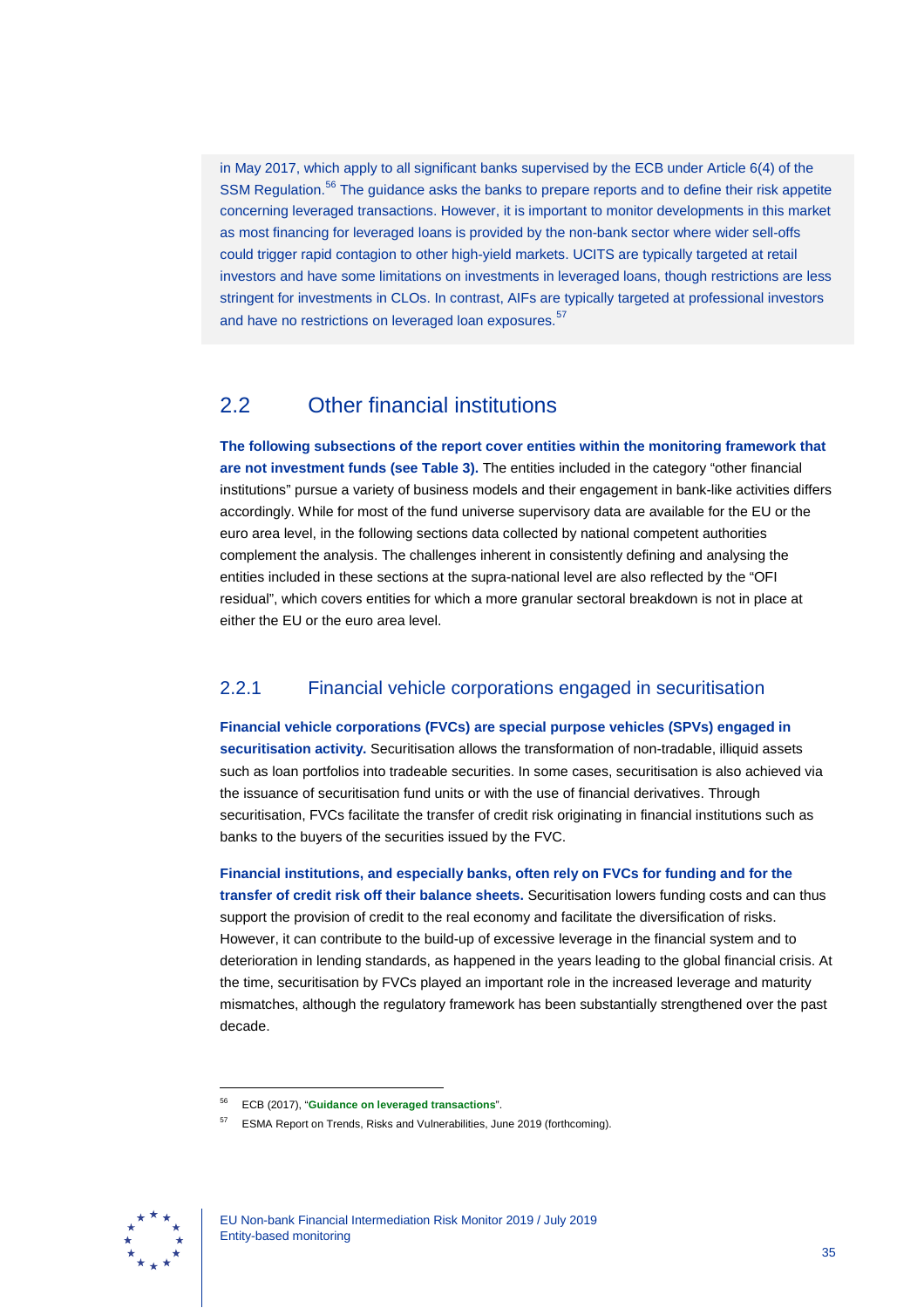**Harmonised data for FVCs are available for the EA which allows for an examination of trends in the FVC sector and of the degree of interconnectedness with the banking sector.** Moreover, these data permit an assessment of FVCs' engagement in certain activities that may propagate financial stability risks along with a breakdown of their assets and liabilities. The FVC data also include retained securitisations, which remain on the balance sheet of banks and are therefore already taken into account in the banking system.

**Total assets of euro area FVCs stood at €1.97 trillion at the end of 2018, up 5% from €1.88 trillion a year earlier.** FVCs' total assets continued to grow and are up 10% from the third quarter of 2016, when they reached their lowest level since the global financial crisis. Ireland and Italy are the largest jurisdictions for FVCs, with over €400 billion in FVC assets each. The majority of the assets of FVCs consisted of securitised loans, which amounted to €1.27 trillion, or 65% of total assets. The allocation of FVC assets between securitised loans, debt securities and other assets has remained stable over the past few years (see Chart A-28). Of securitised loans, 78% were originated by euro area banks. However, this distribution of assets varied widely across countries, with securitised loans representing the vast majority of FVCs' assets in Belgium, Germany and Portugal but significantly less than half in Ireland and Luxembourg (see Chart A-29).

**The majority of securitisations are structured in a traditional way whereby cash flows of underlying assets are sold to investors as securities.** In contrast, synthetic securitisation, whereby FVCs employ derivatives to transfer the credit risk of assets that remain in the sponsor's balance sheet, is small compared with traditional securitisation: assets of FVCs engaged in synthetic securitisation were €81 billion at the end of 2018.

**Following a sharp decline in issuance after the global financial crisis, securitisation issuance is stabilising at a level well below its pre-crisis peak.** New issuances reached a low of €180 billion in 2013 from highs of €711 billion in 2008, before rising to €269 billion in 2018. In 2018 42% of new issuance consisted of residential mortgage-backed securities, compared with 82% in 2008. Conversely, the relative importance of collateralised debt obligations (CDOs) increased over the same period from 7% to 19% of new issuances (see Chart A-32). After five years of decline, net issuance of securitised loans increased in 2018. Euro area MFIs accounted for the majority of the reduction in securitised loans after the crisis and this trend continued in 2018, with a net issuance of -€14 billion during the year. Conversely, euro area non-MFIs and non-euro area originators had positive net issuances of €9 and €15 billion, respectively (see Chart A-30).

**FVCs are highly connected with the banking sector, with 56% of their assets and 35% of their liabilities directly linked to euro area banks in 2018 (see Chart A-31).** While close linkages between FVCs and the banking sector remain, these have continued to fall since their 2011-2012 peaks. Data are only available for the linkages with euro area institutions, but these figures already indicate the high degree of exposure of FVCs to banks. When banks buy back the loans securitised through an FVC, the credit risk remains within the banking sector. Measures of maturity transformation and leverage in FVCs remained unchanged in 2018 and do not indicate significant maturity mismatches in the sector (see Chart A-31). While FVCs are often considered to be bankruptcy-remote, in many instances during the financial crisis bank sponsors stepped in to support the assets of FVCs, thereby taking on their risks and ultimately losses. Investors may therefore underestimate this possibility and the resulting risk of contagion from FVCs to banks and the broader financial system. The new EU securitisation framework, which has been applicable

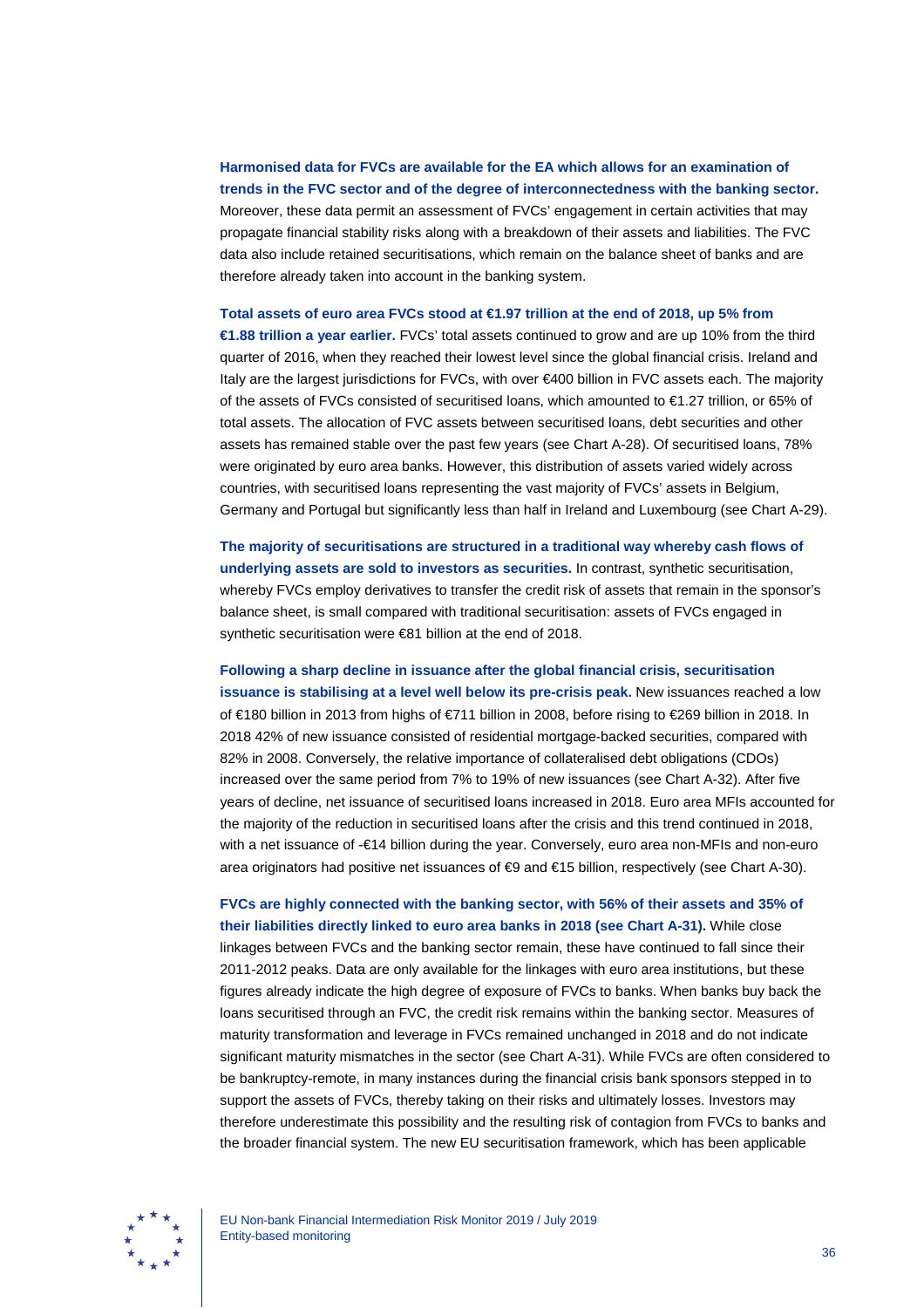since January 2019, aims to make securitisation safer and thereby revive the EU securitisation market by standardising products and ensuring more transparency in the sector.

# 2.2.2 Special-purpose entities $58$

**Special purpose entities (SPEs) are legal entities created to fulfil narrow, specific and temporary objectives other than securitisation.** SPEs are usually part of complex ownership networks within multinational groups and are linked to a range of sponsoring entities at an international level. Often, they engage in transactions on behalf of their parent companies or are set up as an instrument of intra-group financing. Like FVCs, these entities can issue debt securities and may engage in liquidity transformation.

#### **The range of activities undertaken by SPEs is broad and varies widely across countries.**

According to Central Bank of Ireland data, special purpose vehicles (SPVs) domiciled in Ireland and not engaged in securitisation had €294 billion of assets at the end of 2018 compared with €343 billion at the end of 2017. Financial auxiliaries (39% of assets) and non-financial corporations (29%) sponsored the majority of Irish-domiciled SPV assets. The interconnectedness of these vehicles with the banking sector is low. Banks were direct sponsors of vehicles with assets only amounting to around 13% of the total. In terms of location of the sponsor, around half of the vehicles were sponsored by UK and US institutions, with a significant number sponsored by Russian and Irish entities. The principal activities undertaken by Irish non-securitisation SPVs consisted of intra-group financing, external financing (together accounting for almost 37% of total SPV assets) and investment fund-linked vehicles (30%).

#### **Special Financial Institutions (SFIs) constitute the majority of SPEs domiciled in the**

**Netherlands.** Their assets amounted to €4.4 trillion in 2018, with some entities having linkages with other financial firms, including banks. SFIs typically include holding companies, finance companies, royalty companies and reinvoicing companies. The extension of loans, financing activities, receipts of royalties and invoicing conducted by SFIs tends to involve cross-border flows.

# **The main risks to financial stability posed by SPEs relate to complex cross-border**

**interconnectedness with the banking sector and with other parts of the financial system.** Moreover, those vehicles engaged in credit intermediation and loan origination require close monitoring to understand their business models and linkages across a range of markets. To this end, more granular cross-country balance sheet data are needed to obtain a system-wide perspective of the linkages of these entities. As the financial crisis demonstrated, the lack of granular information on cross-border linkages and potential contagion channels has inhibited regulators' abilities to identify the build-up of concentration risk within the financial system. Understanding the activities and business models of SPEs and assessing their related financial stability risks requires close cooperation at an international level.

<span id="page-37-0"></span>

<sup>58</sup> Excluding securitisation-related SPVs.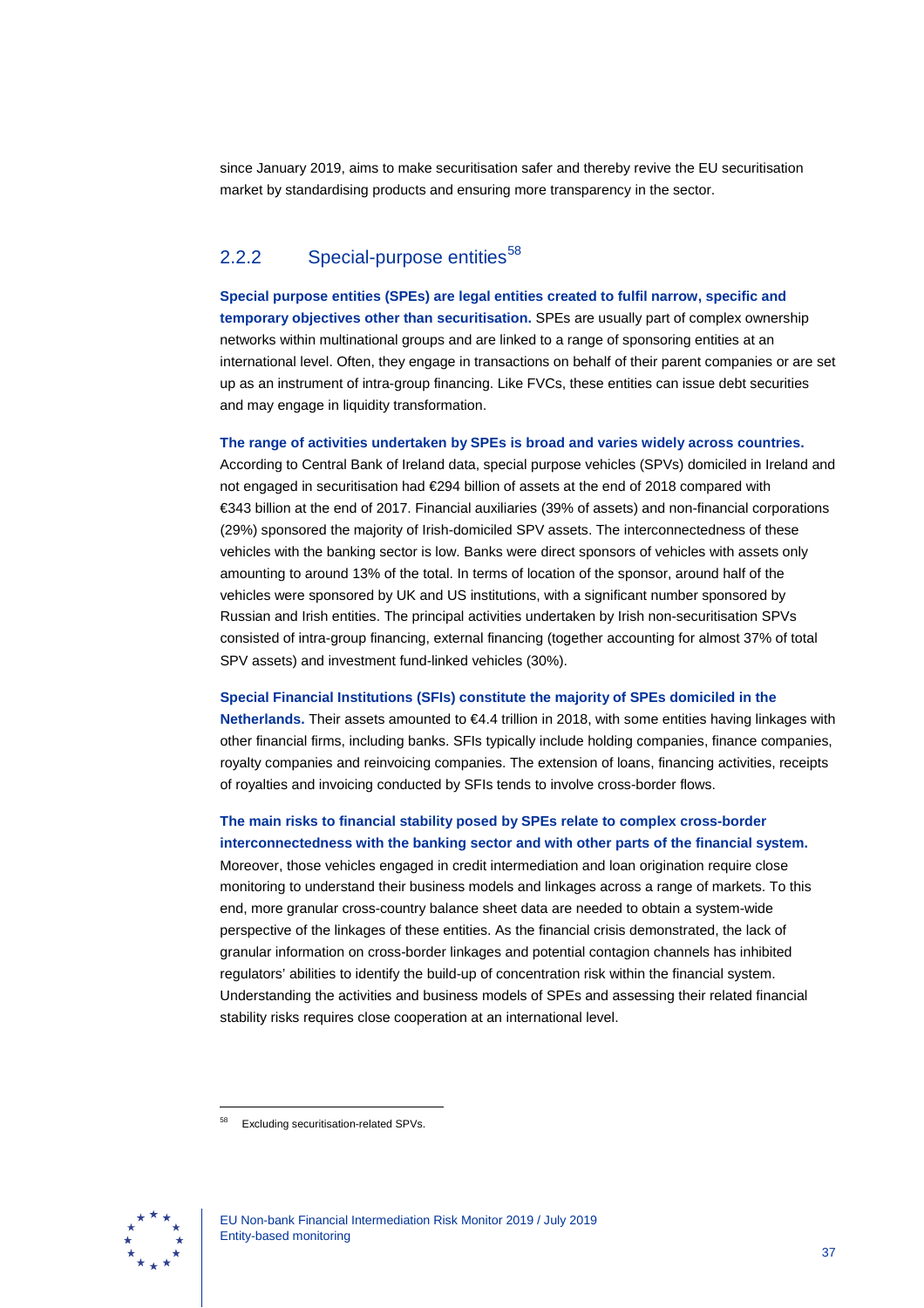# 2.2.3 Security and derivative dealers

## **Security and derivative dealers (SDDs) are investment firms specialising in securities trading, which are authorised to provide investment services to third parties.** These

investment firms play an important role in facilitating savings and investment flows across the EU. They provide a range of services which give investors access to securities and derivatives markets. SDDs tend to trade in financial instruments on their own account and at their own risk, for the exclusive purpose of benefiting from the margin between the purchase and the sale price. This type of trading also forms part of their market-making activities. Other key activities of SDDs include the underwriting and placing of financial instruments on behalf of an issuer on a firm commitment or on a standby commitment basis. SDDs do not form part of the regular banking system, but are an important part of the non-bank sector from a systemic risk perspective as they may undertake liquidity and maturity transformation.[59](#page-38-0)

**SDDs undertake liquidity and maturity transformation but do not form part of the regular banking system.** In terms of regulatory treatment, SDDs are regulated under MiFID II and may also be regulated on a prudential basis as credit institutions under CRDIV. All SDDs are licensed and supervised by a supervisory authority, although the precise features of the applicable regimes vary. However, in 2017 the EU commission presented a proposal for a new regulatory framework which aligns capital requirements for investment firms with the size and nature of their activity, as well as with the risk they are exposed to.<sup>[60](#page-38-1)</sup>

## **The degree of maturity transformation, liquidity and leverage risk depend on a specific**

**SDD's business model.** Non-public data collections for the euro area suggest that SDDs' leverage increased before the financial crises, but has fallen over the past decade. This also indicated that total assets have slightly increased over the past year. SDDs engage with a variety of lenders, including banks, and can hold a wide range of asset types with different degrees of maturity. They tend to hold liquid securities which can be converted into cash through the use of repurchase agreements (repos and securities lending) or can be posted as collateral to support various trading strategies. This can result in some maturity and liquidity transformation. In particular, liquidity decreased before the financial crises and has since then begun increasing again.

**SDDs may rely on banks as a source of funding and can also be consolidated into banking** 

**groups.** As part of a financial institution, the consolidated banking group is then required to hold capital against the risks related to the group's SDDs. This incentivises banks to exert a degree of control over the risks borne by SDDs, and risks concerning interconnectedness with the banking sector may therefore be considered to be low.

<span id="page-38-1"></span><span id="page-38-0"></span>

<sup>59</sup> SDDs do not fall under the definition of "credit institution" as set out in the CRR. Where SDDs are in a group with a credit institution they must be consolidated pursuant to Article 18(1) of the CRR.

<sup>60</sup> Brussels, 20.12.2017 COM(2017) 790 final 2017/0359 (COD), "**[Proposal for a REGULATION OF THE EUROPEAN](https://eur-lex.europa.eu/legal-content/EN/TXT/?uri=CELEX%3A52017PC0790)  [PARLIAMENT AND OF THE COUNCIL on the prudential requirements of investment firms and amending](https://eur-lex.europa.eu/legal-content/EN/TXT/?uri=CELEX%3A52017PC0790)  [Regulations \(EU\) No 575/2013, \(EU\) No 600/2014 and \(EU\) No 1093/2010](https://eur-lex.europa.eu/legal-content/EN/TXT/?uri=CELEX%3A52017PC0790)**".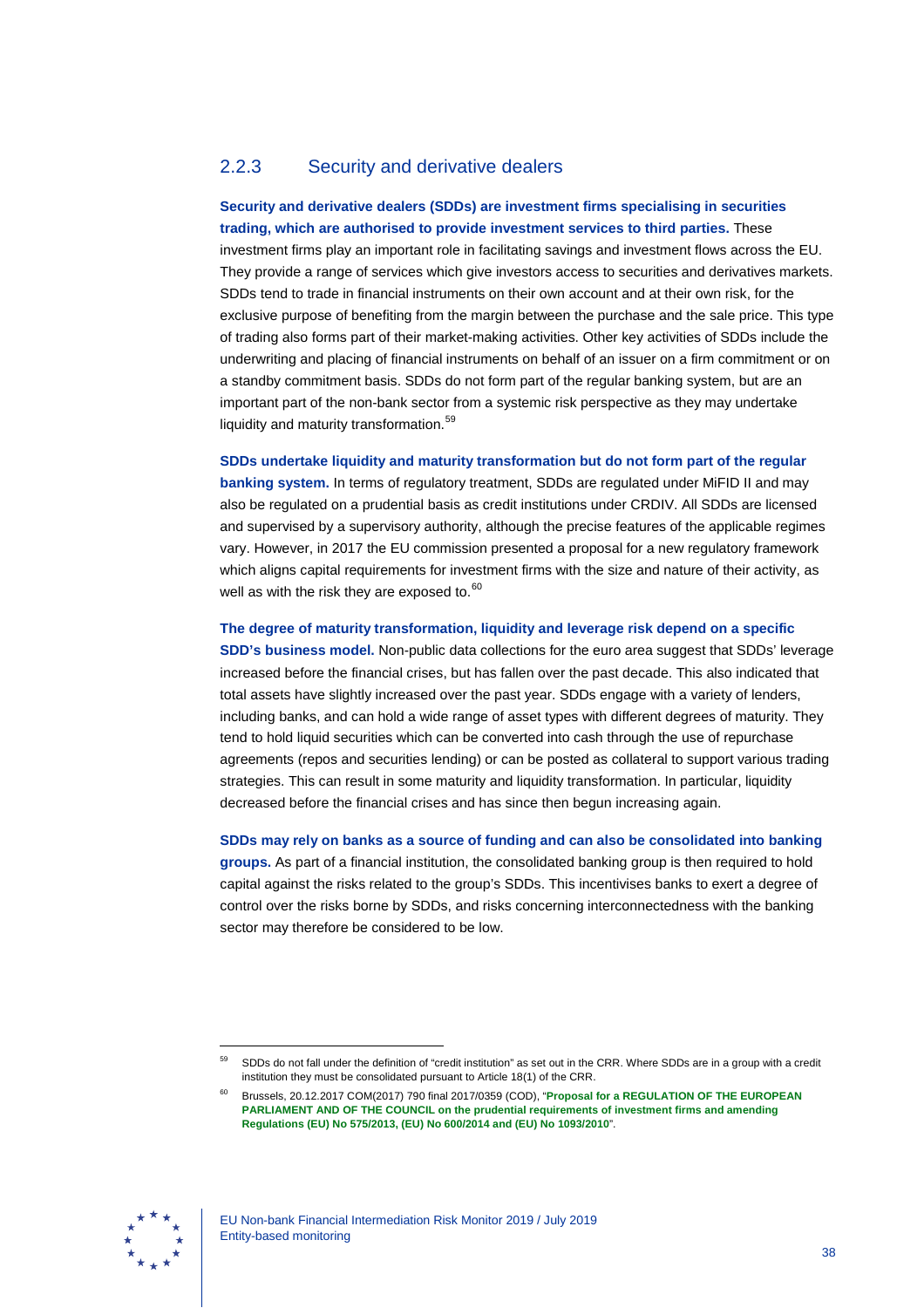# 2.2.4 Financial corporations engaged in lending

**Financial corporations engaged in lending (FCLs) principally specialise in asset financing for households and non-financial corporations.** The entities in this subsector include financial leasing, factoring, mortgage lending and consumer lending companies. When carrying out lending activities, FCLs can engage in credit intermediation outside the banking regulatory perimeter.<sup>[61](#page-39-0)</sup>

**The size of the FCL sector balance sheet has remained stable over the past five years.**[62](#page-39-1)

Data published by the ECB show that total assets of FCLs were €0.45 trillion at the end of 2018, representing about 1.5% of OFI total assets. After having declined steadily since 2010, the sector's assets and liabilities started to increase again by around 2% per year in the past three years (see Chart A-33). While the balance sheet composition remained broadly stable, over the last year loans to non-MFIs and equity holdings on the asset side increased slightly. On the other hand, during the last four years, the liability side has shown an increase in FCLs' deposits and loans taken (see Chart A-34).

**The extent of regulation for FCLs varies significantly across Member States.** Some jurisdictions have prudential regulation in place to address liquidity and leverage risk, although the features of such regimes vary substantially.<sup>[63](#page-39-2)</sup> In some countries the assets of these entities may be consolidated into banking groups and, therefore, fall within the banking regulatory perimeter, while in other jurisdictions FCLs are not subject to prudential requirements.

**Systemic risks emanating from the sector appear to be small when leverage, liquidity and interconnectedness channels are considered.** A simple FCL leverage measure suggests that leverage is below the median value for the banking sector. $64$  Although there is large variation between countries, the liquidity risks facing FCLs are broadly similar to those for the banking sector. Finally, interconnectedness with the banking system appears to be low, as only 5% of FCL assets in 2018 had counterparty exposure to this sector.

# 2.2.5 Captives and OFI residual

**The OFI residual refers to the difference between the total financial sector according to the financial accounts, and the subsectors for which primary statistics are available at the EU level.** It continues to pose important challenges from both a statistical perspective and when conducting risk assessments of vulnerabilities in non-bank financial intermediation. Since the publication of the 2018 EU Shadow Banking Monitor, new data have been incorporated to help identify the part of the OFI residual that is related to captive firms (see Chart A-6). Captive financial

<span id="page-39-3"></span><span id="page-39-2"></span><span id="page-39-1"></span>

<span id="page-39-0"></span><sup>&</sup>lt;sup>61</sup> In November 2017 the EBA published an opinion on regulatory perimeter issues relating to CRDIV. This opinion explains that those FCLs which are in the same group as a credit institution must be consolidated pursuant to Article 18(1) of the CRR, as they are regarded as "financial institutions".

<sup>62</sup> ECB's Statistical Data Warehouse, "**[Euro area financial corporations engaged in lending](http://sdw.ecb.europa.eu/reports.do?node=1000005697)**".

The EBA has undertaken a comprehensive analysis of issues relating to the regulatory perimeter further to the 2014 EBA **[Opinion and Report on the perimeter of credit institutions](https://www.eba.europa.eu/-/eba-publishes-an-opinion-and-report-on-regulatory-perimeter-issues-relating-to-the-crdiv-crr)**. Similar results have been obtained from an ECB survey.

The leverage indicator is computed as the ratio of total assets to equity. This is in line with the method used to compute the leverage indicator for the EU banking sector, which uses consolidated banking data (CBD), and therefore allows for comparison.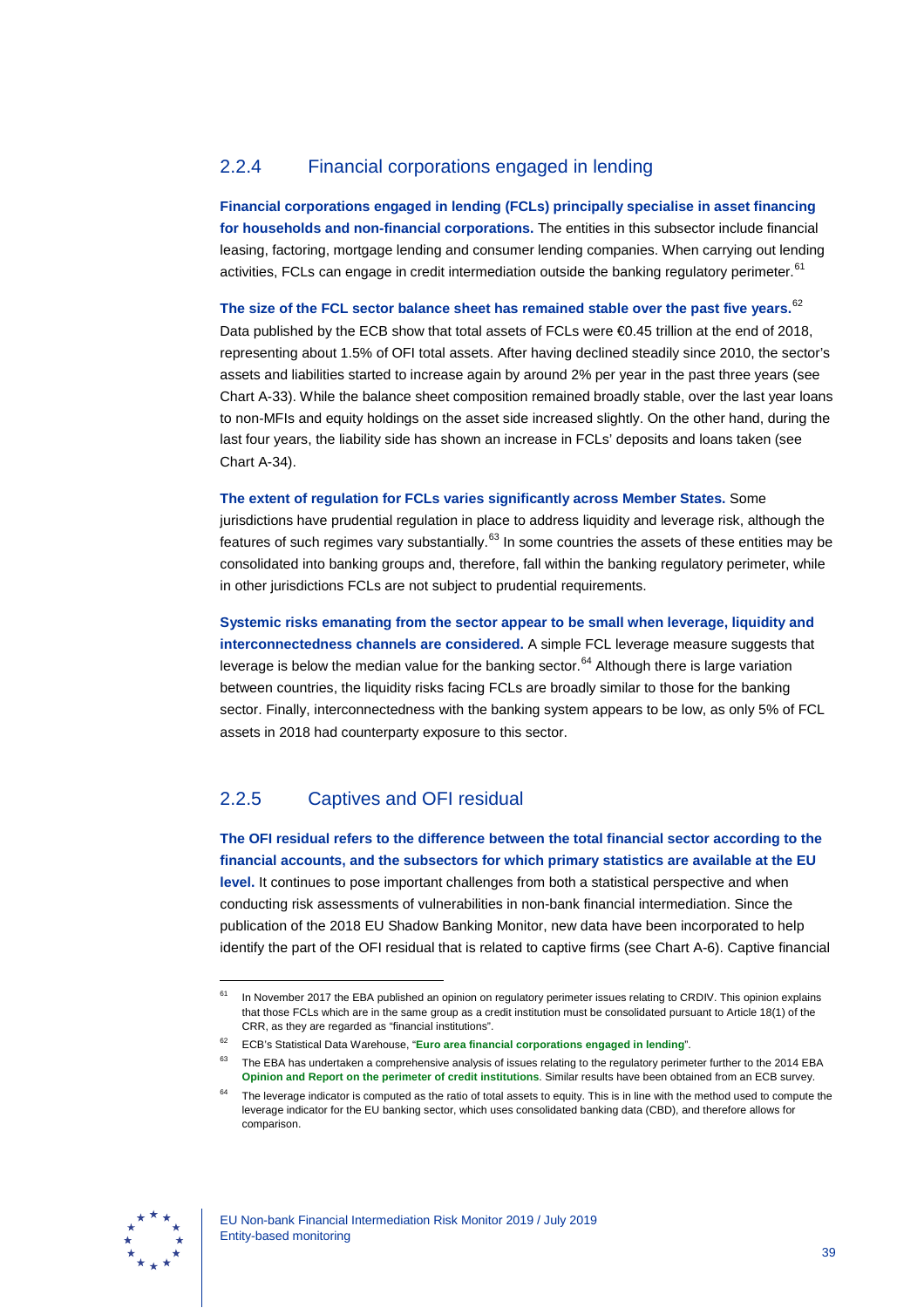companies tend to be set up by large multinational firms to channel funds between other entities of the group domiciled abroad.

**There have been several initiatives at the national and global levels to help reduce the OFI residual by better understanding which entities it covers.** The analysis of the OFI residual has been further enhanced by the inclusion of Eurostat data which help to identify total assets related to captive financial institutions.<sup>[65](#page-40-0)</sup> Given the large number of captive firms domiciled in Luxembourg, the inclusion of the Eurostat data helps to describe half of the OFI residual, reducing it to approximately 26% of the investment fund and OFI sector. In 2018, the ECB carried out a survey focused on entities included in the OFI residual in order to understand better the regulatory requirements applied to them, the extent of prudential consolidation within banking groups, and data availability across EU jurisdictions. The ongoing work takes a broad approach that combines supervisory and statistical sources, including financial accounts. Results show that there is good availability of data at the national level, yet at the same time they reveal that many entities are not regulated.

**Efforts to further improve data collection and risk assessments continue at national level.**

For example, De Nederlandsche Bank (DNB) intends to expand its data collection on securities held by all sectors. The aim is to enhance the coverage of institutions such as finance companies in order to establish a coherent framework in which flows between all financial sectors can be effectively monitored. Similarly, the UK's Office for National Statistics is undertaking efforts to enhance the UK flow of funds statistics.<sup>[66](#page-40-1)</sup> This initiative will develop enhanced financial accounts, aimed at improving their quality, coverage and granularity. A significant increase in detail in the financial accounts is planned for the OFI sector, and for investment funds, insurance and pension funds.

**To complement the improvements in data collection, further work is required to develop the risk assessment framework for entities included in the OFI residual.** For example, to help assess maturity mismatches and associated liquidity risks, remaining maturity splits for portfolios could be collected instead of original maturity split. Portfolio breakdowns by currency of denomination would also help to assess related risks, while more detailed analysis of specific markets and asset classes could be improved. For example, in the financial accounts repurchase agreements cannot be distinguished from loans and deposits. These markets tend to play an important role in liquidity and maturity transformation undertaken by non-bank financial institutions, in particular for institutions that require access to wholesale financing. Euro area micro-level data sources include the Centralised Securities Database (CSDB), Securities Holdings Statistics (SHS), analytical credit datasets (AnaCredit), and data obtained through the European Market Infrastructure Regulation (EMIR).<sup>[67](#page-40-2)</sup>

**Entities included in the OFI residual may not engage in shadow banking activities, but may be interconnected with other parts of the financial system.** Entities such as captive financial institutions (CFIs) do not necessarily engage in credit intermediation or in the issuance of debt

<span id="page-40-2"></span><span id="page-40-1"></span><span id="page-40-0"></span>

<sup>65</sup> Eurostat's **[total assets related to captive financial institutions](https://ec.europa.eu/eurostat/web/sector-accounts/data/database)**.

<sup>66</sup> UK Office for National Statistics, "**[UK Flow of Funds Project: total financial account](https://www.ons.gov.uk/economy/nationalaccounts/uksectoraccounts/datasets/ukflowoffundsprojecttotalfinancialaccount)**".

<sup>67</sup> See Anna Maria Agresti and Celestino Giron, ECB, "**[Challenges for macro data on non-bank financial intermediaries](https://www.bis.org/ifc/events/ifc_9thconf/Agresti_Giron.pdf)**", 2018.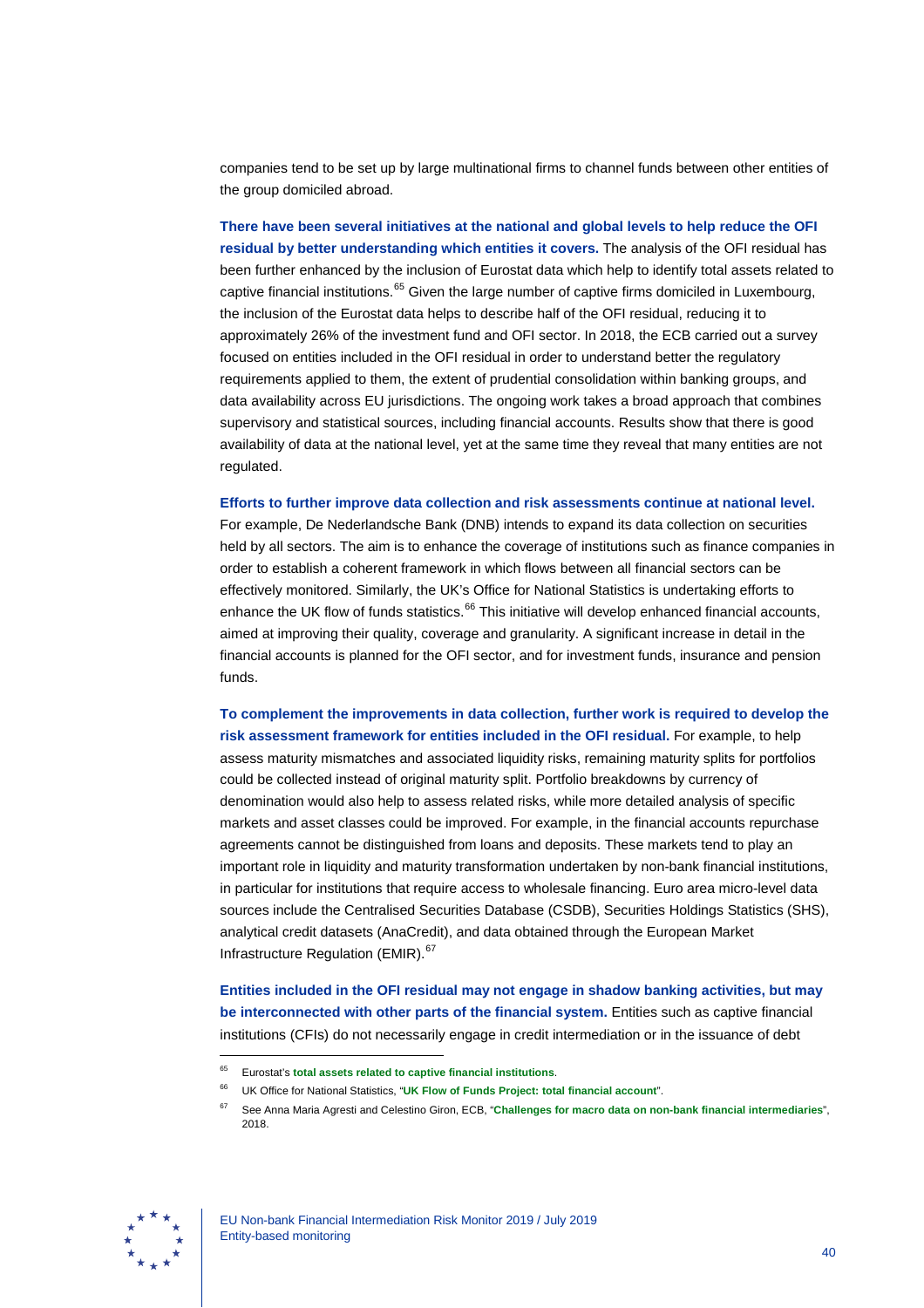instruments. They tend not to be regulated, however, and can form part of a complex financial intermediation chain where they may engage in securities and financing transactions or make use of leverage through the use of derivatives. Owing to a lack of harmonised data on CFIs and the importance of these entities in some jurisdictions, additional analysis and data collection will need to be undertaken to better understand the business models of these entities and their legal frameworks. The potential involvement of these entities in risks that typically fall within the scope of shadow banking activities and their consolidation in banking and financial conglomerates have yet to be ascertained. The analytical framework will therefore have to continue assessing the OFI residual's relevance in the highly interconnected financial system.

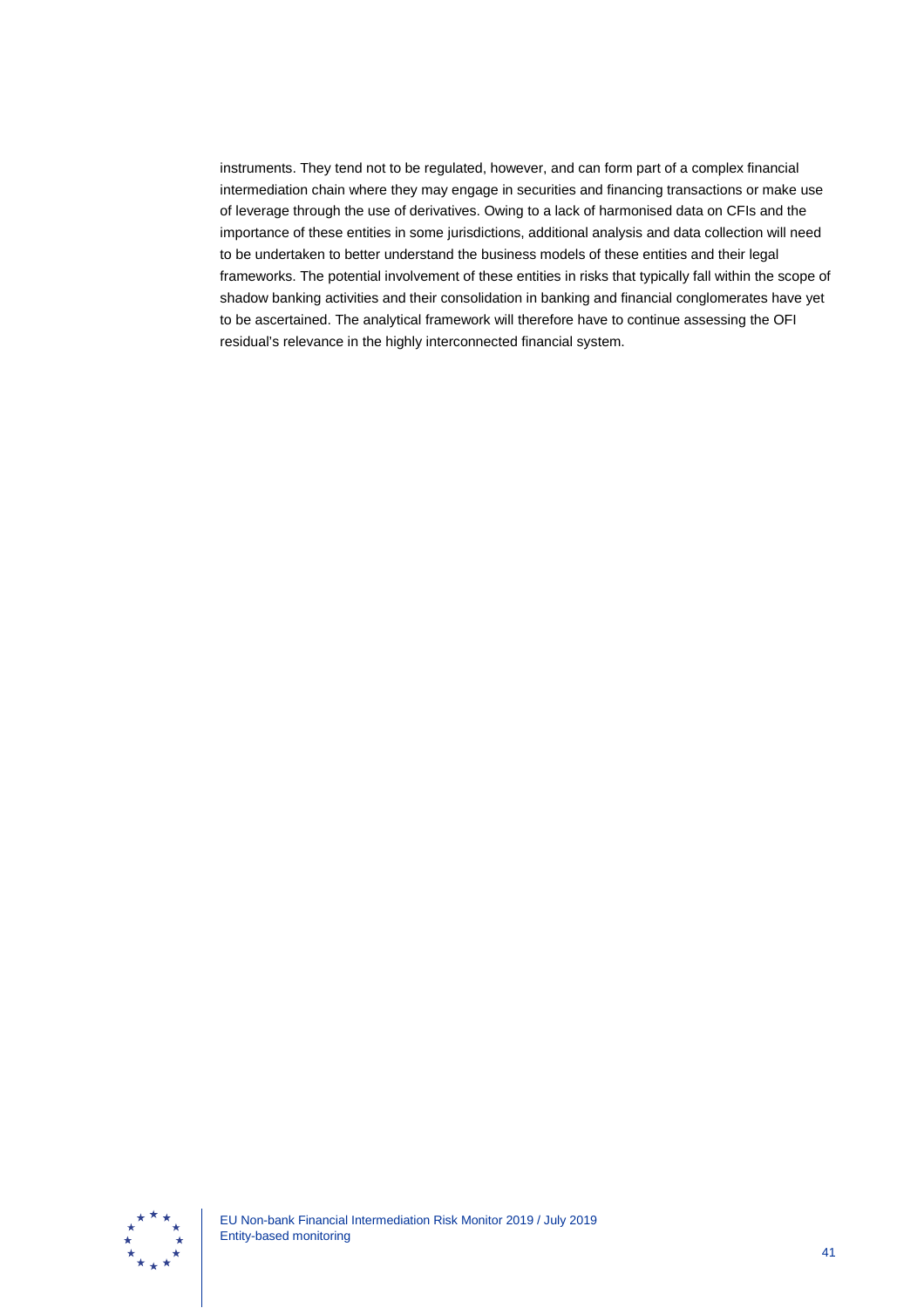# 3 Activity-based monitoring

**Activity-based monitoring complements entity-based monitoring, thereby ensuring a more complete understanding of financial stability risks related to non-bank financial** 

**intermediation.** Entity-based monitoring may not capture all aspects of systemic risks, in particular those that may arise from specific markets that cut across entities. Complementing entity-based monitoring with activity-based monitoring sheds further light on the use of certain financial instruments and the type of markets in which various types of financial institutions, including banks and entities in and outside the monitoring framework, interact.

# 3.1 Derivatives

**Derivatives can be used for hedging or speculative purposes and their use increases interconnectedness within the financial system.**[68](#page-42-0) Derivatives can be used as a risk reduction tool, as they allow market participants to transfer unwanted risks, including market risk (e.g. movements in market variables such as exchange rates, interest rates, equity prices and commodity prices) and credit risk (e.g. the risk of late payment or the failure of a counterparty) to other market participants. This can contribute to risks being born by those market participants that are best placed to manage or bear it. However, as a risk transfer tool, derivatives can create complex financial intermediation chains that increase interconnectedness between entities and across different markets. Counterparty risk, credit risk and procyclical behaviour, in addition to risks and vulnerabilities arising from interconnectedness, can act as additional risk transmission channels in which non-bank financial institutions might play a relevant role. As a broad variety of non-bank financial institutions are involved in derivatives trading, it is important to understand why and how these institutions use derivatives.

**The use of derivatives can pose risks to financial stability, e.g. through the leverage they facilitate and via procyclical behaviour.** Gaining outright exposure to an asset underlying a derivative could entail borrowing an amount equal to the purchase price. By contrast, gaining the same exposure through derivatives typically incurs comparatively small up-front costs (e.g. in the form of an initial margin and – for some derivatives such as options – a premium). The use of derivatives can therefore create synthetic leverage. Furthermore, the interplay between market risk, counterparty risk and liquidity risk, and the distribution of these risks across market participants, can also be a source of systemic risk. Procyclicality in collateral requirements can lead to sudden deleveraging during the downswing phase of asset price cycles.



<span id="page-42-0"></span><sup>68</sup> Derivatives are usually defined as instruments with a predefined maturity, entailing an obligation or option to acquire or sell underlying assets or to effect a cash settlement determined with reference to transferable securities, currencies, interest rates or yields, commodities, or other indices or measures. Different derivative classes are used by different counterparties to address different needs. In general, interest rate swaps (IRS) are widely used as hedging instruments among banks and other intermediaries, although they may leave individual entities sensitive to interest rate changes. Credit derivatives markets, in particular the market for credit default swaps (CDSs), transfer counterparty and underlying asset credit risk at the same time. On the other hand, the market for foreign exchange (FX) derivatives allows financial and non-financial counterparties to hedge against unwanted foreign exchange risk, and constitutes a closer link between the financial system and the real economy than other forms of derivatives. See Abad, J. et al., "Shedding light on dark markets: First insights from the new EU-wide OTC derivatives dataset", Occasional Paper Series, No 11, ESRB, September 2016, for more details and an in-depth analysis.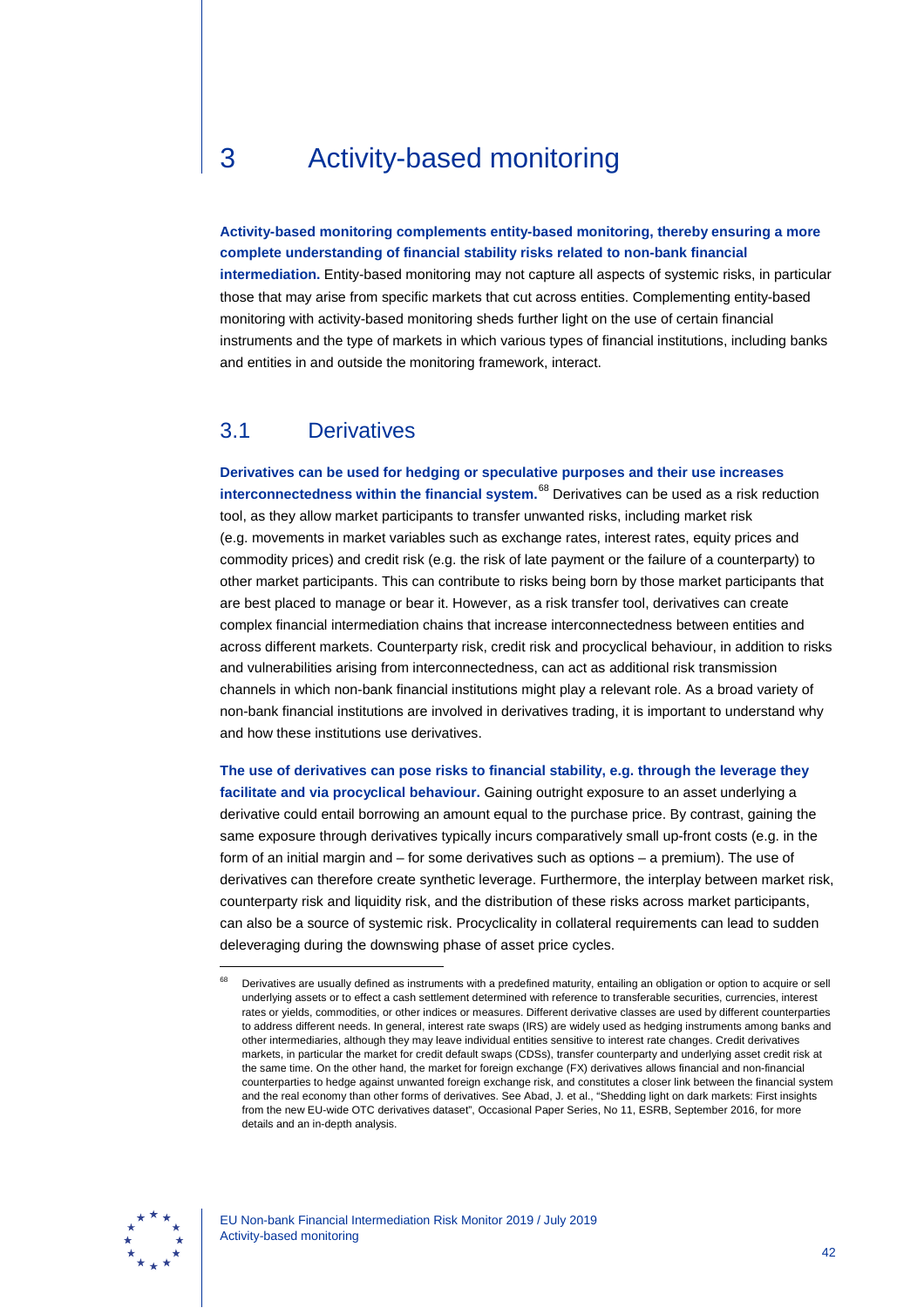## **An analysis by ESMA published in October 2018 shows that, at the end of 2017, the EU derivatives markets amounted to a gross notional amount outstanding of around €660**

**trillion.** The analysis included both OTC and ETD derivatives, showing that EU derivatives markets are larger than previously measured and that derivatives are mostly traded OTC. ln terms of gross notional amount outstanding, interest rate derivatives are the largest segment of the market, accounting for 69% (see Chart A-46). Currency derivatives follow, accounting for 12% of the total notional, while the other asset classes are all below 5% of the total notional. The overall picture is different and more diversified when the number of outstanding derivative transactions is considered. Equity derivatives and currency derivatives account for 38% and 32% respectively of the outstanding derivatives positions at the end of 2017, followed by commodity derivatives (15%) and interest rate derivatives (8%).<sup>[69](#page-43-0)</sup> The share of exchange-traded transactions remains low, at 14% of the total number of derivatives. Currency and credit derivatives are mostly traded OTC with around 97% of the total number of trades, followed by interest rate derivatives (92%). For commodity and equity derivatives, OTC percentages are lower, although still high at 65% and 53% of the total respectively. The higher incidence of ETD trades is driven by the underlying contract type. For instance, futures are used more in cases of equity and commodity derivatives (see Chart A-47).

**EMIR data confirm the central role of investment firms and banks in EU derivatives markets, while non-financial corporations are not major players and mainly make use of credit and interest rate derivatives.** Investment firms and banks are the main participants, trading almost 96% of the market in notional terms (61% and 35% respectively) (see Chart A-48). Alternative investment funds represent 2% of the gross notional outstanding at the end of 2017 while UCITS funds account for less than 1%. Banks and investment firms dominate across underlying asset classes. Alternative investment funds are particularly active in credit derivatives (around 6% of the market notional amount) and interest rate derivatives markets (around 3% of the market notional amount). UCITS funds are minor players in the market and their exposure exceeds 2% of the total notional amount in only the credit derivatives and the equity derivatives segment. This result is in line with recent analysis on the use of CDS by UCITS funds.<sup>[70](#page-43-1)</sup> However, this result has to be interpreted with care as investment firms and banks may act as intermediaries and conduct trading on behalf of end clients.

# 3.2 Securities financing transactions

**Securities Financing Transactions (SFTs) allow investors and firms to use assets, such as the shares or bonds they own, to secure funding for their activities.** A securities financing transaction can take various forms including a margin lending transaction, a buy-sell back transaction, or the lending of a security for a fee in return for a guarantee in the form of financial instruments or cash given by the borrower. One of the most common SFTs is a repurchase

<span id="page-43-1"></span><span id="page-43-0"></span>

<sup>69</sup> See "**[ESMA Annual Statistical Report](https://www.esma.europa.eu/sites/default/files/library/esma50-165-639_esma-rae_asr-derivatives_2018.pdf) – EU Derivatives Markets 2018**" for a comprehensive description of EU derivatives markets.

<sup>70</sup> Braunsteffer, A., C. Guagliano, O. Kenny and J. Mazzacurati "The use of CDS by UCITS investment funds – Evidence from regulatory data", ESRB working paper, forthcoming. Guagliano, C. and J.Mazzacurati "Drivers of CDS usage by EU UCITS funds", ESMA Report on Trends, Risks and Vulnerabilities.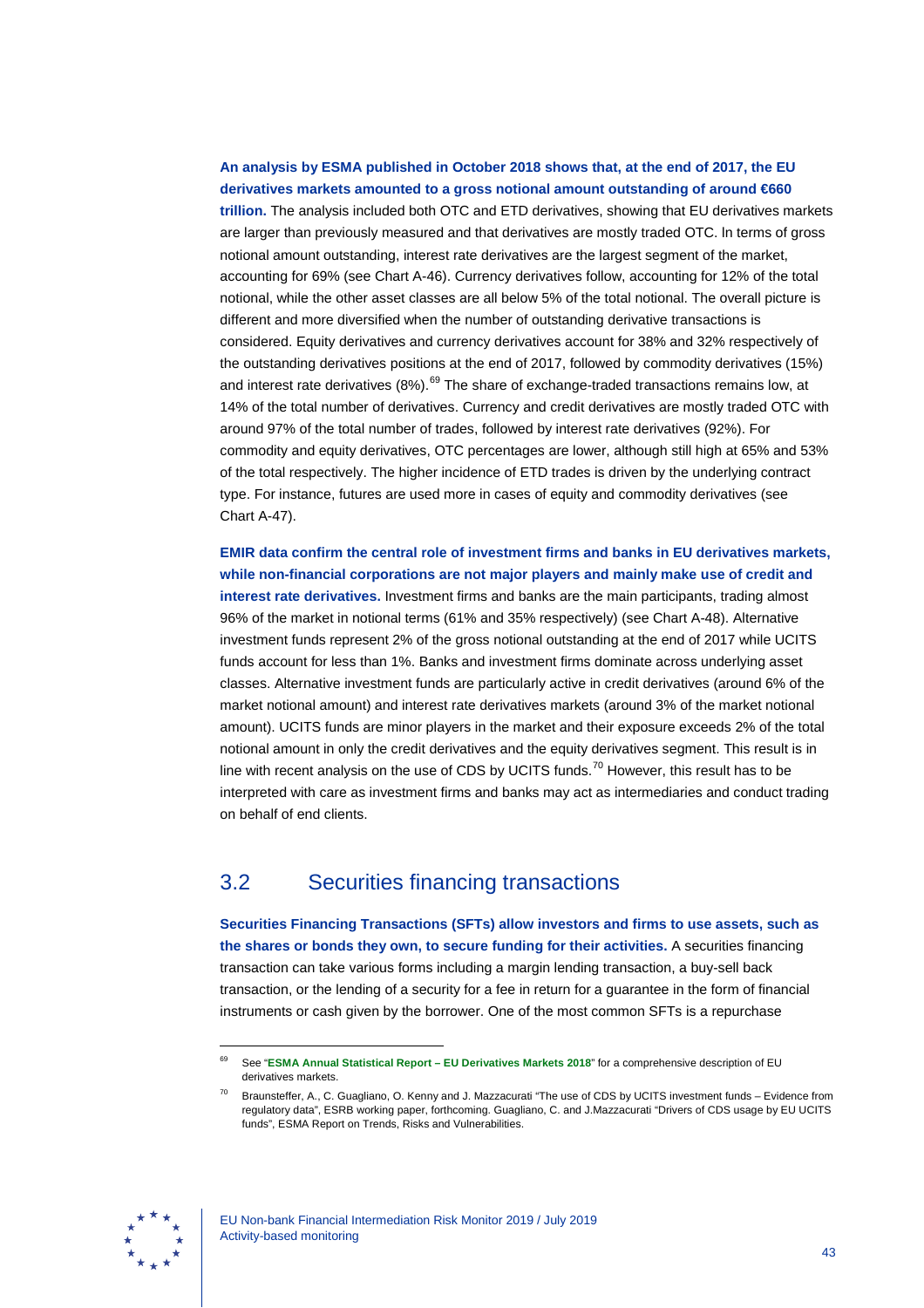transaction which involves selling a security and agreeing to repurchase it in the future for the original sum of money plus a return for the use of that money.

#### **SFTs can enhance the efficiency of the financial sector but may contribute to systemic risks.**

They can enhance the efficiency of the financial sector by facilitating credit growth, maturity and liquidity transformation outside the banking system. However, during stressed market conditions, liquidity risks can materialise as the maturity of SFTs is short (often overnight), while the value of collateral can be pro cyclical. The reinvestment of cash collateral in securities may contribute to maturity and liquidity transformation, while the reuse of non-cash collateral may increase interconnectedness across sectors.

**The total outstanding value of EU securities on loans increased to €523 billion at the end of 2018 compared with €509 billion at the end of 2017.** EU securities on loans include government bonds (€315 billion), corporate bonds (€42 billion) and equities (€166 billion). Government bond lending has fallen marginally by 0.3% since the end of 2017, while lending of equities has increased by 2.0% and corporate bond lending has grown strongly by 33.8% (see Charts A-39, A-40 and A-41). The growth in corporate bond loans was concentrated on euro-denominated bonds and appears mainly driven by new demand from ETF providers launching corporate bond index trackers. This includes ETFs tracking high-yield bond indices, raising potential concerns around their ability to quickly unwind contractual securities lending arrangements in order to meet investor redemptions.<sup>[71](#page-44-0)</sup> Utilisation rates – the ratio of securities borrowed over the securities that institutional investors are willing to lend – provide an indication for short-selling activities. A higher utilisation rate increases the likelihood that short sellers could face a buy-in if investors recall their loaned securities. While the utilisation rates of government bonds decreased by 3.3% from the end of 2017 to the end of 2018, utilisation rates for equities and corporate bonds increased by 21.1% and 31.4% respectively (see Chart A-38).

**The gross amount of repo and reverse repo transactions reached €7.7 trillion in December 2018, up 37% from two years ago.**[72](#page-44-1) The increase was driven mainly by the growth in centrally-cleared repos using government bond collateral.<sup>[73](#page-44-2)</sup> This reflects a combination of demand for highquality collateral, including for regulatory purposes, and increased reliance on so-called general collateral platforms run by EU-based CCPs. Meanwhile, the downward trend of 2017 in sovereign repo rates was reversed in 2018, in line with the broader repricing in money and credit markets. Volatility spikes in repo rates also reflect an increase in demand for high-quality collateral together with the significant deleveraging taking place within EU banks around reporting periods which is compounded by typically low trading volumes around the end of each year (see Chart A-36). Central bank initiatives to address collateral scarcity issues, such as the Eurosystem's Securities Lending Programme, may alleviate such volatility, resulting in a reduction of volatility spikes. Securities lending is collateralised using either cash or other securities. Regarding the type of collateralisation in repo markets, most EU securities are collateralised with non-cash. Utilisation of cash collateral may lead to liquidity transformation when cash collateral is received at open maturity and reinvested at term maturity. The ratio of non-cash to cash collateral used for SFTs decreased

<span id="page-44-2"></span><span id="page-44-1"></span><span id="page-44-0"></span>

<sup>71</sup> IHS Markit, "**[Securities Finance Quarterly Review](https://cdn.ihs.com/www/pdf/0419/MSF-Quarterly-Review-Q1-2019.pdf)**", Q1 2019.

<sup>72</sup> International Capital Market Association (ICMA), "**[ICMA repo survey](https://www.icmagroup.org/Regulatory-Policy-and-Market-Practice/repo-and-collateral-markets/icma-ercc-publications/repo-market-surveys/)**", December 2018.

<sup>73</sup> ESMA "**[Report on Trends, Risks and Vulnerabilities, No](https://www.esma.europa.eu/sites/default/files/library/esma50-report_on_trends_risks_and_vulnerabilities_no1_2019.pdf) 1**", 2019.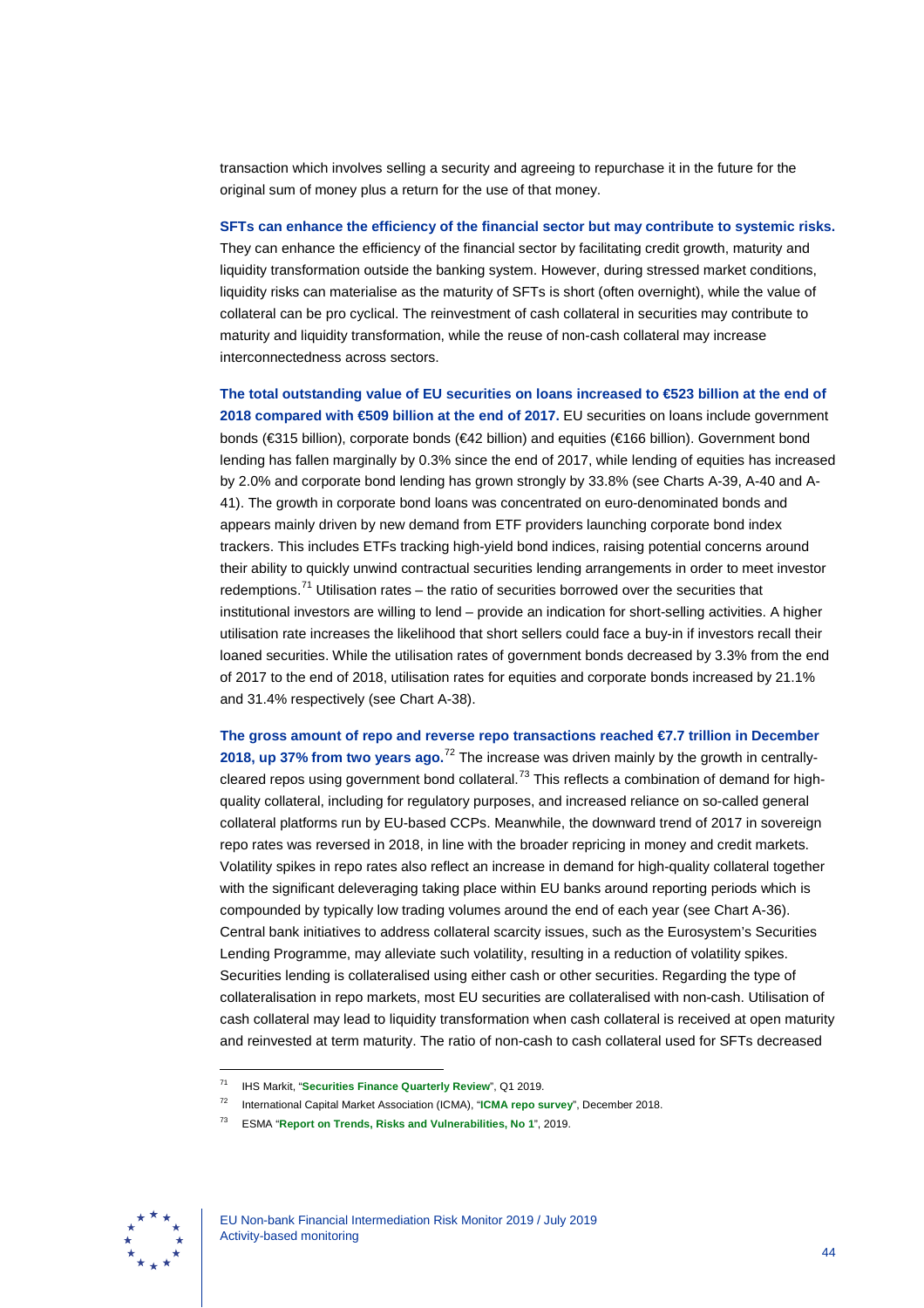significantly from 15.4 at the end of 2017 to 11.1 at the end of 2018 for government bonds, while it remained fairly stable for corporate bonds (2018: 5.1, 2017: 4.5) and equities (2018: 4.9, 2017: 4.3) (see Charts A-39, A-40, A-41).

**The ownership of EU government bonds available for lending from non-bank financial institutions has increased.** Non-bank financial institutions owned an increasing share of government bonds available for lending at December 2018, with pension funds (28%), insurance corporations (17%) and investment funds (17%) being the major owners, while the share held by banks amounted to 17% (see Chart A-44). On the other hand, the ownership of equities available for lending changed little in 2018 compared with 2017. It is dominated by investment funds (57%), followed by pension funds (17%) and insurance corporations (6%) (see Chart A-45). During 2018, the amount of securities lending transactions that involved investment fund-owned equities fell by 7% to €27.3 billion, increased by 37% to €7.1 billion for corporate bonds, and remained fairly stable at €12.1 billion for government bonds (see Chart A-43). As significant holders of corporate bonds, investment funds may become increasingly active in securities lending markets to meet new borrower demand for corporate bonds. This can result in increased interlinkages within the nonbank financial sector.

**Most of the securities lending transactions (67%) are open term and therefore have no specified end date.** Open term transactions grew during the first half of 2018, before ending the year down by 3.3% as banks increased their high-quality liquid assets that can be converted into cash for liquidity needs (see Chart A-39). The growth of term-lending transactions subsided at 0.7% during 2017 but rebounded at 6.6% at the end of 2018 owing to regulatory requirements and the adoption of certain strategies that require the availability of securities over a longer duration. The average tenure as at December 2018 was 276 days for government bonds, 150 days for corporate bonds and 74 days for equities (see Chart A-42).

**Leverage and liquidity risks of the use of SFTs may emerge through the reuse of collateral.**

In stressed market conditions, the fall in the value of securities used as collateral prompts lenders to demand additional collateral, possibly forcing borrowers to sell assets and post additional collateral. This may create a shock that spreads rapidly through the interconnected financial system, impacting banking and non-bank financial entities that rely on funding themselves through SFTs. Liquidity risks have emerged as bank funding shifted toward short-term and uninsured market-based sources. A shift to market funding, which is not covered by deposit insurance, often involves interlinked chains of maturity transformation, where assets used as collateral pass along multiple intermediaries, increasing fragility.

**Interconnectedness between banks and non-banks has increased through the use of repo transactions.** According to the balance sheet data of euro area MFIs<sup>74</sup>, repo liabilities with non-MFIs increased and amounted to €254.0 billion in December 2018 compared with €210.5 billion at the end of 2017, reversing their decline of 2017 (see Chart A-37). CCPs, being the largest MFI counterparty, increased to €186.4 billion in December 2018, compared with €142.8 billion at the end of 2017. As a result, their share as counterparties of MFI repo liabilities increased from 68% at

<span id="page-45-0"></span>

<sup>74</sup> Monetary Financial Institutions (MFIs) comprise national central banks and the ECB, credit institutions as defined in Article 4(1)(1) of Regulation (EU) No 575/2013 and certain OFIs that receive deposits and/or close substitutes for deposits from the public and, for their own account, grant credit and/or make investments in securities.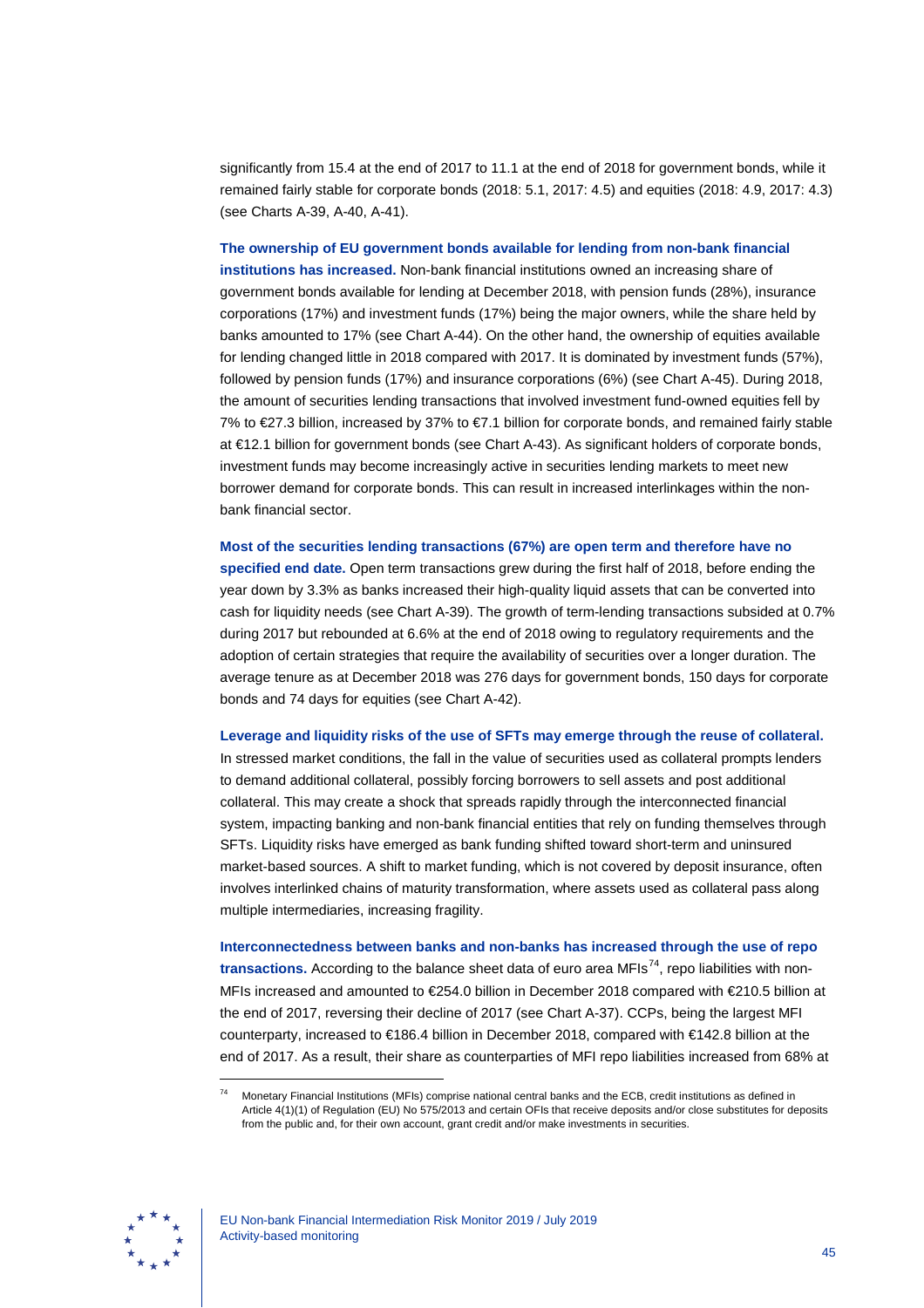the end of 2017 to 73% in December 2018. By contrast, non-MMF investment funds decreased and amounted to €39.6 billion in December 2018 compared with €43.2 billion at the end of 2017. The structure of repo liabilities changed during 2018 compared with the previous year as the interconnectedness of banks with CCPs became more significant.

**Open term transactions present a higher liquidity risk than term transactions.** Open term transactions present a higher liquidity risk as, in periods of financial stress, lenders may recall the securities lent in open maturity transactions at any point in time, but borrowers may not be able to return them at short notice. This triggers the process of liquidating collateral and repurchasing lent securities.

## Box 4

# **Interdependencies in central clearing in the EU derivatives markets**

**Central counterparties (CCPs) are by their very nature highly interconnected with other market participants.** By managing the post-trade risk of financial transactions, CCPs fulfil a key function in financial markets. Regulatory initiatives, including the introduction of the clearing obligation, have led to a higher rate of central clearing, and CCPs have become key institutions in the financial system. Through the very nature of their business, they are interconnected with other market participants. This includes their clearing members (mostly banks) and their clients (e.g. insurance companies, pension funds, hedge funds and investment funds). Hence, owing to the post-crisis regulatory reforms, a larger fraction of non-bank financial intermediaries have found themselves directly and indirectly interlinked with CCPs.

**Non-bank financial institutions mostly participate in central clearing as clients of clearing members and represent a high share of client clearing.** Based on EU derivatives markets data, Chart A shows the percentage of clearing members' client trades by asset class and by client sector, including banks, central banks, insurance companies and pension funds, G16 dealers, funds, non-financial companies and a residual sector ("other"). Funds, banks as well as insurance companies and pension funds represent a high share of the client clearing sector in the EU.

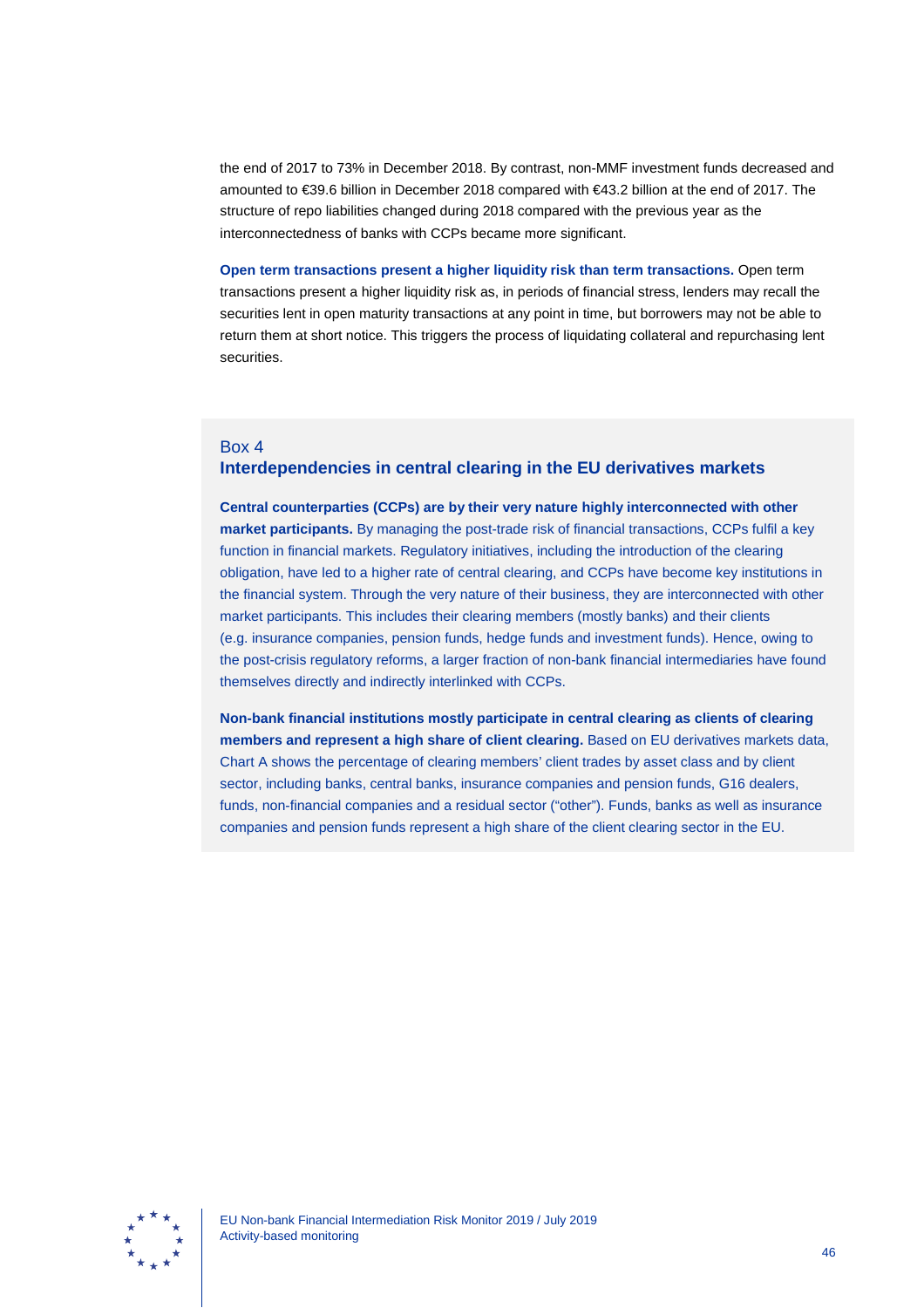### Chart A

**Percentage of the notional value of clearing members' client trades by client type**



*Source: Forthcoming ESRB Occasional Paper.*

*Notes: Owing to the confidentiality of data, the following types of institutions are not included in the chart: Credit derivatives: non-financial, government; currency derivatives: non-financial, central bank; equity derivatives: non-financial, G16; commodity derivatives: bank, G16, central bank, other.*

**Most clients only have access to one clearing member through which they clear their derivative contracts.** Chart B presents a histogram of the number of clearing members that each client uses to clear its interest rate (left-hand panel) and credit derivatives (right-hand panel). Clearly, the vast majority of clients use a single clearing member to clear their trades, while approximatively ten percent of the clients use two clearing members to clear their derivative contracts. There is a small share of clients that use more than three clearing members to clear derivatives. The low number of clearing members per client may reflect the high costs for clients to use several clearing members. However, this also means that clients, including non-bank financial institutions, rely heavily on a small number of dealer banks to provide client clearing services.

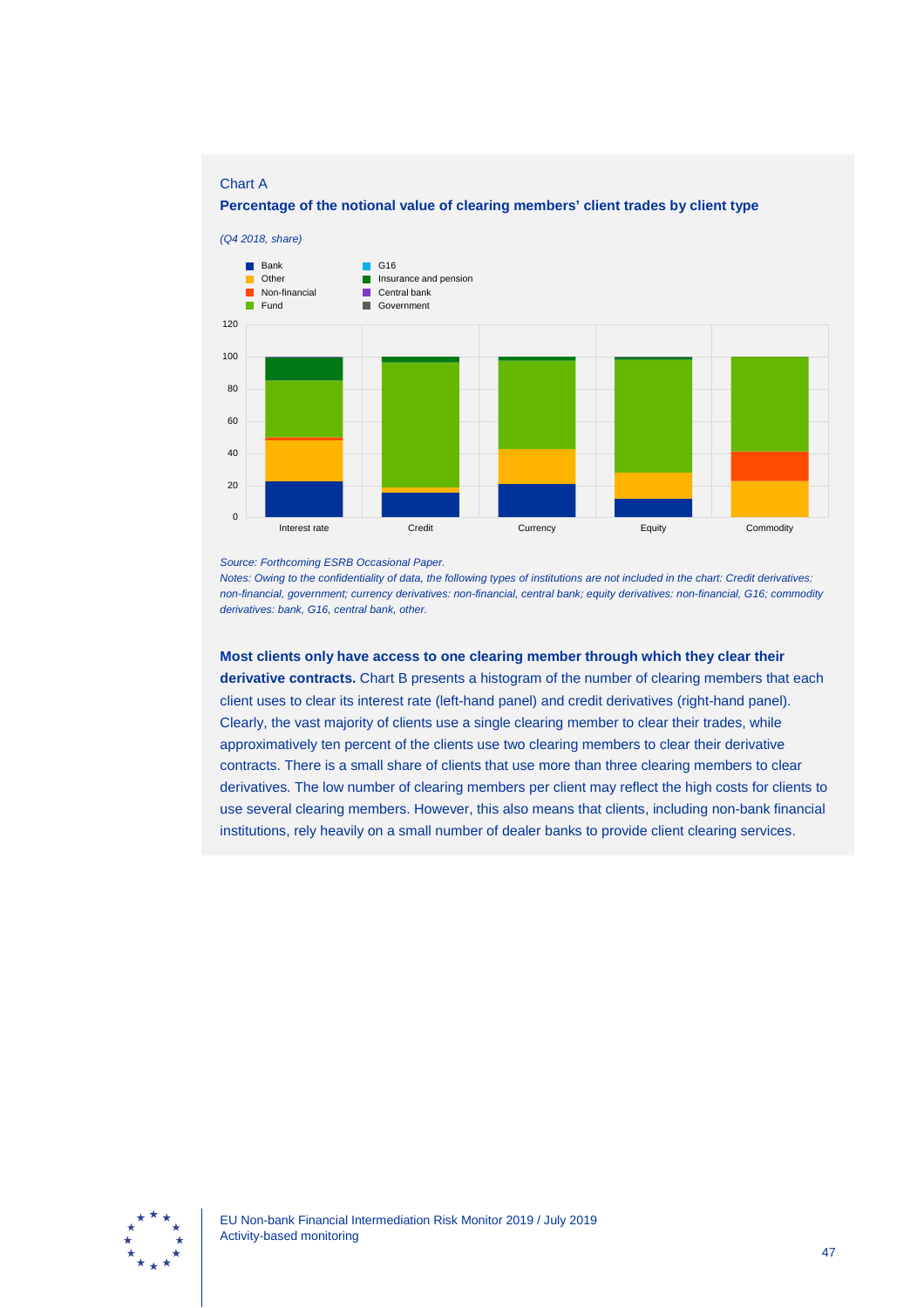## Chart B

#### **Number of clearing members by client**

*(Q4 2018, for interest rate (in logs) on the left-hand side and credit derivatives on the right-hand side)*



*Source: Forthcoming ESRB Occasional Paper.*

**When analysing those clients who use multiple clearing members, the portfolios cleared display a high degree of similarity.** For clients using multiple clearing members to clear their single-name CDS trades, Chart C shows the similarity<sup>[75](#page-48-0)</sup> between these clients' positions at their different clearing members. The distribution is clearly bimodal, with many observations having a cosine similarity close to zero while others are close to one. When cosine similarity is close to zero it implies that the client's position at its different dealers are uncorrelated, while a cosine similarity close to one implies that the client has very similar positions at the different dealers. Specifically, this means that these clients are either buying or selling protection on the same underlying with several dealers. This may reflect the incentive to split positions of clients across several clearing members if these positions are large and therefore prone to surcharges in the form of additional margin for large and concentrated portfolios. The effective distribution (solid black line) is compared to a hypothetical random portfolio allocation (dashed red line).

<span id="page-48-0"></span>

 $75$  For this analysis, cosine similarity, as described in Getmansky et al. (2017), is used as a measure of similarity. The cosine similarity of two vectors x and y is defined as <x, y>/(||x|| ||y||) and ranges from -1 to 1. For further details, the reader is referred to the forthcoming Occasional Paper.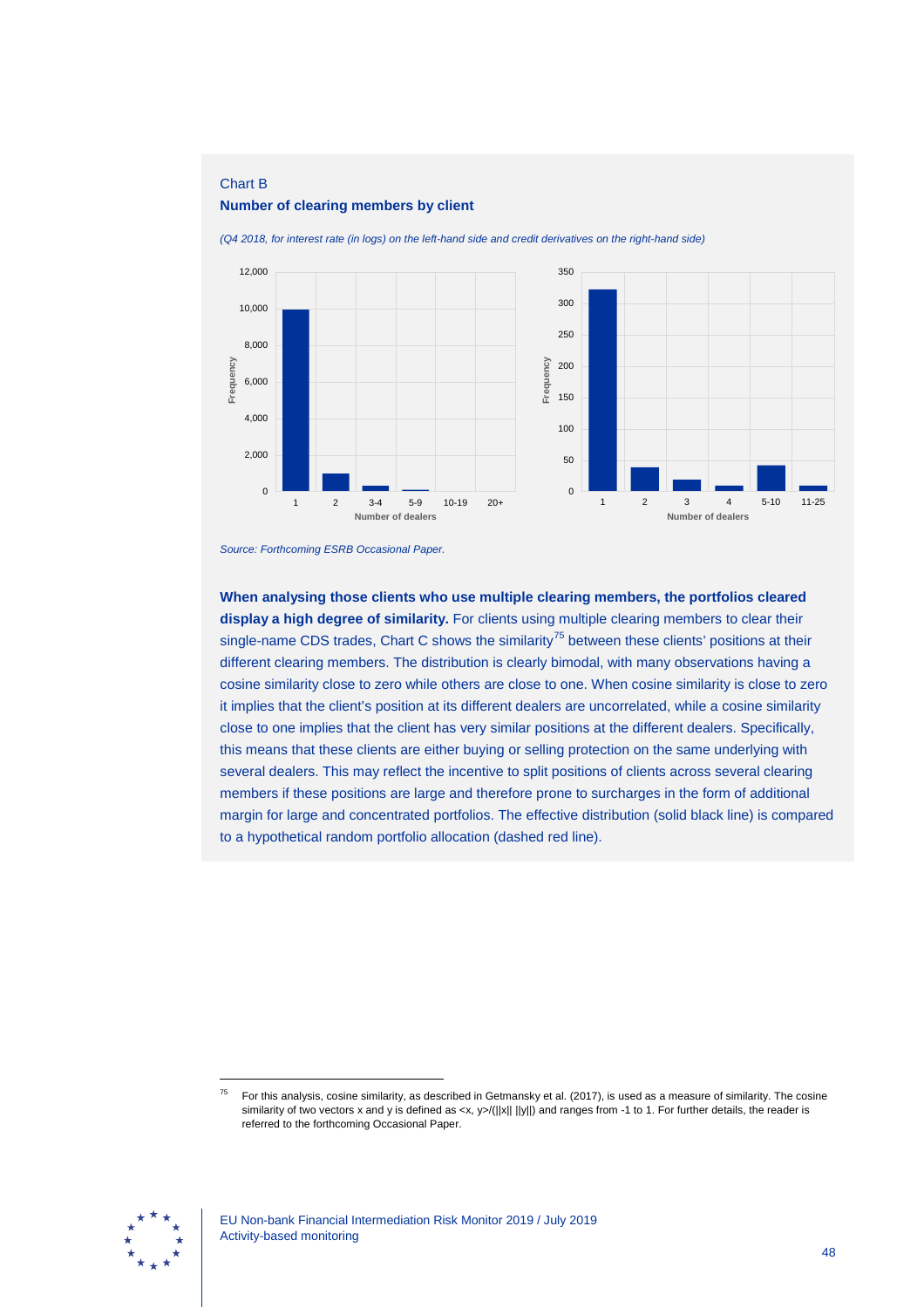# Chart C **Distribution of portfolio similarity in single-name CDS**

*name CDS.)*

Data  $-$ Hypothetical random portfolios 4  $_{\circ}$ Density  $\sim$ 

 $1.0$ 

*(Q4 2018: distribution of cosine similarity of client portfolios for clients that use multiple clearing members to clear their single-*



*Sources: Forthcoming ESRB Occasional Paper.*

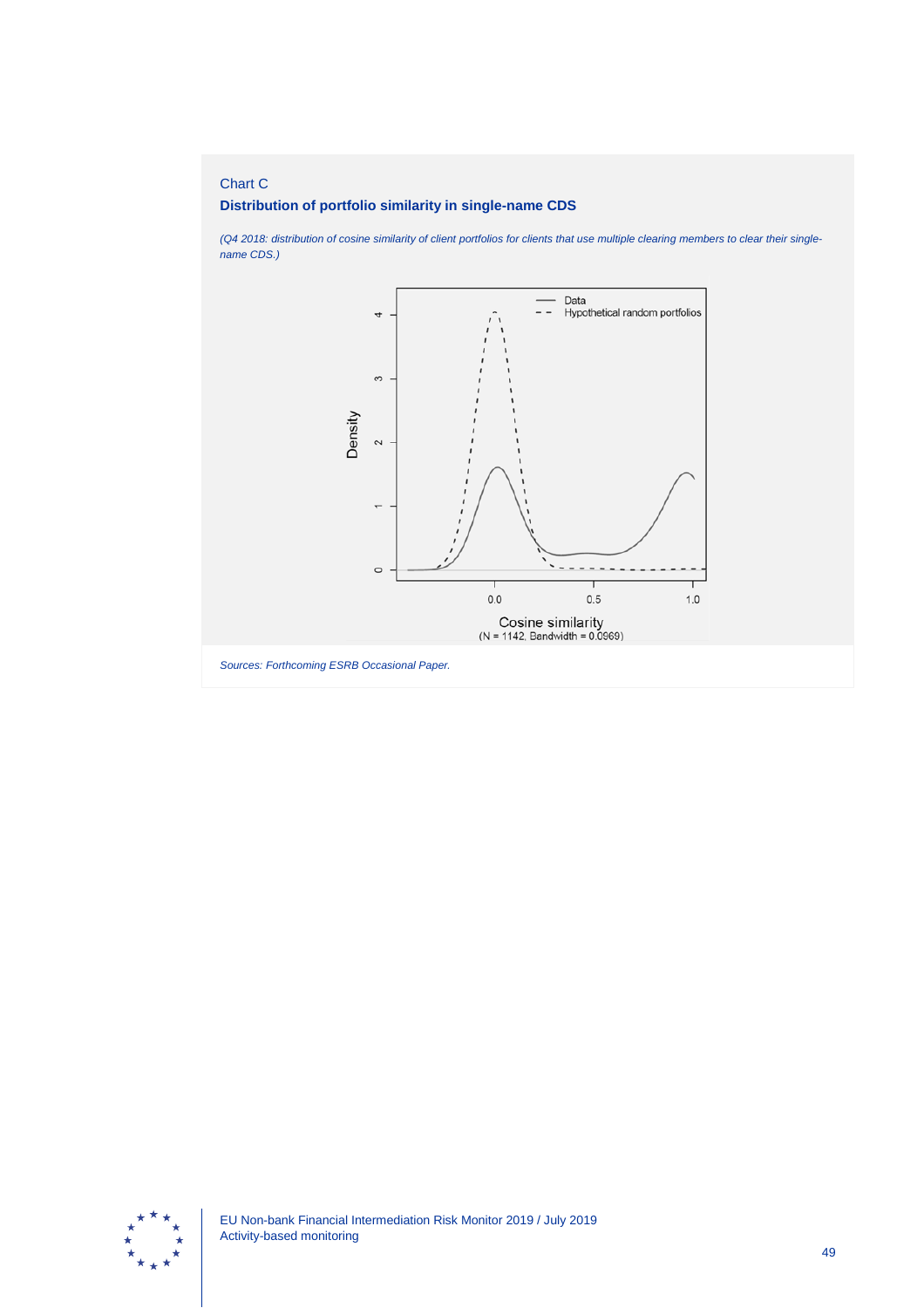# 4 Statistical overview

As a reference, several charts in Section 4.2 include a vertical line at December 2017 or the fourth quarter of 2017 to better illustrate developments since the data shown in the EU Shadow Banking Monitor 2018. Charts include data as of July 2019.

# 4.1 Statistical classification for investment funds and OFIs

## Table 3

| <b>Entities: Sectors and subsectors</b>                 |                                                                |                                                                    | <b>Description</b>                                                                                          |
|---------------------------------------------------------|----------------------------------------------------------------|--------------------------------------------------------------------|-------------------------------------------------------------------------------------------------------------|
| <b>Investment</b><br>funds (IFs)                        | Money market funds (ESA S.123)                                 |                                                                    | Part of the monetary financial institutions<br>(MFI) sector                                                 |
|                                                         | Non-MMF investment<br>funds (ESA S.124)                        | Bond funds                                                         | Allocated to investment policy according to<br>assets in which they primarily invest                        |
|                                                         |                                                                | Equity funds                                                       |                                                                                                             |
|                                                         |                                                                | Mixed funds                                                        |                                                                                                             |
|                                                         |                                                                | Real estate funds                                                  |                                                                                                             |
|                                                         |                                                                | Hedge funds                                                        |                                                                                                             |
|                                                         |                                                                | Other funds                                                        |                                                                                                             |
|                                                         |                                                                | Exchange-traded funds (ETFs)                                       | ETFs and private equity funds are included                                                                  |
|                                                         |                                                                | Private equity funds                                               | in the above fund types, depending on the<br>strategy of the fund                                           |
| <b>Other financial</b><br><b>institutions</b><br>(OFIs) | Other financial<br>intermediaries (ESA<br>S.125                | Financial vehicle corporations<br>engaged in securitisation (FVCs) | i.e. special purpose vehicles engaged in<br>securitisation                                                  |
|                                                         |                                                                | Financial corporations engaged in<br>lending (FCLs)                | e.g. financial leasing, factoring, hire<br>purchase                                                         |
|                                                         |                                                                | Security and derivative dealers<br>(SDD <sub>s</sub> )             | i.e. dealers on own account                                                                                 |
|                                                         |                                                                | Specialised financial corporations                                 | e.g. venture capital, export/import<br>financing, central counterparties (CCPs)                             |
|                                                         | Financial auxiliaries (ESA S.126)                              |                                                                    | e.g. insurance or loan brokers, fund<br>managers, head offices of financial groups,<br>financial guarantors |
|                                                         | Captive financial institutions and money lenders (ESA<br>S.127 |                                                                    | e.g. SPEs not engaged in securitisation,<br>"brass plate" companies, holding<br>companies                   |

*Note: Some CCPs are classified as specialised financial corporations under ESA 2010, while others have bank licences and are included in the Monetary Financial Institution statistics.*

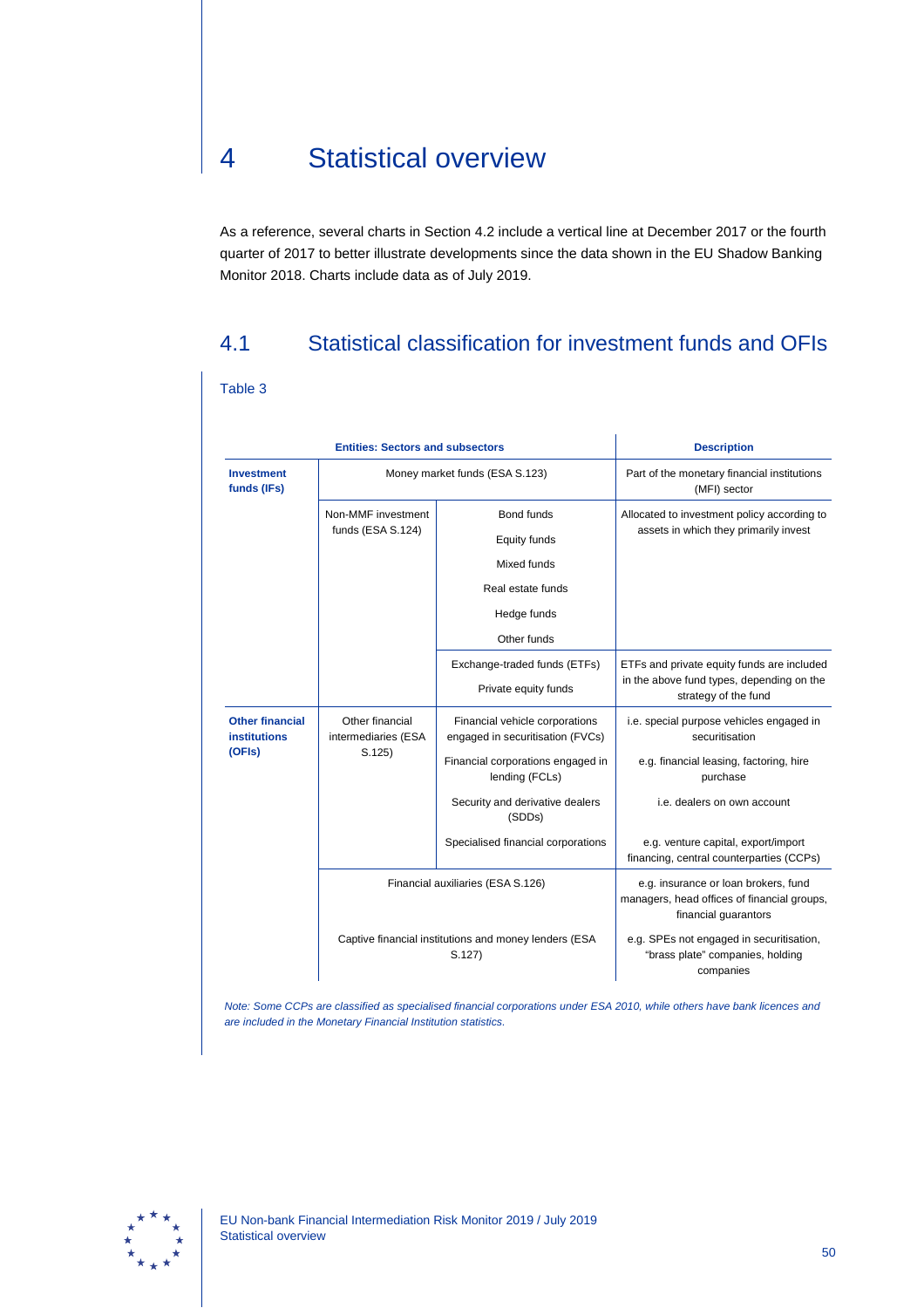# 4.2 Developments in main aggregates

## Chart A-1.1 **Net finance raised by euro area non-financial corporations**



*Sources: ECB Quarterly Sector Accounts (QSA) and ESRB calculations.*

## Chart A-1.2 **Financial balance sheet of euro area non-financial corporations**

#### *(EUR billions)*

## **Financial liabilities** (EUR 36,293bn) (EUR 25,402bn) **Financial assets**



## *Sources: ECB and ESRB calculations.*

*Notes: The chart shows issuing and holding sectors of NFCs' financial assets for the EA. Outstanding amounts as of Q4 2018. The data refer to the domestic counterpart area. Financial balance sheets of households and NFCs exclude currency and financial derivatives. The latest observation is for the fourth quarter of 2018.*

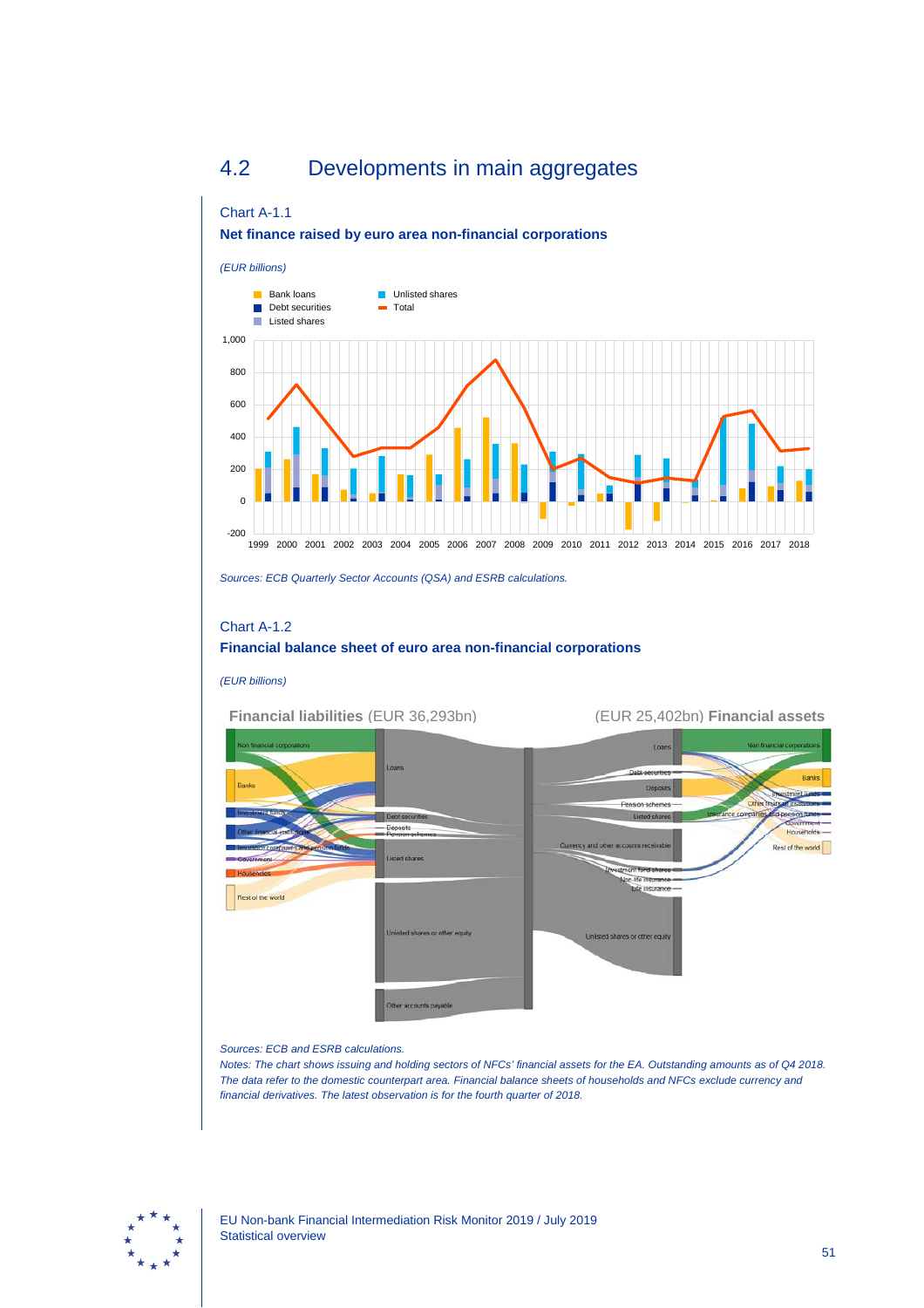## Chart A-1.3

### **Financial balance sheet of euro area households**

*(EUR billions)*



#### *Sources: ECB and ESRB calculations.*

*Notes: The chart shows issuing and holding sectors of households' financial assets for the EA. Outstanding amounts as of Q4 2018. The data refer to the domestic counterpart area. Financial balance sheets of households and NFCs exclude currency and financial derivatives. The latest observation is for the fourth quarter of 2018.*

## Chart A-2

#### **Assets under management in EU and EA investment funds and other financial institutions**

*(EUR trillions and annual growth rates)*



#### *Sources: ECB and ECB calculations.*

*Notes: The continuous lines indicate annual growth rates based on changes in outstanding amounts. The dotted lines indicate annual growth rates based on transactions, i.e. excluding the impact of FX or other revaluations and statistical reclassifications. The latest observation is for the fourth quarter of 2018.*

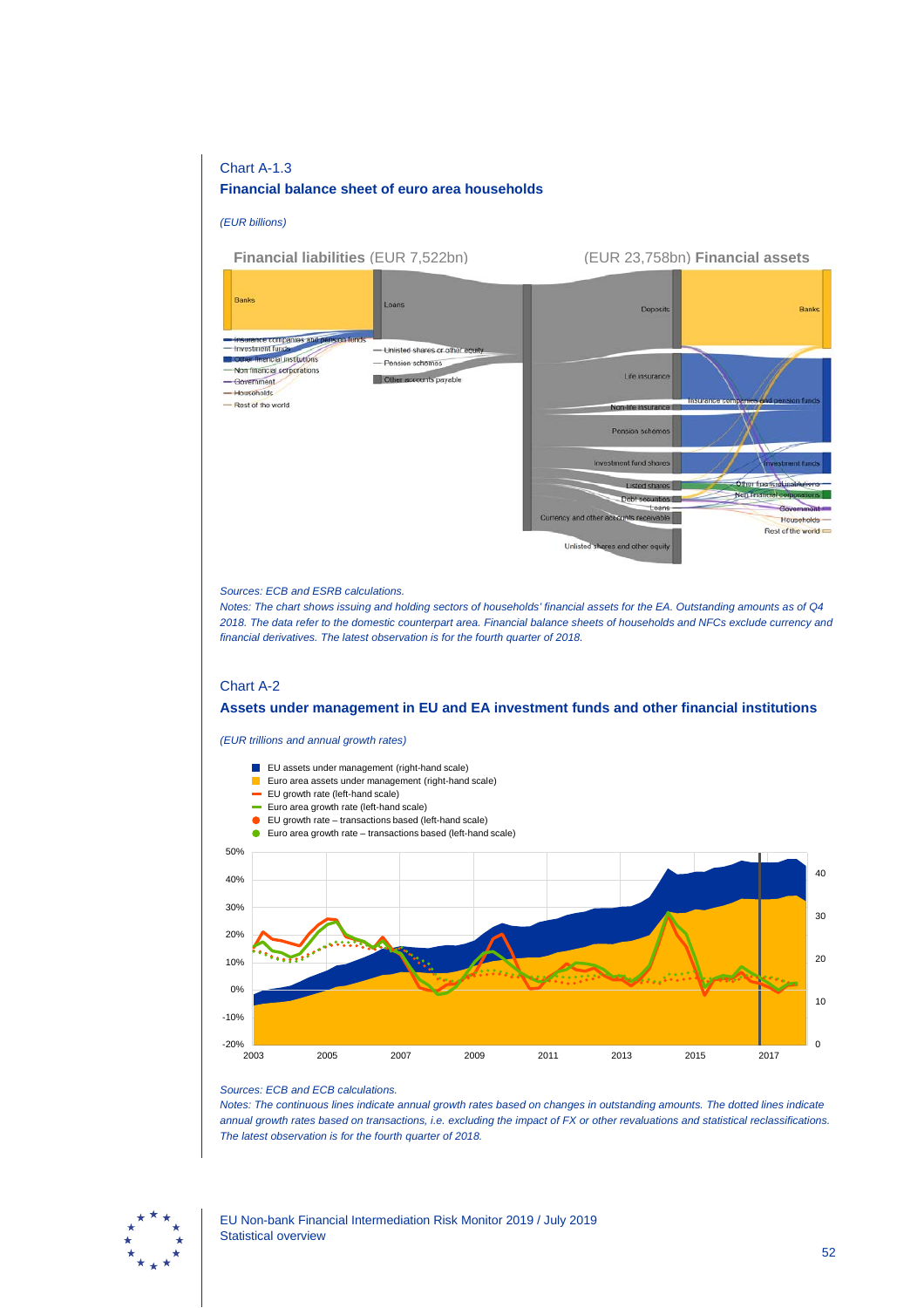## Chart A-3

## **EU financial sector**

#### *(EUR trillions; Q4 2012, Q4 2016, Q4 2017 and Q4 2018)*



#### *Sources: ECB and ESRB calculations.*

*Notes: Based on financial accounts data for the total financial assets of the financial sector of EA plus non-EA EU Member States. To exclude central banks from the MFI time series, ESCB is estimated based on BSI data for the Eurosystem and NCB data for the non-EA EU central banks.*

## Chart A-4

## **EU investment funds and other financial institutions: transactions and other changes**



#### *Sources: ECB and ESRB calculations.*

*Notes: Based on financial accounts data for the total financial assets of the financial sector of the EA plus the non-EA EU Member States. Transactions are calculated from differences in outstanding amounts adjusted for revaluations, exchange rate variations, statistical reclassifications and any other changes which do not arise from transactions. The latest observation is for*  the fourth quarter of 2018.

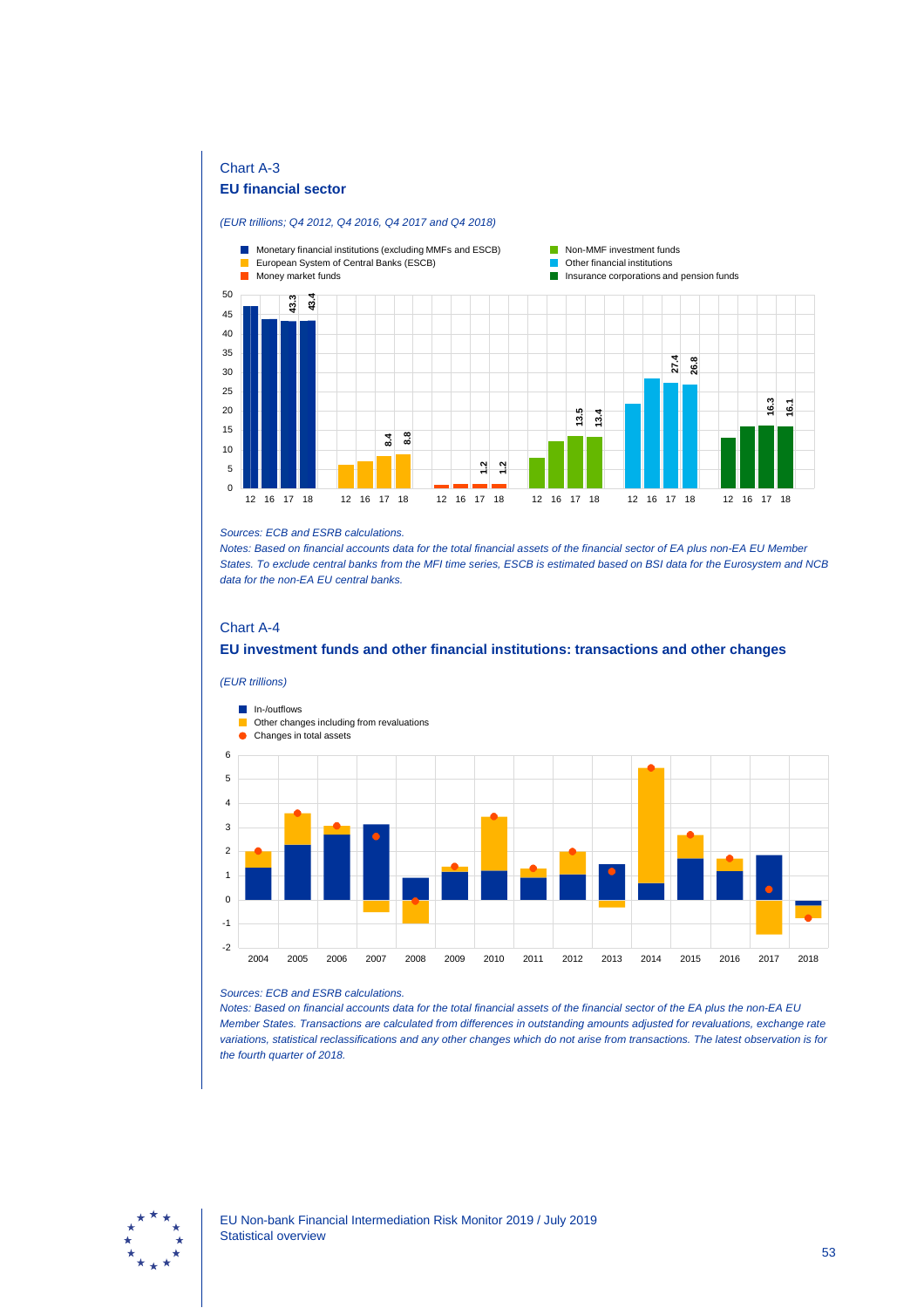### Charts A-4.1 and A-4.2

## **Euro area investment funds (left-hand panel) and euro area other financial institutions (righthand panel): transactions and other changes**





#### *Sources: ECB and ESRB calculations.*

*Notes: Based on financial accounts data for total financial assets of the financial sector of the EA. Transactions are calculated from differences in outstanding amounts adjusted for revaluations, exchange rate variations, statistical reclassifications and any other changes which do not arise from transactions. The latest observation is for the fourth quarter of 2018.*

#### Charts A-5 and A-6

# **Breakdown of investment funds and other financial institutions by type in the EU (left-hand panel) and by domicile (right-hand panel)**





*Sources: ECB, Eurostat, Central Bank of Ireland, De Nederlandsche Bank, Nationale Bank van België/Banque Nationale de Belgique, Banque Centrale du Luxembourg and ECB calculations.*

*Notes: Data for the total OFI sector are sourced from financial accounts statistics; data on IFs, MMFs and FVCs are based on ECB monetary statistics. Data on FCLs is based on OFIs balance sheet items statistics. Data on SFIs, non-securitisation SPVs and captive financial institutions cover only particular countries. Captive financial institutions are sourced from Eurostat financial account statistics. In the financial accounts, SFIs, non-securitisation SPVs and captive financial institutions are included in the sector "captive financial institutions and money lenders (ESA S.127)". The latest observation is for the fourth quarter of 2018.*

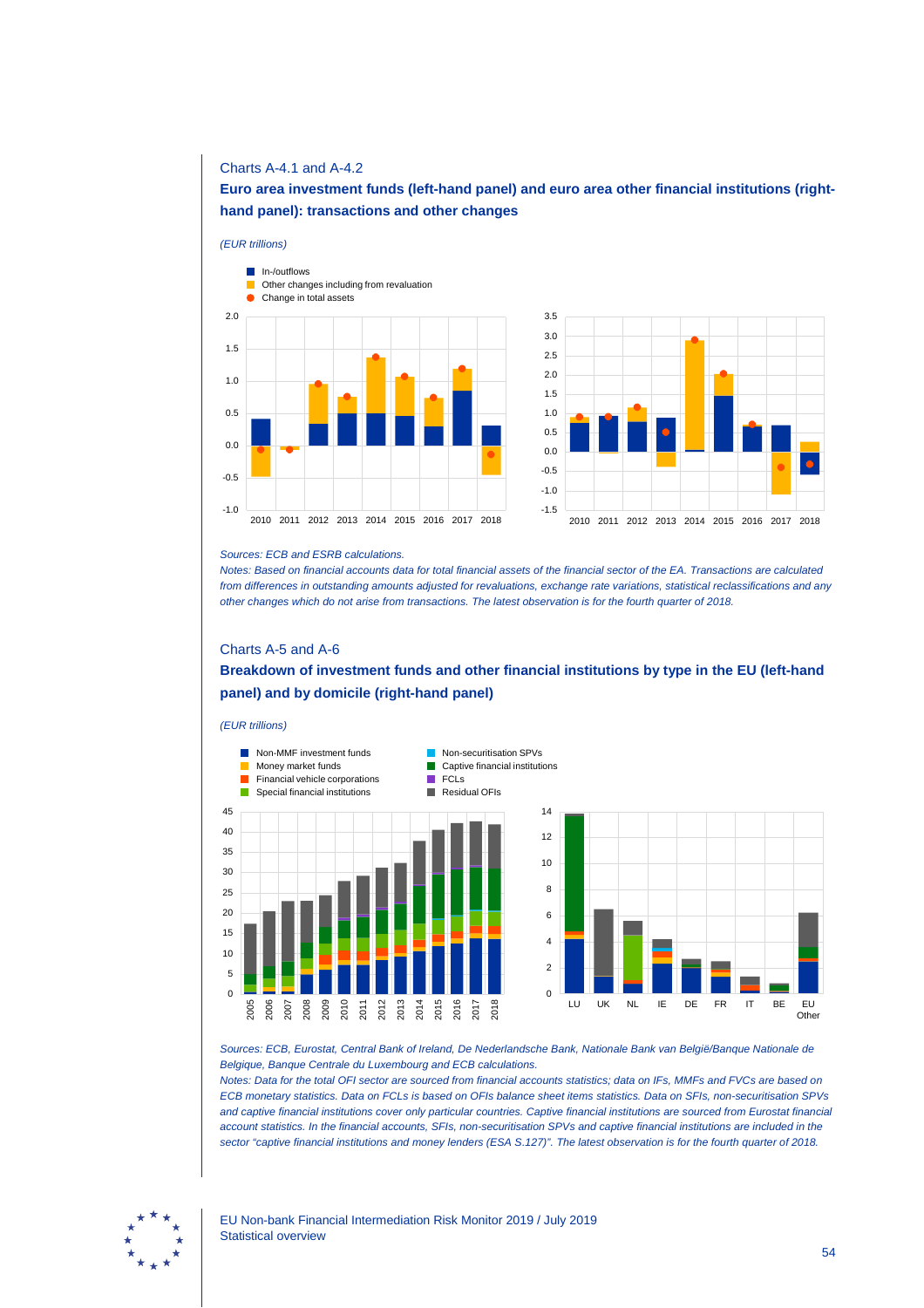since January 2019, aims to make securitisation safer and thereby revive the EU securitisation market by standardising products and ensuring more transparency in the sector.

#### Special-purpose entities<sup>58</sup>  $2.2.2$

Special purpose entities (SPEs) are legal entities created to fulfil narrow, specific and temporary objectives other than securitisation. SPEs are usually part of complex ownership networks within multinational groups and are linked to a range of sponsoring entities at an international level. Often, they engage in transactions on behalf of their parent companies or are set up as an instrument of intra-group financing. Like FVCs, these entities can issue debt securities and may engage in liquidity transformation.

#### The range of activities undertaken by SPEs is broad and varies widely across countries.

According to Central Bank of Ireland data, special purpose vehicles (SPVs) domiciled in Ireland and not engaged in securitisation had €294 billion of assets at the end of 2018 compared with €343 billion at the end of 2017. Financial auxiliaries (39% of assets) and non-financial corporations (29%) sponsored the majority of Irish-domiciled SPV assets. The interconnectedness of these vehicles with the banking sector is low. Banks were direct sponsors of vehicles with assets only amounting to around 13% of the total. In terms of location of the sponsor, around half of the vehicles were sponsored by UK and US institutions, with a significant number sponsored by Russian and Irish entities. The principal activities undertaken by Irish non-securitisation SPVs consisted of intra-group financing, external financing (together accounting for almost 37% of total SPV assets) and investment fund-linked vehicles (30%).

#### Special Financial Institutions (SFIs) constitute the majority of SPEs domiciled in the

Netherlands. Their assets amounted to €4.4 trillion in 2018, with some entities having linkages with other financial firms, including banks. SFIs typically include holding companies, finance companies, royalty companies and reinvoicing companies. The extension of loans, financing activities, receipts of royalties and invoicing conducted by SFIs tends to involve cross-border flows.

# The main risks to financial stability posed by SPEs relate to complex cross-border

interconnectedness with the banking sector and with other parts of the financial system. Moreover, those vehicles engaged in credit intermediation and loan origination require close monitoring to understand their business models and linkages across a range of markets. To this end, more granular cross-country balance sheet data are needed to obtain a system-wide perspective of the linkages of these entities. As the financial crisis demonstrated, the lack of granular information on cross-border linkages and potential contagion channels has inhibited regulators' abilities to identify the build-up of concentration risk within the financial system. Understanding the activities and business models of SPEs and assessing their related financial stability risks requires close cooperation at an international level.



Excluding securitisation-related SPVs.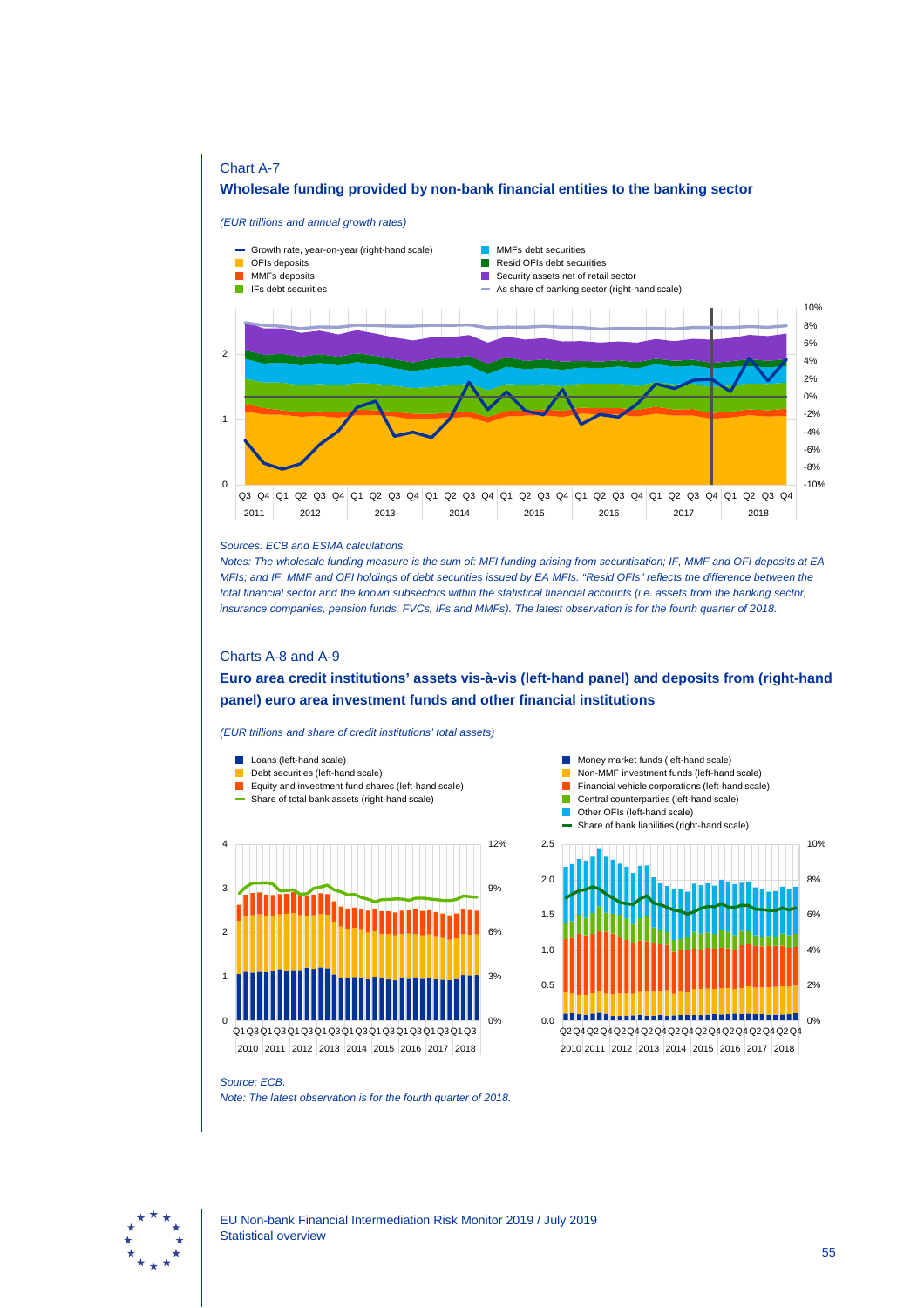# 4.3 Entity-based monitoring

## Chart A-10 **EU investment funds: net asset values**



*Source: ECB.*

*(EUR billions)*

*Notes: Based on data for the EU; Bulgaria, Croatia, Denmark, Sweden and the UK are not included. In 2016 some hedge funds were reclassified as "other funds", affecting the series for these funds. The latest observation is for the fourth quarter of 2018.*

## Charts A-11.1 and A-11.2

**Hedge funds subject to AIFMD rules: net asset value (NAV) and regulatory assets under management (AUM) under AIFMD (left-hand panel) and liquidity profile (right-hand panel)**





#### *Source: AIFMD database, National Competent Authorities, ESMA.*

*Notes: Chart A-11.1: NAV and AUM by AIF types. Regulatory AUM refers to the value of all portfolio assets, including all assets acquired through the use of leverage (borrowing of cash or securities and leverage embedded in derivative positions).Chart A-11.2: Portfolio and investor liquidity profiles of HFs managed and/or marketed by authorised EU AIFMs. Portfolio profile determined by percentage of the portfolios capable of being liquidated within each specified period, investor profiles depend on the shortest period within which redemption payments could be received.The latest observation is for the fourth quarter of 2017.*

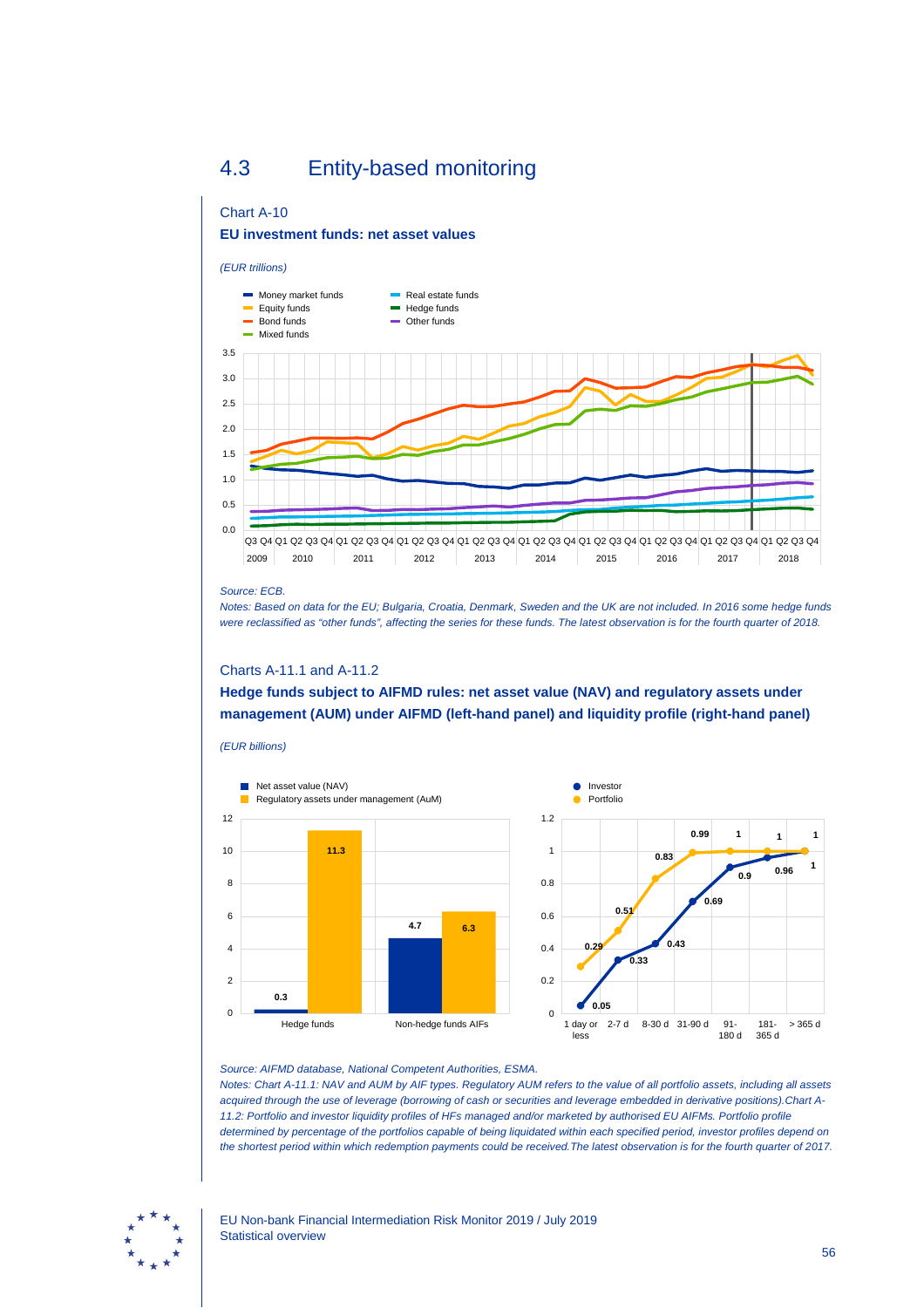## Chart A-12

## **EU investment funds: total assets by country of domicile**



#### *Source: ECB.*

*Notes: Data for non-MMF IFs are based on investment fund statistics for the EA countries and quarterly sector accounts for non-EA countries. The latest observation is for the fourth quarter of 2018.*

## Charts A-13 and A-14

**EU investment funds: liquidity transformation (left-hand panel) and maturity transformation (right-hand panel)**

#### *(percentages)*





#### *Source: ECB.*

*Notes: Data for the EU; Bulgaria, Croatia, Denmark, Sweden and the UK are not included. During 2016 some hedge funds were*  reclassified as "other funds", affecting the series for these funds. In Chart A-13, the proxy for liquidity transformation is *expressed as total assets minus liquid assets (deposits, sovereign bonds, debt securities issued by MFIs and equity and investment fund shares), as a share of total assets. Closed-ended funds are not included. Estimates are made for non-MMF funds' holdings of non-EA securities and deposits not resident in the EA. In Chart A-14, the proxy for maturity transformation is expressed as the ratio of all long-term assets (with original maturities of over one year) to total assets. For MMFs, long-term assets vis-à-vis the government sector are not included. The latest observation is for the fourth quarter of 2018.*

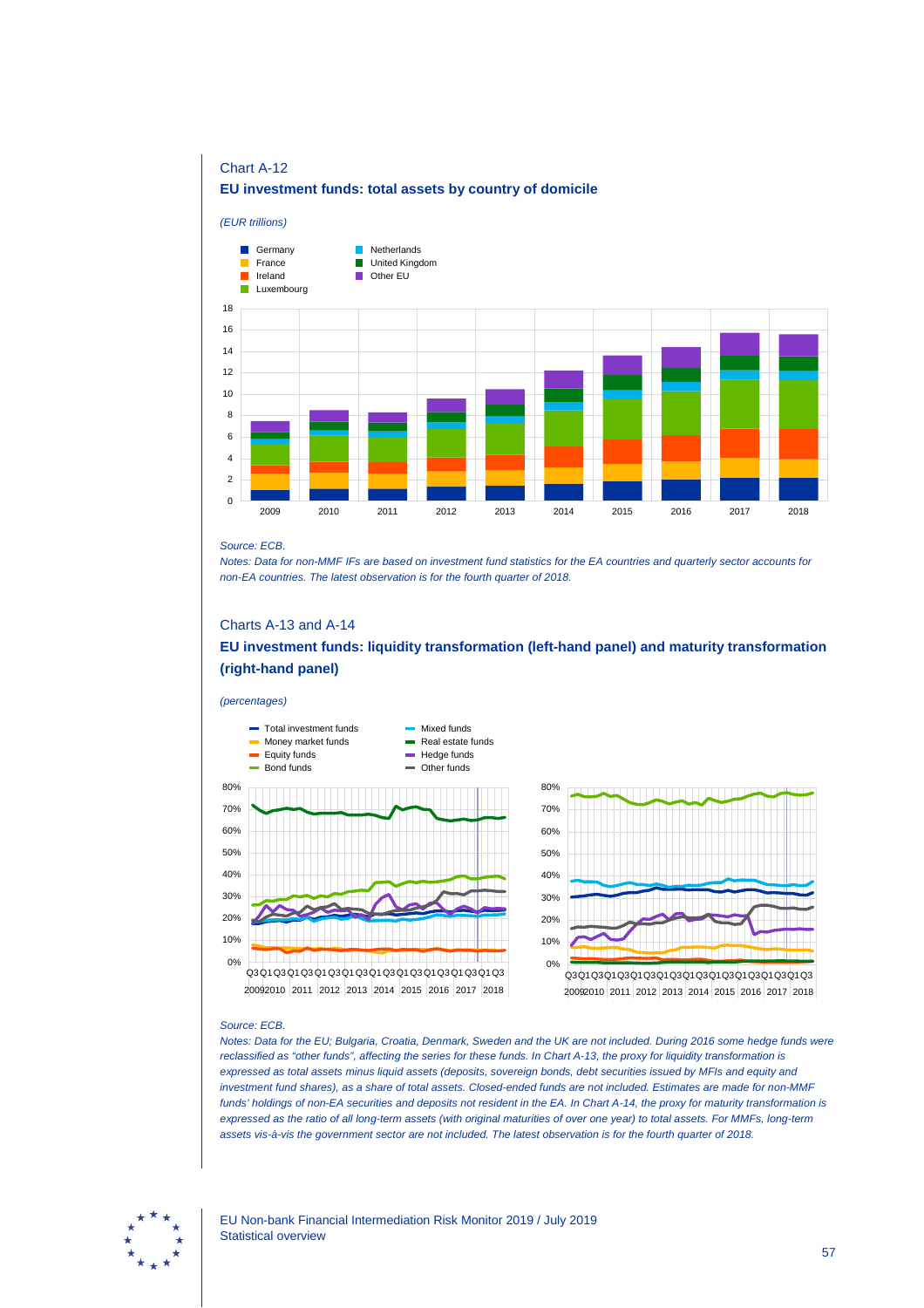## Charts A-15 and A-16

## **EU investment funds: financial leverage (left-hand panel) and credit intermediation (righthand panel)**

#### *(percentages)*





#### *Source: ECB.*

*Notes: Data for the EU; Bulgaria, Croatia, Denmark, Sweden and the UK are not included. During 2016 some hedge funds were*  reclassified as "other funds" affecting the series for these funds. In Chart A-15, financial leverage is calculated as the ratio of *loans received to total liabilities. In Chart A-16, the proxy for credit intermediation is calculated as the ratio of holdings of loans and debt securities vis-à-vis non-MFIs to total assets. An estimate is made for non-MMF funds' loans given to non-euro counterparties. The latest observation is for the fourth quarter of 2018.*

## Chart A-17 **Aggregate net assets of the top 25 asset management companies in the EU**



*(EUR billions)*

*Sources: Thomson Reuters Lipper and ECB calculations.*

*Notes: Asset managers are classified as held by banks/insurers when the asset manager is a subsidiary of the bank/insurer (this excludes cases where bank/insurance activities are a subordinate business of the group or where the holding company also holds banks/insurers) or has a bank/insurer as a majority shareholder. The horizontal axis shows the domicile of the asset manager. The latest observations are for December 2018.*

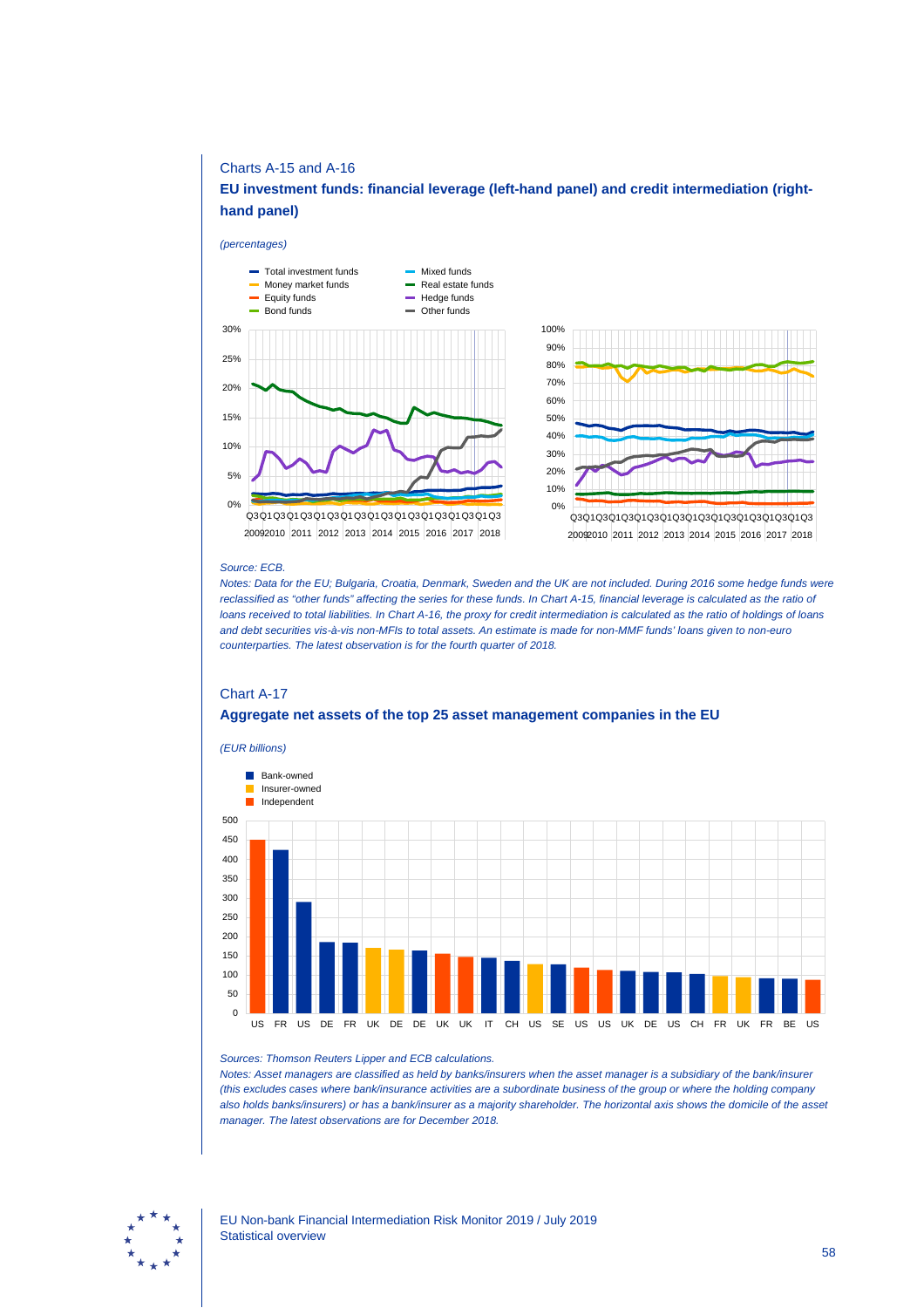## Charts A-18 and A-19

**EA investment funds: exposures to other financial and non-financial sectors in the euro area (left-hand panel) and holdings of MFI assets as a share of total assets (right-hand panel)**

*(Chart A-18: EUR trillions; Chart A-19: percentages)*



## *Source: ECB.*

*Notes: Chart A-18: EA IF holdings of debt securities, IF shares and other equity issued by EA entities. Chart A-19: Based on data for the EU; Bulgaria, Croatia, Denmark, Sweden and the UK are not included. Interconnectedness is proxied by holdings of debt securities and loans with an MFI as counterpart as a share of total assets. Estimates made for non-MMF loans to non-EA counterparties. MMF data in Q4 2014 are affected by reclassifications. The latest observation is for the fourth quarter of 2018.*

## Charts A-20 and A-21

*(Chart 20: share of total assets)*

## **EU bond funds: average rating of fund holdings (left-hand panel) and weighted average maturity of assets (right-hand panel)**





Average effective maturity in years



EU Non-bank Financial Intermediation Risk Monitor 2019 / July 2019 Statistical overview

*Sources: Thomson Reuters Lipper, ESMA and Standard & Poor's. Note: The latest observation is for the fourth quarter of 2018.*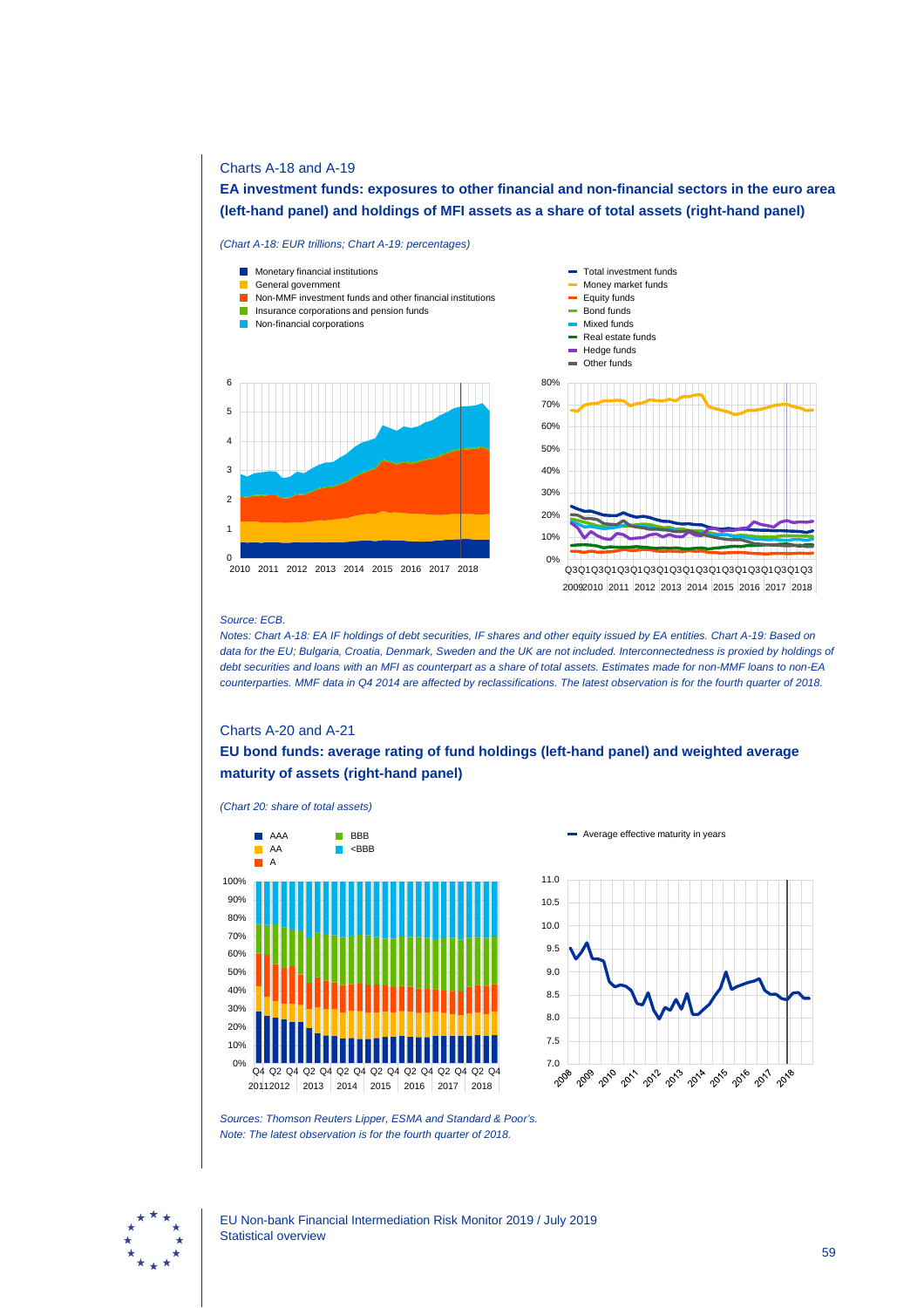

# Chart A-22 **Euro area MMFs: total assets by country of domicile**

*Note: The latest observation is for the fourth quarter of 2018.*

## Charts A-23 and A-24

## **EU MMFs: weighted average maturity and life (left-hand panel) and weekly and daily liquidity (right-hand panel)**

#### *(Chart A-23: days; Chart A-24: percentages)*



#### *Sources: Fitch Ratings and ESMA.*

*Notes: Chart A-23: Weighted average maturity (WAM) and weighted average life (WAL) of EU prime MMFs. Aggregation carried out by weighting individual MMFs' WAM and WAL by AUM. Chart A-24: Daily liquidity includes all assets maturing overnight and weekly liquidity includes shares issued by AAA-rated MMFs and securities issued by highly rated sovereigns with a maturity of less than one year. Aggregation carried out using individual MMF data weighted by AUM. The latest observation is for the fourth quarter of 2018.*



*Sources: ECB and ECB calculations.*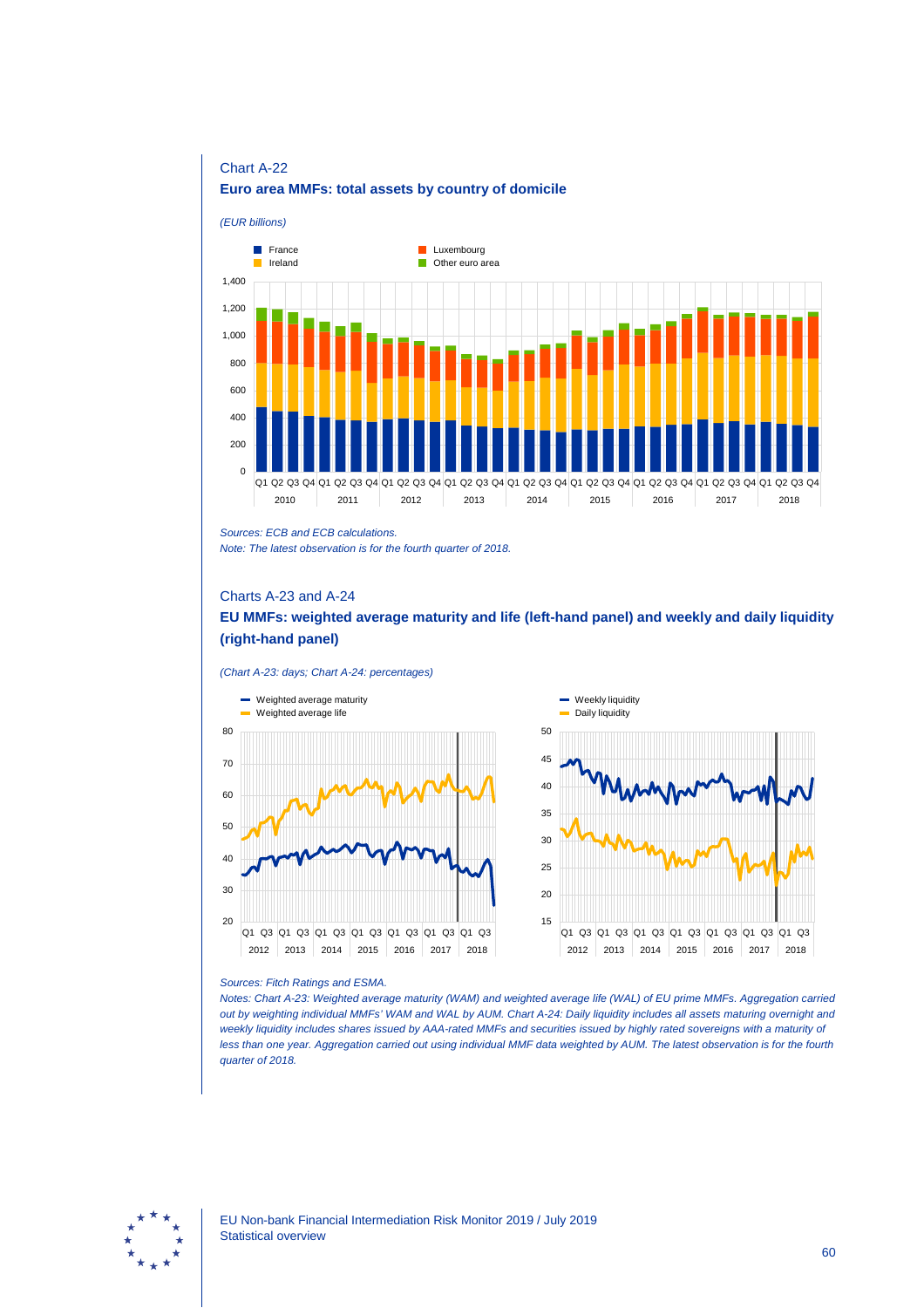# Chart A-25 **EU real estate funds: total assets by country of domicile**

*(EUR billions)* Germany **Luxembourg** France **Netherlands** П Ē **Other euro area** Italy 900 800 700 600 500 400 300 200 100  $\theta$ 2009 2010 2011 2012 2013 2014 2015 2016 2017 2018

#### *Source: ECB.*

*Notes: The data of German closed-ended funds have been included in the calculation of total assets since 2015. The latest observation is for 2018.*

# Chart A-26 **Euro area ETFs: assets by type and share of total**

*(EUR billions (left-hand scale) and share (right-hand scale))*



#### *Source: ECB.*

*Notes: Share of ETFs is calculated relative to assets held by the EA investment fund sector. The latest observation is for the fourth quarter of 2018.*

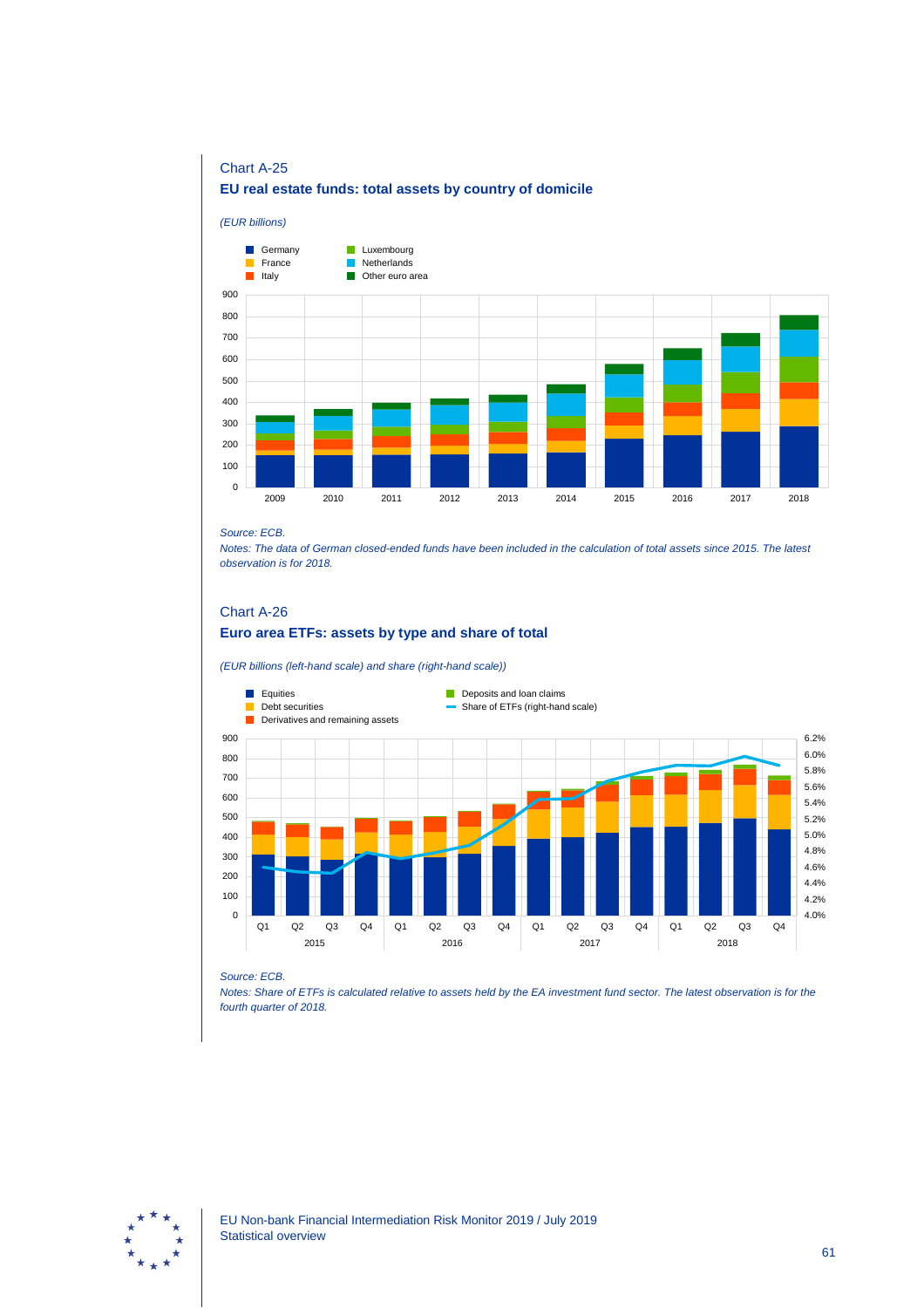# Chart A-26.1 **Euro area ETFs: flows and changes in valuation**



#### *Sources: ECB and ESRB calculations.*

*Notes: Based on ECB Investment Funds Balance Sheet Statistics for exchange traded funds in the EA. Transactions are calculated from differences in outstanding amounts adjusted for revaluations, exchange rate variations, statistical reclassifications and any other changes which do not arise from transactions. The latest observation is for the fourth quarter of 2018.*

# Chart A-27 **Euro area hedge funds: net flows and total assets**

#### *(EUR billions)*



#### *Source: ECB.*

*Notes: Based on available data for the EU; Bulgaria, Croatia, Denmark, Sweden and the UK are not included. Three-month moving average for net issuance of shares. Reclassifications and revisions affect the series for total assets. The latest observation is for the fourth quarter of 2018.*

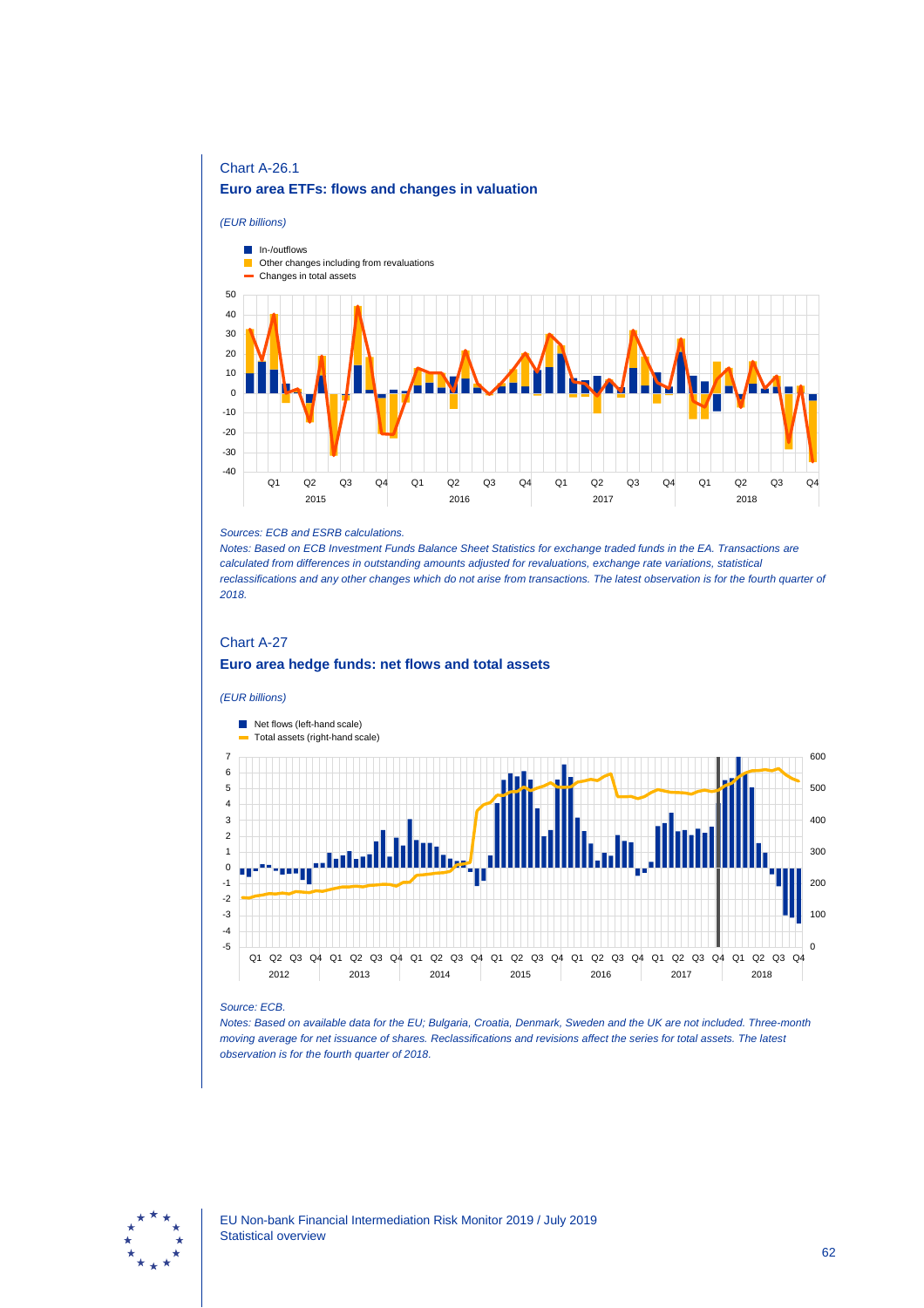### Charts A-28 and A-29

## **Euro area FVCs' total assets (left-hand panel) and total assets by domicile (right-hand panel)**

#### *(Chart A-28: EUR trillions; Chart A-29: EUR billions)*





#### *Source: ECB.*

*Notes: Chart A-28: "Other assets" includes shares and other equity, financial derivatives and remaining assets. The latest observation is for the fourth quarter of 2018.*

## Charts A-30 and A-31

# **Euro area FVC's net issuance of securitised loans by originator (left-hand panel) and maturity transformation, leverage, credit intermediation and interconnectedness (right-hand panel)**

*(Chart A-30: EUR billions; Chart A-31: percentages)*





#### *Source: ECB.*

*Notes: Chart A-30: EA FVCs' securitised loans by originator. Chart A-31: The proxy for maturity transformation is calculated by summing long-term securitised loans and debt securities (both >1 year initial maturity) divided by total assets. Leverage is computed as the sum of loans received and debt securities issued divided by total assets. FVC assets with a EA MFI counterparty are computed as the sum of loans and debt securities where the counterparty is a EA MFI, and securitised loans originated by a EA MFI. FVC liabilities are computed as debt securities held by EA MFIs, excluding the ESCB reporting sector, using balance sheet item statistics for MFIs. The latest observation is for the fourth quarter of 2018.*

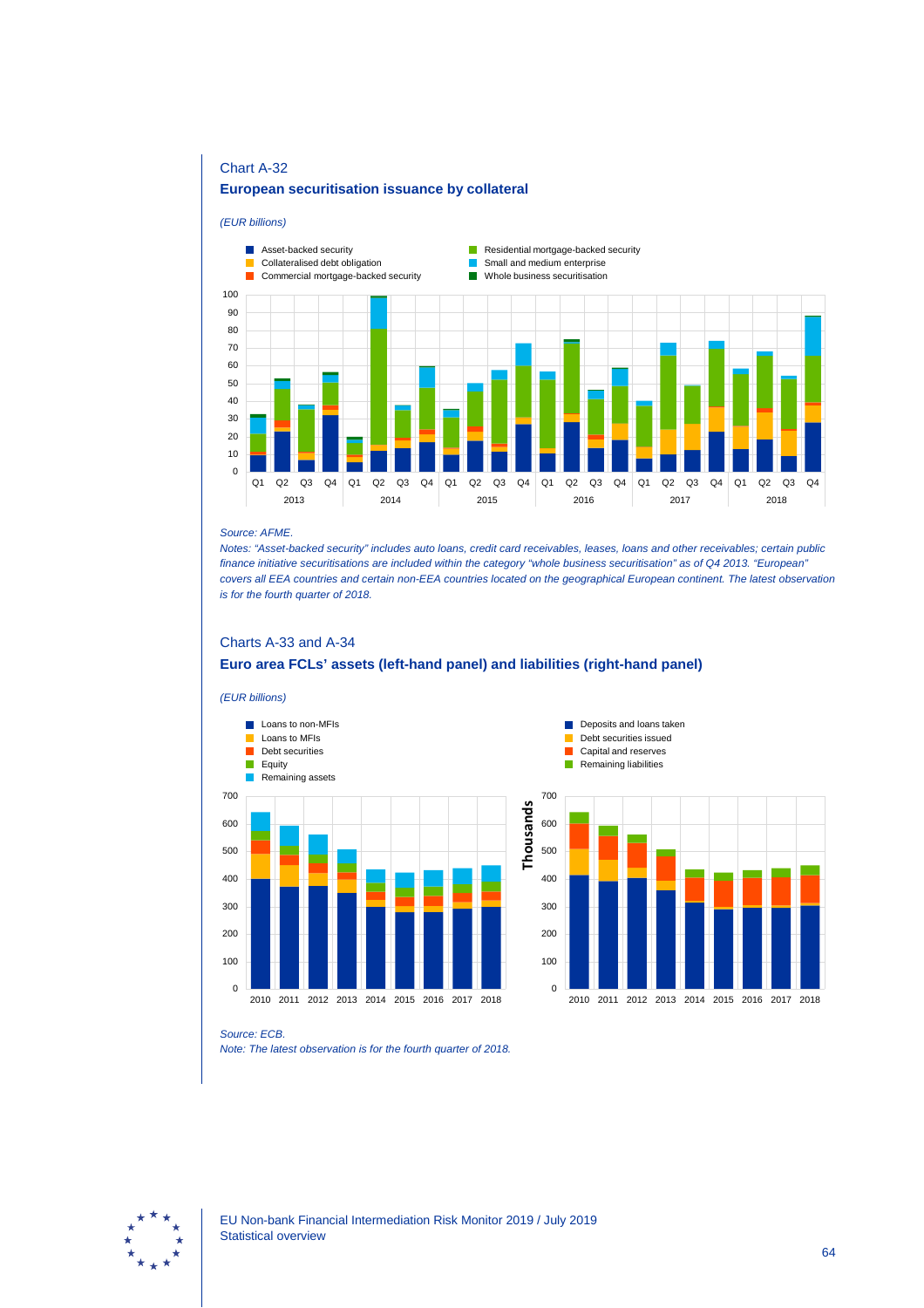# 4.4 Activity-based monitoring

## Chart A-35 and A-36

**Size of EU repo market (left-hand panel) and repo rate on selected sovereigns (right-hand panel)**

*(Chart A-35: EUR trillions; Chart A-36: percentages)*



*Sources: ICMA, RepoFunds Rates and ESMA.*

*Notes: Chart A-35: Total value of repos and reverse repos outstanding on the books of the institutions which participated in the ICMA repo surveys. Chart A-36: Volume-weighted average of fixed rate index value, by origin of the collateral. Centrally cleared sovereign repos only. The latest observation is for the fourth quarter of 2018.*

# Chart A-37 **Euro area MFIs' repo liabilities with non-MFIs, by sector**



*Source: ECB.*

*Note: EA MFIs' repo liabilities with EA non-MFI counterparts. The latest observation is for the fourth quarter of 2018.*

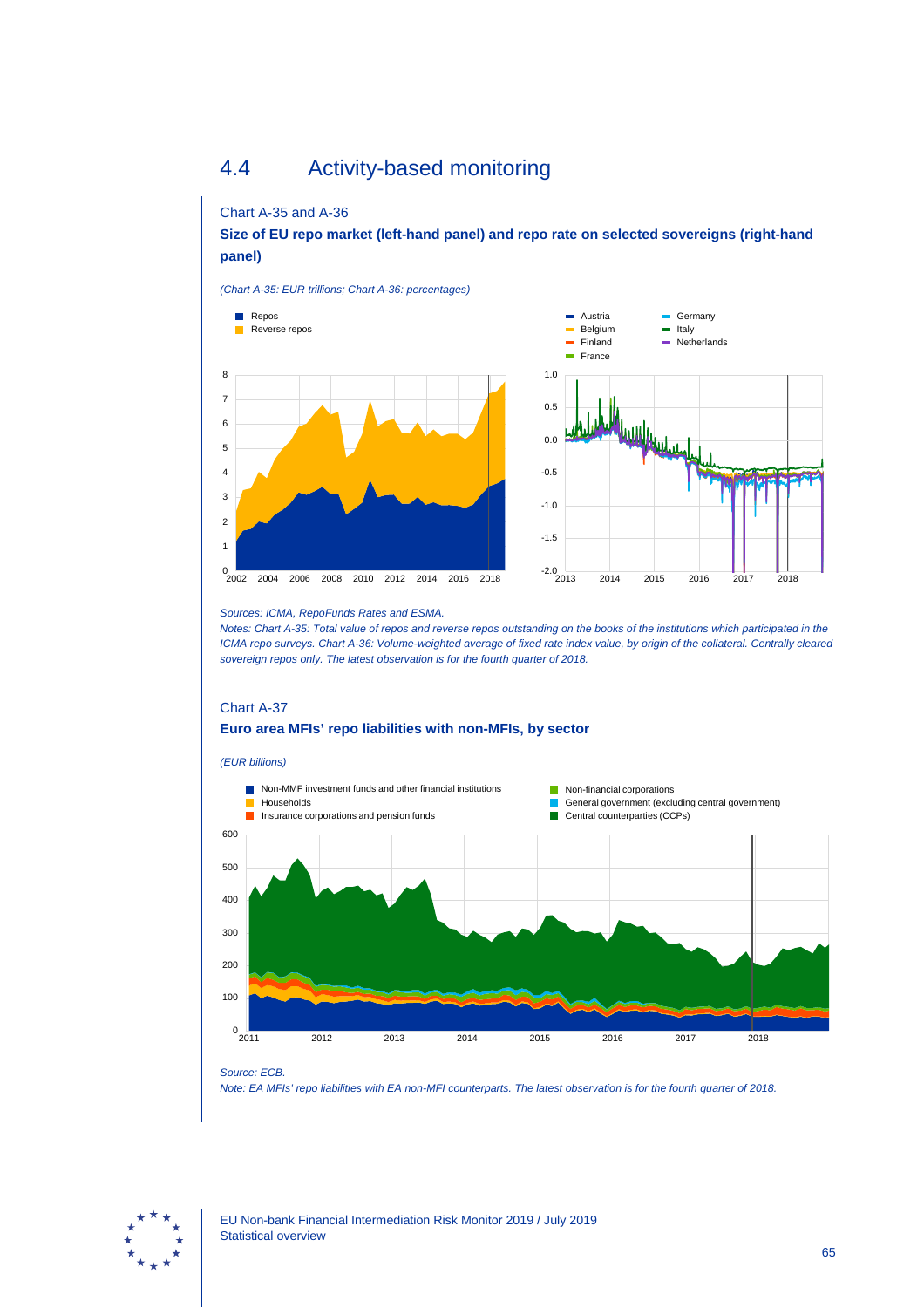### Charts A-38 and A-39

## **EU securities utilisation rates (left-hand panel) and EU government bond lending (right-hand panel)**

*(Chart A-38: percentages; Chart A-39: EUR billions and ratios)*





#### *Sources: Markit and ESMA.*

*Notes: Chart A-38: Utilisation rate in the European securities lending market. The utilisation rate is the ratio of the value of securities on loan to the lendable value. Chart A-39: Outstanding value of European government bonds on loan in EUR billions. 30-day moving average ratios of non-cash/cash collateral and open/term transactions shown on the right-hand scale. The latest observation is for the fourth quarter of 2018.*

### Charts A-40 and A-41

### **EU corporate bond lending (left-hand panel) and EU equity lending (right-hand panel)**





#### *Sources: Markit and ESMA.*

*Notes: 30-day moving average ratios of non-cash/cash collateral and open/term transactions shown on the right-hand scale. Chart A-40: Outstanding value of European corporate bonds on loan in EUR billions. Chart A-41: Outstanding value of European equities on loan in EUR billions. The latest observation is for the fourth quarter of 2018.*

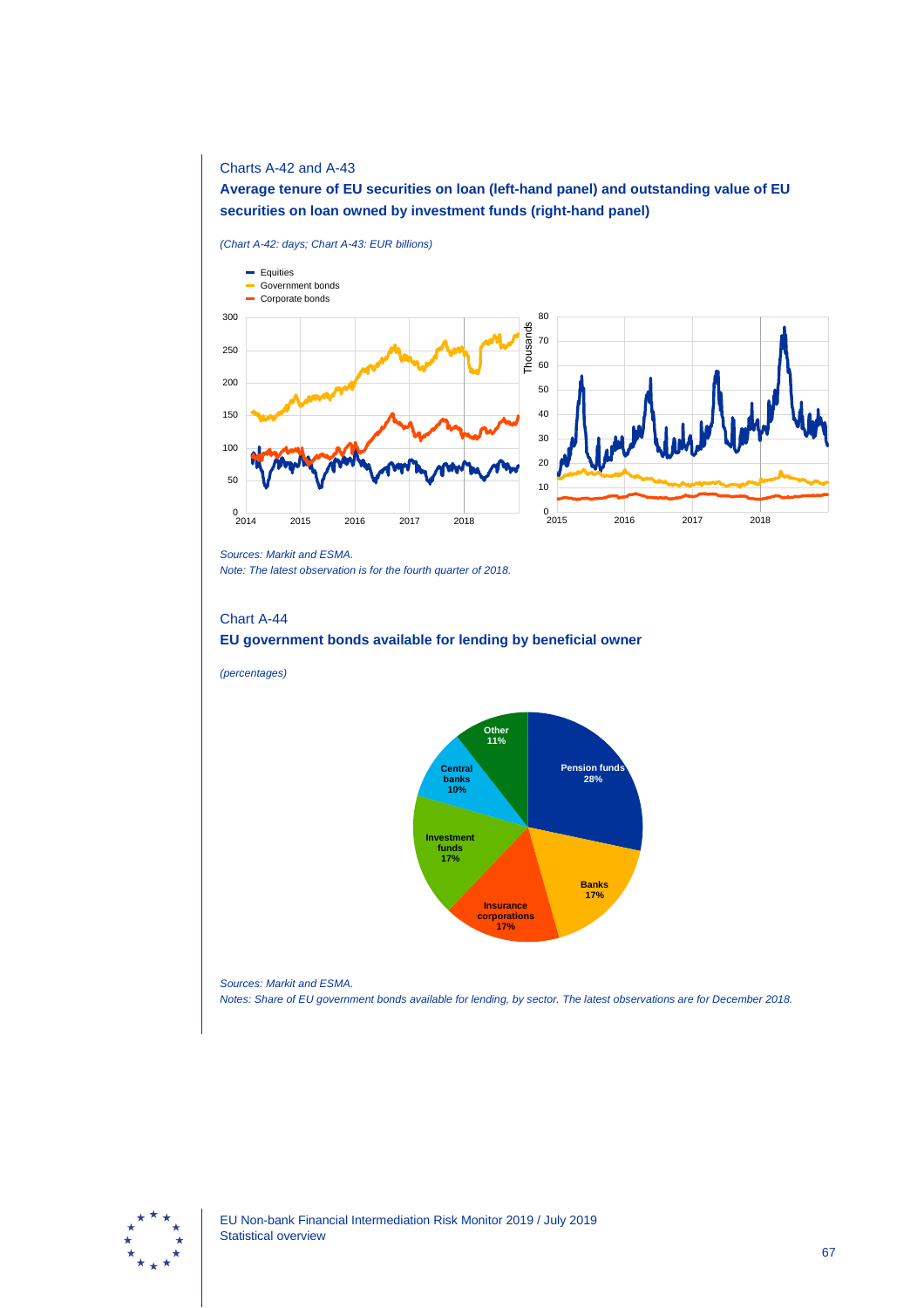# Chart A-45 **EU equities available for lending by beneficial owner sector**

*(percentages)*



*Sources: Markit and ESMA.*

*Notes: Share of EU equities available for lending, by sector. The latest observations are for December 2018.*

## Chart A-46



*(percentages)*



*Sources: TRs and ESMA.*

*Note: Gross notional amount outstanding by asset class, in percentage of gross notional amount outstanding. The latest observations are end 2017.*

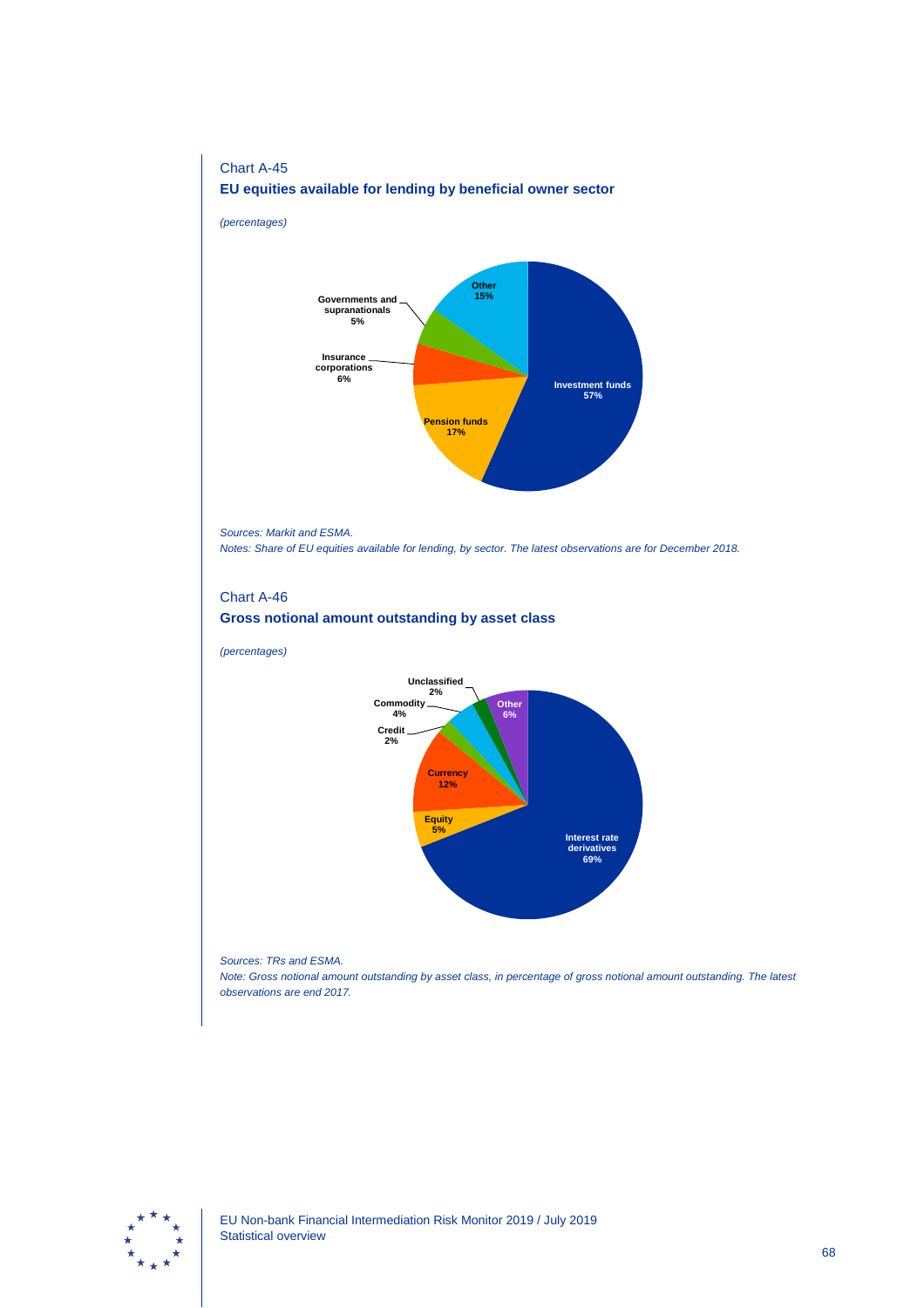## Charts A-47 and A-48

# **ETD versus OTC notional amount (left-hand panel) and gross notional amount by sector of counterparty (right-hand panel)**



#### *Sources: TRs and ESMA.*

*Notes: Chart A-47: Share of gross notional amount outstanding, by asset class, in percentages. Chart A-48: Gross notional amount outstanding (not reconciled) by counterparty, in percentage of gross notional amount outstanding, by asset class. The latest observation is end 2017.*

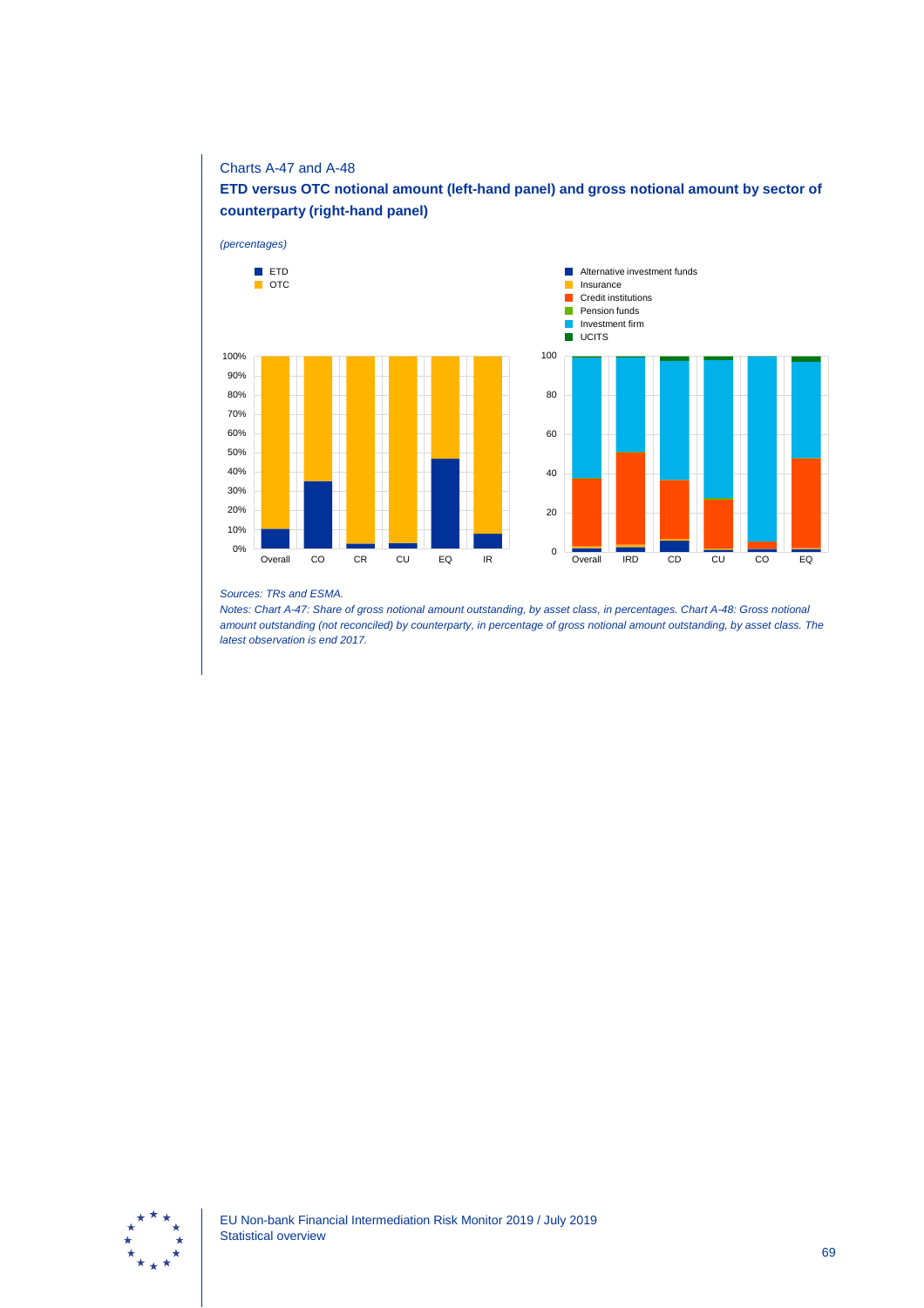## Table 4

## **Other financial institutions: acronyms, types of entities, ESA 2010 classifications and data sources**

|                                                                           |                                                                                                                                                                                                                  | Data sources                                                 | <b>Geographical</b><br>coverage                                                                                                                                |
|---------------------------------------------------------------------------|------------------------------------------------------------------------------------------------------------------------------------------------------------------------------------------------------------------|--------------------------------------------------------------|----------------------------------------------------------------------------------------------------------------------------------------------------------------|
| Other financial intermediaries (ESA S.125) <sup>1</sup>                   |                                                                                                                                                                                                                  | <b>Financial accounts</b>                                    | Euro area                                                                                                                                                      |
| <b>FVCs</b>                                                               | Financial vehicle corporations engaged in securitisation<br>transactions (i.e. securitisation vehicles)                                                                                                          | Monetary and financial Euro area                             |                                                                                                                                                                |
| <b>SDDs</b>                                                               | Security and derivative dealers (e.g. broker-dealers)                                                                                                                                                            |                                                              |                                                                                                                                                                |
| <b>FCLs</b>                                                               | Financial corporations engaged in lending (e.g. leasing<br>and factoring companies)                                                                                                                              |                                                              | Euro area                                                                                                                                                      |
| <b>SFCs</b>                                                               | Specialised financial corporations (e.g. venture capital,<br>export/import financing, central counterparties (CCPs))                                                                                             |                                                              |                                                                                                                                                                |
| OFI residual                                                              | Calculated as the difference between total financial sector<br>assets and the assets held by all known subsectors; the<br>residual is usually classified under ESA S.125                                         |                                                              |                                                                                                                                                                |
|                                                                           | Financial auxiliaries (ESA S.126) <sup>2</sup>                                                                                                                                                                   |                                                              |                                                                                                                                                                |
| Captive financial institutions and money lenders (ESA S.127) <sup>3</sup> |                                                                                                                                                                                                                  |                                                              |                                                                                                                                                                |
|                                                                           | Captive financial institutions and money lenders domiciled<br>in Belgium                                                                                                                                         | Nationale Bank van<br>België/Banque<br>Nationale de Belgique | Belgium                                                                                                                                                        |
| <b>SPEs</b>                                                               | Non-securitisation special-purpose entities (SPEs)<br>domiciled in Ireland                                                                                                                                       | Central Bank of<br>Ireland                                   | Ireland                                                                                                                                                        |
| <b>SFIs</b>                                                               | Special financial institutions domiciled in the Netherlands                                                                                                                                                      | De Nederlandsche<br><b>Bank</b>                              | <b>Netherlands</b>                                                                                                                                             |
|                                                                           | Captive financial institutions and money lenders domiciled<br>in Denmark, Germany, Malta, France, Sweden, Hungary,<br>Austria, Luxembourg, Finland, Greece, Latvia, Lithuania,<br>Slovakia, Romania and Croatia. | Eurostat                                                     | Denmark, Germany,<br>Malta, France,<br>Sweden, Hungary,<br>Austria, Luxembourg,<br>Finland, Greece,<br>Latvia, Lithuania,<br>Slovakia, Romania<br>and Croatia. |

*Notes: '-' denotes that data are not available. CCPs are either classified as specialised financial corporations under the European System of National and Regional Accounts (ESA 2010), or have banking license and are included under Monetary Financial Institutions statistics.* 

*1 The "other financial intermediaries, except insurance corporations and pension funds" subsector (S.125) consists of all financial corporations and quasi-corporations which are principally engaged in financial intermediation by incurring liabilities in forms other than currency, deposits, or investment fund shares, or in relation to insurance, pension and standardised guarantee schemes from institutional units. Sub-sector S.125 includes financial intermediaries predominantly engaged in longterm financing. This is the subsector for which more statistical information is already available, including at the level of the EA. Sub-sector (S.125) is further subdivided into: (i) financial vehicle corporations engaged in securitisation transactions (FVC), i.e. undertakings carrying out securitisation transactions,(ii) security and derivative dealers, (iii) financial corporations engaged in lending, which include, for example, financial intermediaries engaged in: (a) financial leasing; (b) hire purchase and the provision of personal or commercial finance; or (c) factoring specialised financial corporations (which include for example: (i) venture and development capital companies; (ii) export/import financing companies; or (iii) financial intermediaries which acquire deposits and/or close substitutes for deposits, or incur loans vis-à-vis monetary financial institutions only; these financial intermediaries also cover central counterparty clearing houses (CCPs) carrying out inter-MFI repurchase agreement transactions).*

*2 The financial auxiliaries subsector (S.126) consists of all financial corporations and quasi-corporations which are principally engaged in activities closely related to financial intermediation but which are not financial intermediaries themselves. Examples* 



*Special-purpose entities not engaged in securitisation*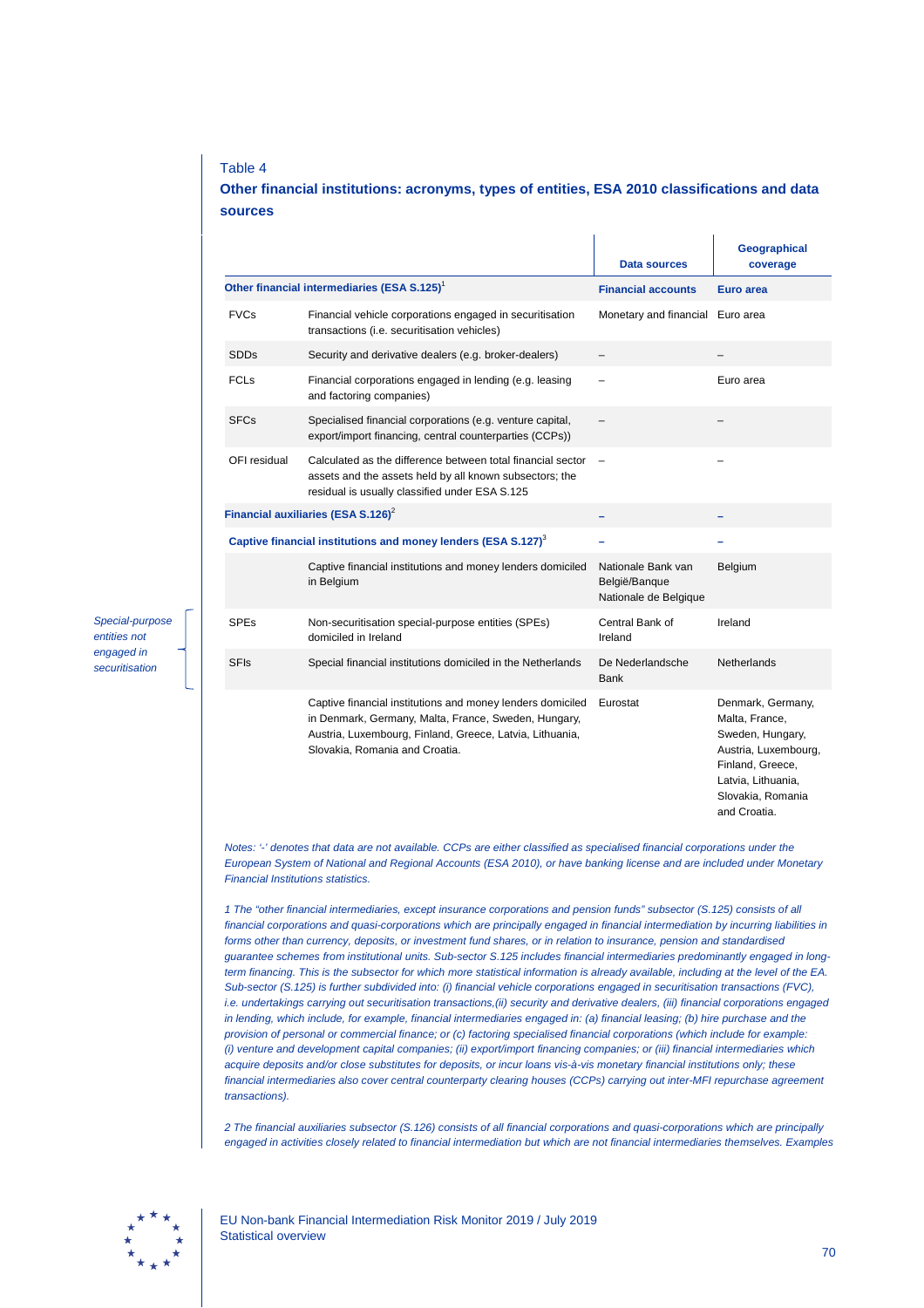*are: (a) insurance brokers, salvage and average administrators, insurance and pension consultants, etc.; (b) loan brokers, securities brokers, investment advisers, etc.; (c) flotation corporations that manage the issue of securities; (d) corporations whose principal function is to guarantee, by endorsement, bills and similar instruments; (e) corporations which arrange derivative and hedging instruments, such as swaps, options and futures (without issuing these); (f) corporations providing infrastructure for financial markets; (g) central supervisory authorities of financial intermediaries and financial markets when they are separate institutional units; (h) managers of pension funds, mutual funds, etc.; (i) corporations providing stock exchange and insurance exchange; (j) non-profit institutions recognised as independent legal entities serving financial corporations, but not engaged in financial intermediation (see point (d) of paragraph 2.46); (k) payment institutions (facilitating payments between buyer and seller); (i) head offices whose subsidiaries are all or mostly financial corporations.*

*3 The captive financial institutions and money lenders subsector (S.127) consists of all financial corporations and quasicorporations which are neither engaged in financial intermediation nor in providing financial auxiliary services, and where most of either their assets or their liabilities are not transacted on open markets. Examples are: (a) units as legal entities such as trusts, estates, agency accounts or "brass plate" companies; (b) holding companies that hold controlling levels of equity of a group of subsidiary corporations and whose principal activity is owning the group without providing any other service to the businesses in which the equity is held, i.e. they do not administer or manage other units; (c) SPEs that qualify as institutional units and raise funds in open markets to be used by their parent corporation; (d) units which provide financial services exclusively with their own funds, or funds provided by a sponsor, to a range of clients and incur the financial risk of the debtor defaulting. Examples are money lenders, corporations engaged in lending to students or for foreign trade from funds received from a sponsor such as a government unit or a non-profit institution, and pawnshops that predominantly engage in lending; (e) special purpose government funds, usually called sovereign wealth funds, if classified as financial corporations.*

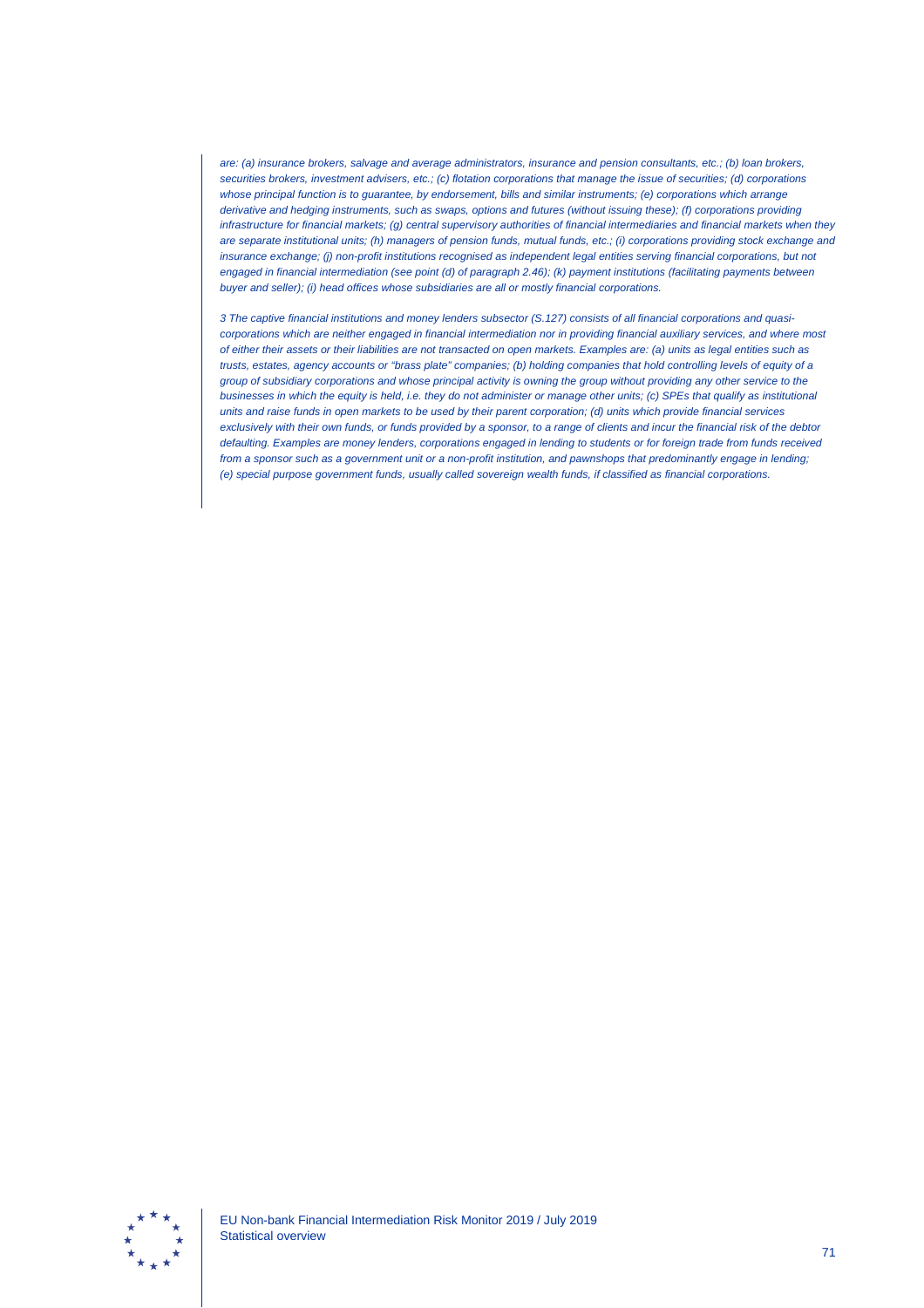## Abbreviations

| <b>ABCP</b> | asset-backed commercial paper                                         | <b>GDP</b>   | gross domestic product                                                      |
|-------------|-----------------------------------------------------------------------|--------------|-----------------------------------------------------------------------------|
| <b>ABS</b>  | asset-backed security                                                 | <b>ICMA</b>  | International Capital Market Association                                    |
| AIF         | alternative investment fund                                           | <b>ICPFs</b> | insurance companies/corporations and<br>pension funds                       |
|             | <b>AIFMD</b> Alternative Investment Fund Managers<br><b>Directive</b> | IF           | investment fund                                                             |
| AP          | authorised participant                                                | <b>IRS</b>   | interest rate swap                                                          |
| AUM         | assets under management                                               | <b>ISIN</b>  | International Securities Identification Number                              |
| <b>BCBS</b> | Basel Committee on Banking Supervision                                |              | <b>LVNAV</b> low-volatility net asset value                                 |
| <b>BIS</b>  | <b>Bank for International Settlements</b>                             | MFI          | monetary financial institution                                              |
| <b>CCP</b>  | central counterparty                                                  | MMF          | money market fund                                                           |
| CDS         | credit default swap                                                   | <b>MMSR</b>  | Money Market Statistical Reporting                                          |
| <b>CESR</b> | Committee of European Securities Regulators NAV                       |              | net asset value                                                             |
| <b>CLO</b>  | collateralised loan obligation                                        | <b>NCA</b>   | national competent authority                                                |
| CMU         | capital markets union                                                 | <b>NFC</b>   | non-financial corporation                                                   |
| <b>CNAV</b> | constant net asset value                                              | <b>OECD</b>  | Organisation for Economic Co-operation and<br>Development                   |
| <b>CRE</b>  | commercial real estate                                                | OFI          | other financial institution                                                 |
| <b>CRR</b>  | Capital Requirements Regulation                                       | отс          | over-the-counter                                                            |
| <b>DTCC</b> | Depository Trust and Clearing Corporation                             | PE           | private equity                                                              |
| ΕA          | euro area                                                             | <b>REIFS</b> | <b>Real Estate Investment Funds</b>                                         |
| EBA         | European Banking Authority                                            | <b>REITS</b> | <b>Real Estate Investment Trusts</b>                                        |
| <b>ECB</b>  | European Central Bank                                                 | <b>RMBS</b>  | residential mortgage-backed security                                        |
| <b>EEA</b>  | European Economic Area                                                | <b>SEC</b>   | U.S. Securities and Exchange Commission                                     |
| <b>EMIR</b> | European Market Infrastructure Regulation                             | <b>SDD</b>   | security and derivatives dealer                                             |
| ESA         | European System of Accounts                                           | SFI          | special financial institution                                               |
| <b>ESCB</b> | European System of Central Banks                                      | <b>SFTR</b>  | Securities Financing Transactions Regulation                                |
| <b>ESMA</b> | European Securities and Markets Authority                             | <b>SHS</b>   | Securities Holdings Statistics                                              |
| <b>ESRB</b> | European Systemic Risk Board                                          | <b>SPE</b>   | special-purpose entity                                                      |
| ETF.        | exchange-traded fund                                                  | <b>SPV</b>   | special-purpose vehicle                                                     |
| EU          | European Union                                                        | <b>UCITS</b> | Undertakings for Collective Investment in<br><b>Transferable Securities</b> |
| <b>FCA</b>  | <b>Financial Conduct Authority</b>                                    | <b>UK</b>    | United Kingdom                                                              |
| <b>FCL</b>  | financial corporations engaged in lending                             | US           | <b>United States</b>                                                        |
| <b>FSB</b>  | <b>Financial Stability Board</b>                                      | VNAV         | variable net asset value                                                    |
| <b>FVC</b>  | financial vehicle corporation                                         | <b>WAL</b>   | weighted average life                                                       |
| <b>FX</b>   | foreign exchange                                                      | <b>WAM</b>   | weighted average maturity                                                   |